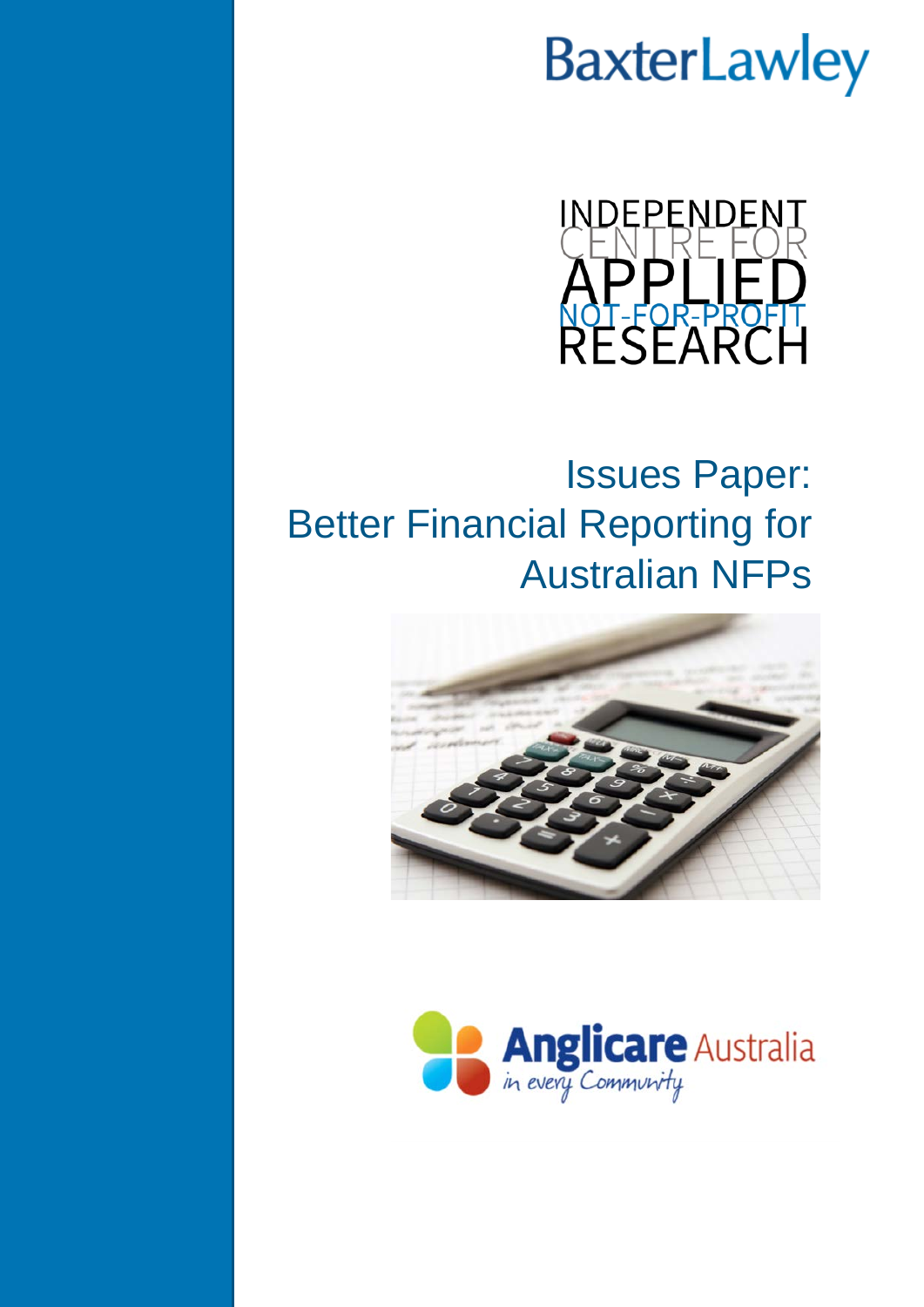Issues Paper – Better Financial Reporting for Australia's NFPs

## **BaxterLawley**



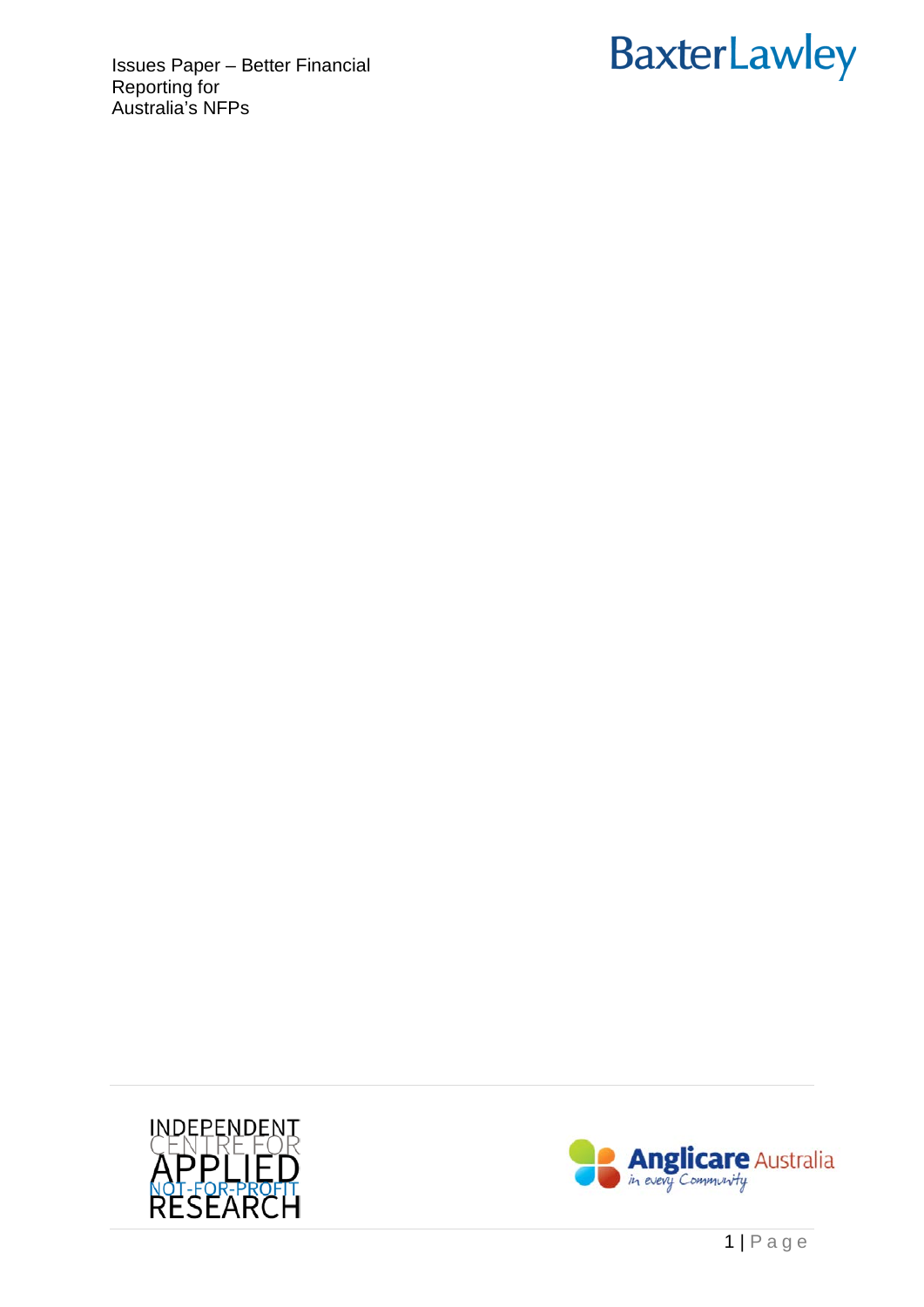## **Contents**



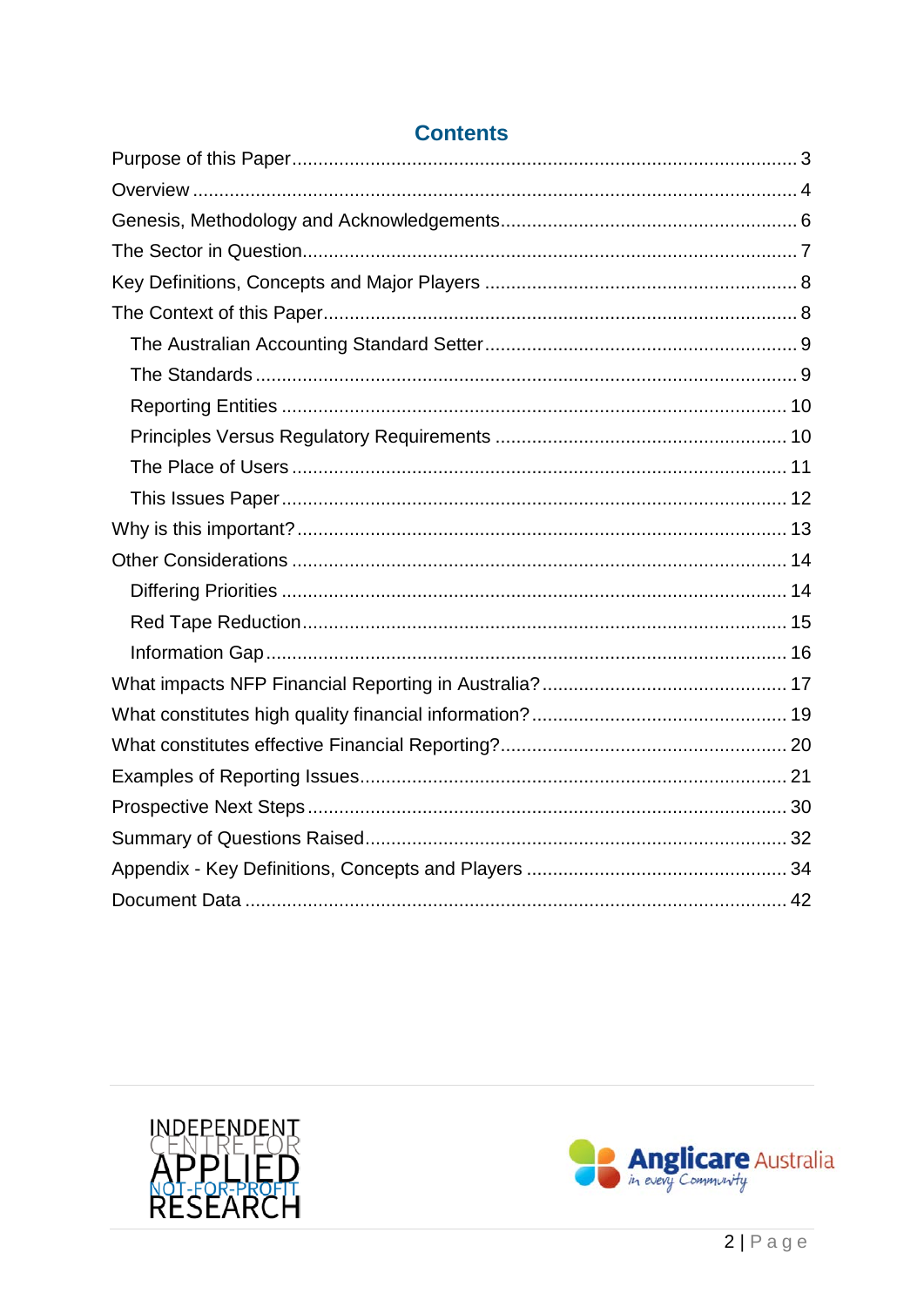## Purpose of this Paper

This paper focuses on financial reporting for the Australian Not-for-profit and Charitable Sector.

It is principally concerned with raising sector-wide participation in the national discussion pertaining to Australian Accounting Standards and their impact on the Sector's financial reporting arrangements.

It seeks to do this by identifying the key issues and problems (including problems associated with relevance and administrative burden) faced by the sector.

The paper is not seeking to provide answers, but rather raises a set of 13 core questions which are intended to facilitate the national discussion.

Ultimately, the answers to these questions should come from the sector, regulators and the broader community.



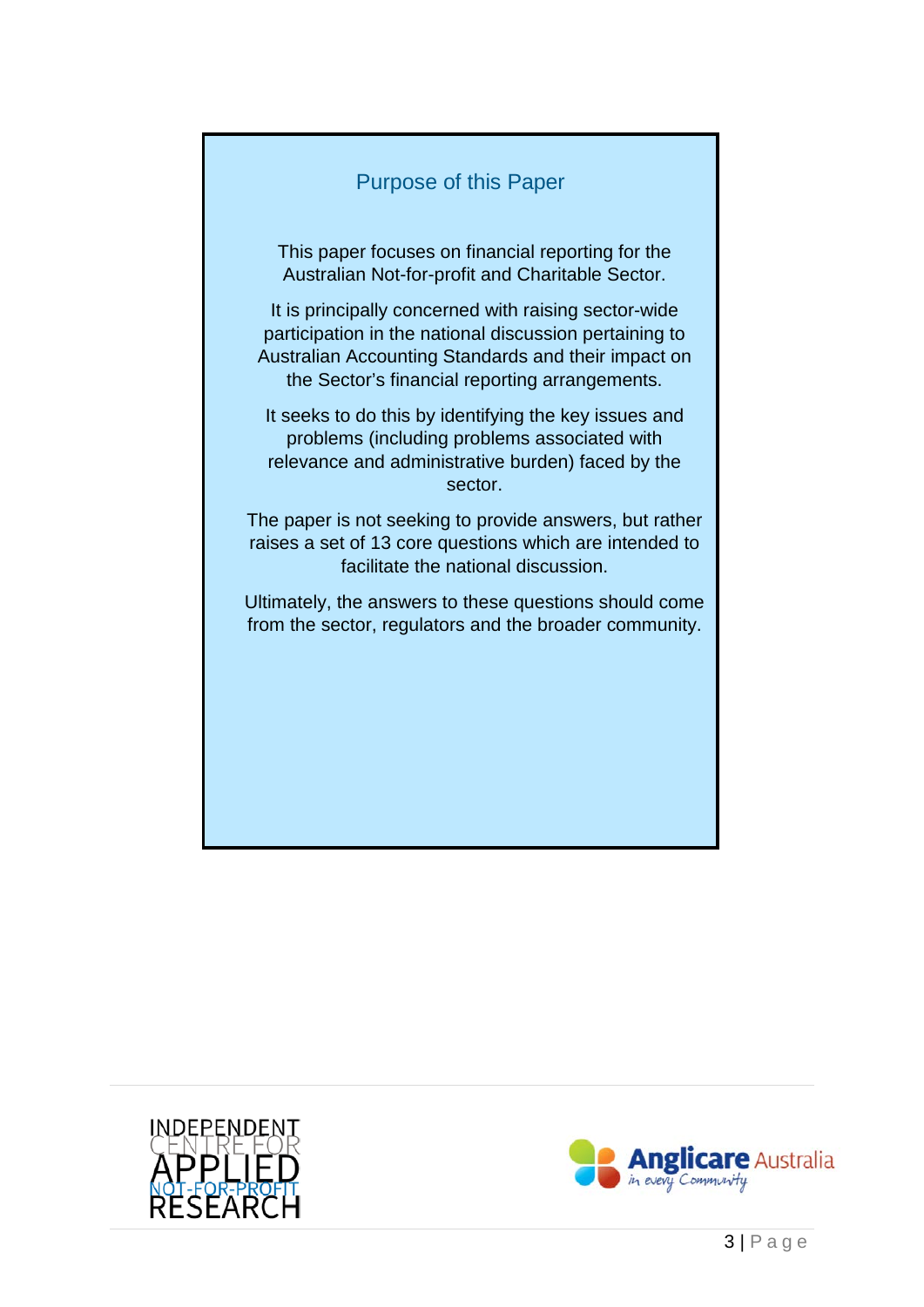## **Overview**

<span id="page-4-0"></span>The Australian Not-for-profit (NFP) and Charitable Sector (the Sector) is a trusted and important sector in the Australian community, in both social and economic terms. It has built this reputation over many decades—for some organisations, over more than a century—through its work in Australian communities, its reliability in times of need, and through its deep community roots.

To protect and enhance this trust, to demonstrate efficiency and effectiveness, and to acquit funding provided by governments, philanthropists and members, this sector is generally obliged to prepare financial reports, which may or may not be audited. The nature of these reports can be impacted by the regulatory regime faced by individual organisations, by the size of the organisation in terms of turnover, by the expectations of those purchasing services from them or providing funds for operations and capital, as well as by the types and nature of the risks posed to the organisation and its operations.

These organisations participate in a myriad of activities, impacting all aspects of Australian life and, perhaps most importantly, providing services to many of Australia's most vulnerable people. For instance, amongst other things, they can be human services organisations, educational organisations, sporting clubs, emergency services providers and religious organisations. $1$  They can also be incorporated under state/territory legislation, Commonwealth legislation and in various forms—for instance, as incorporated associations, companies limited by guarantee and trusts, amongst other structures. They can even be unincorporated associations.

While the Sector itself is varied and very complex—and different to the commercial sector but perhaps more akin to public sector organisations principally because of its focus on purpose rather than profit—this paper is focused on the transaction-neutral financial reporting framework formally established by the Australian Accounting Standards Board (AASB) and the issues this framework presents for the NFP and Charitable Sector. Fundamentally, the paper asks whether the idea of a transactionneutral Accounting Standards Framework meets the needs of the Users of financial information or whether there needs to be a more nuanced, Sector-specific path taken.

Communications are also a fundamentally important element in the standards setting process as well as the feedback process. In developing this paper, and seeking input

<span id="page-4-1"></span> $1$  For a full picture of Australia's charities, see: Cortis, N., Young, A., Powell, A.,. Reeve, R., Simnett, R., Ho, K., and Ramia, I. (2016) Australian Charities Report 2015. Centre for Social Impact and Social Policy Research Centre, UNSW Australia. Unfortunately, we do not have a comprehensive data set pertaining to Australia's Notfor-profit sector as yet.



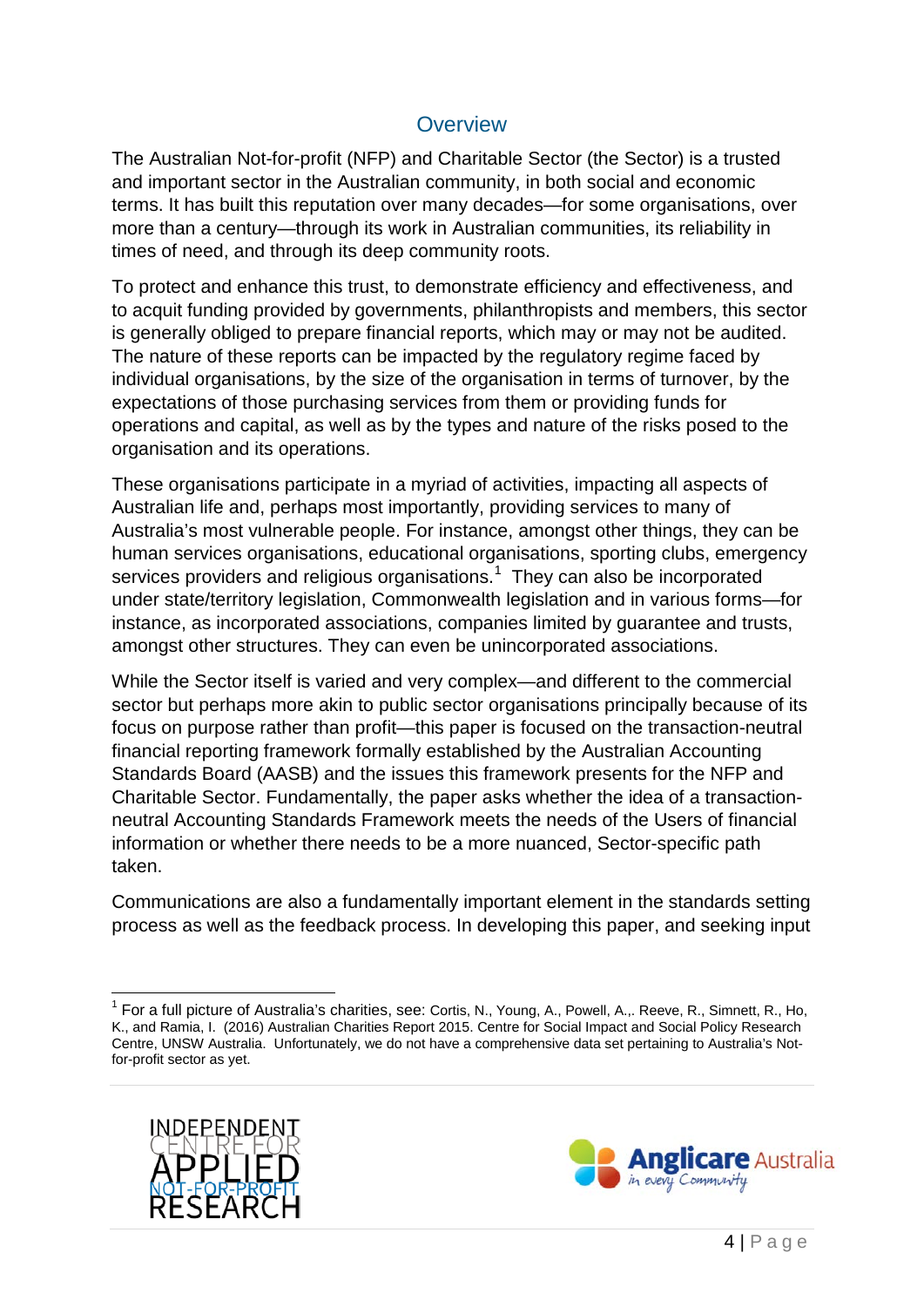from relevant stakeholders, there is a gap between the standard setter's positon and that of users of standards and others. This is also an issue explored in this paper.

It is timely to be compiling this document given the relatively recent establishment of a national charities regulator and the ubiquitous focus on extending reporting by these organisations into such areas as performance reporting. Further, the Australian Accounting Standards Board has a very keen interest in this area. For instance, it has recently promulgated a new standard focused on the income of Not-for-profit entities.<sup>[2](#page-5-0)</sup> More importantly though, the Board has also developed and sought comment on its 2017-2019 domestic work program which has as its primary focus projects for the NFP sector.

By presenting commentary, this paper seeks to place in one document the key issues presenting problems to the Sector, including problems associated with relevance and administrative burden. As such, the paper does not seek to provide answers (the creation of which should rightly involve the sector, regulators and the broader community), but it seeks to provide a set of core questions which are intended to drive the national discussion.

Ultimately, this paper poses 13 questions. Overall, these questions are posed in order of priority, with two questions regarding the identification of Users and the identification of their needs in turn, being the highest priorities at the very centre of this discussion. Ultimately, the questions as to who the Users are and what they require are fundamental to responding to the other questions and issues highlighted in this paper.

In the concluding remarks, a suggested way forward is offered in order to bring the contents to a head.

The importance of these questions and the need to facilitate a national and inclusive discussion pertaining to the reporting issues involved, was recognised by Anglicare Australia, which provided the funding in order to make this document a possibility.

Anglicare Australia has contributed resources as part of their contribution to the wider sector because of their appreciation and understanding of the need for the effective and efficient communication of performance outcomes—financial and otherwise—to the ongoing sustainability of the sector, and the maintenance of public trust and confidence.

<span id="page-5-0"></span><sup>&</sup>lt;sup>2</sup> Australian Accounting Standards Board: AASB1058 Income of Not-for-profit Entities available at www.aasb.gov.au.



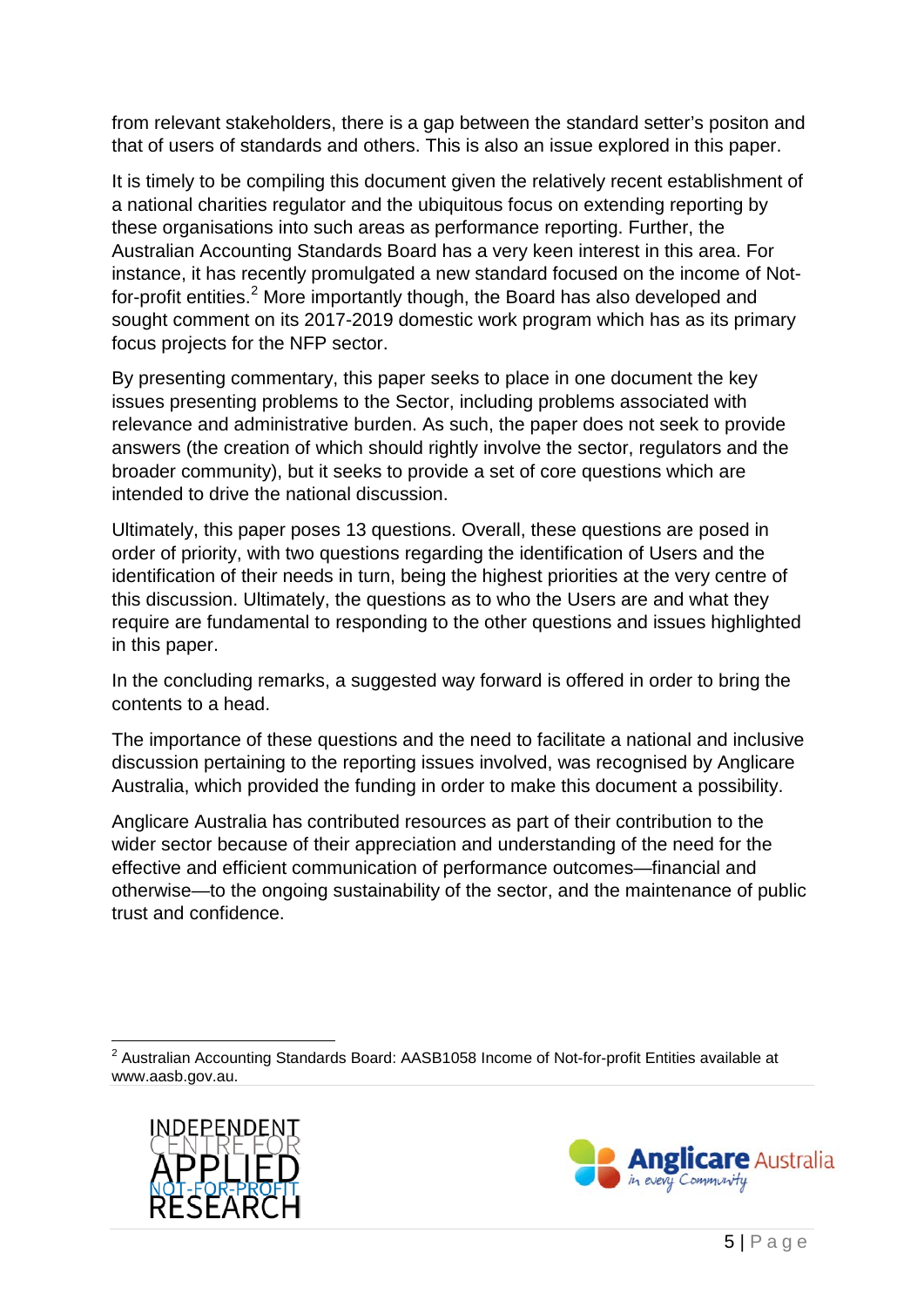## Genesis, Methodology and Acknowledgements

<span id="page-6-0"></span>This paper had its genesis in a round table discussion held in Perth in 2016 between a group of Chief Financial Officers of Anglicare Australia members. The discussion focused on a range of reporting issues relevant to the charitable and NFP human services sector. While a number of specific issues were identified and discussed, it became clear that there is a need for a more comprehensive and holistic discussion focused on higher level concepts as well as a need for some specific standards to be considered.

Following this round table, a number of information sessions were held around Australia where finance professionals and senior executives of NFPs were able to make comments. These sessions were held in Sydney, Melbourne, Adelaide and Perth. Additionally, a number of broader sessions were held in order to raise the profile of the study so as to generate more input.

These sessions raised considerable interest and resulted in additional comment being made available to the project. We are grateful to the participants for their time in not only making their ideas available but also in considering the issues thoroughly.

Importantly, the project was governed via a Not-for-profit accounting practitioners' interest group established nationally and this group acted as a sounding board, providing valuable constructive criticism and suggested ways forward.

The Australian Accounting Standards Board and the Australian Charities and Notfor-profits Commission, both gave significant time and expertise in considering drafts of this paper and in providing their views and ideas. Their respective inputs were critical to the development of a cogent paper and also in allowing the author to understand better the positions from which these organisations come. Of course, neither of these bodies has approved this paper and any errors or omissions remain the author's.

The contribution made by these groups and people is very much appreciated and confirms the goodwill and interest that exists in considering the topic itself.

All input has been gathered within a framework intended to retain anonymity.

The NFP sector in Australia is very complex—for instance, in relation to regulation, funder reporting requirements and their financial operations—and heterogeneous. The development of this paper has been equally complex and challenging. Therefore, the paper is necessarily a very truncated version of the issues identified and the positions put by the various parties. As it is intended that this paper encourage a fuller, national discussion, this truncation is not such an issue. However, readers will no doubt have a perspective that may or may not agree with some or all of the contents herein.



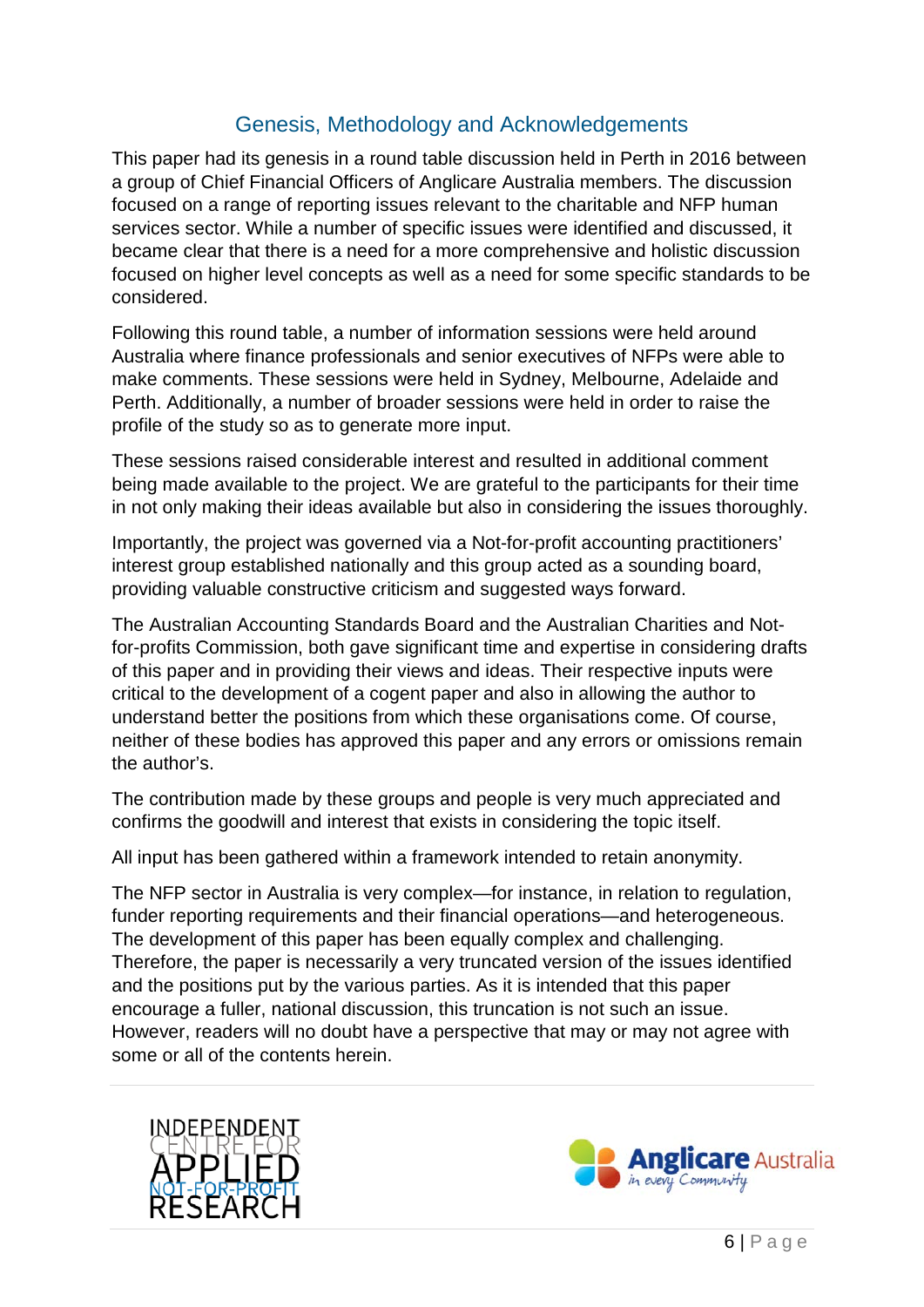## The Sector in Question

<span id="page-7-0"></span>The NFP and Charitable Sector is one of three key sectors, along with commerce and the public sector, making up the Australian economy. Therefore, it is an important and highly relevant sector.<sup>[3](#page-7-1)</sup>

This is a sector that potentially encompasses a wide range of organisations in terms of size, activities undertaken, stakeholders and objectives. NFP and Charitable organisations participate in a very wide spectrum of activities and service delivery from health and human services provision, to sports and social activities—and they can be unincorporated or incorporated under a myriad of corporation styles, including incorporated associations (state/territory-based legislation), companies limited by guarantee (Commonwealth legislation), co-operatives (National Uniform Laws established by each Australian jurisdiction), as well as those corporations established by Private Act of Parliament, such as church entities.

Each of these legislative arrangements have their own regulatory requirements, including in relation to the Financial Reporting obligations of the entity. Some of these arrangements also overlap, so that more than one jurisdiction and/or more than one legislative arrangement may impact an individual NFP or Charity; sometimes depending on where it is located, sometimes depending on what it does and sometimes both.

For instance, a Charity may have reporting obligations as an incorporated association at the state/territory level and also have obligations to the ACNC at the Commonwealth level. Further, a NFP member-based deposit taking institution may have obligations to a state regulator as well as to the Australian Prudential Regulatory Authority. Such arrangements are not necessarily unusual, nor are they uniformly inappropriate. However, they are complex and can result in time consuming administrative processes.

Because of this complexity, this paper limits its focus to incorporated associations, companies limited by guarantee, charities, and corporations established by Private Act of Parliament. It also limits its coverage to issues surrounding Accounting Standards and does not consider other legislative requirements—reporting or otherwise.

<span id="page-7-1"></span> $3$  For information regarding the size and activities of the charitable sector alone, see: Cortis, N., Young, A., Powell, A.. Reeve, R., Simnett, R., Ho, K., and Ramia, I. (2016) Australian Charities Report 2015. Centre for Social Impact and Social Policy Research Centre, UNSW Australia. There is currently no repository of data providing insight as to the activities of the broader NFP sector.



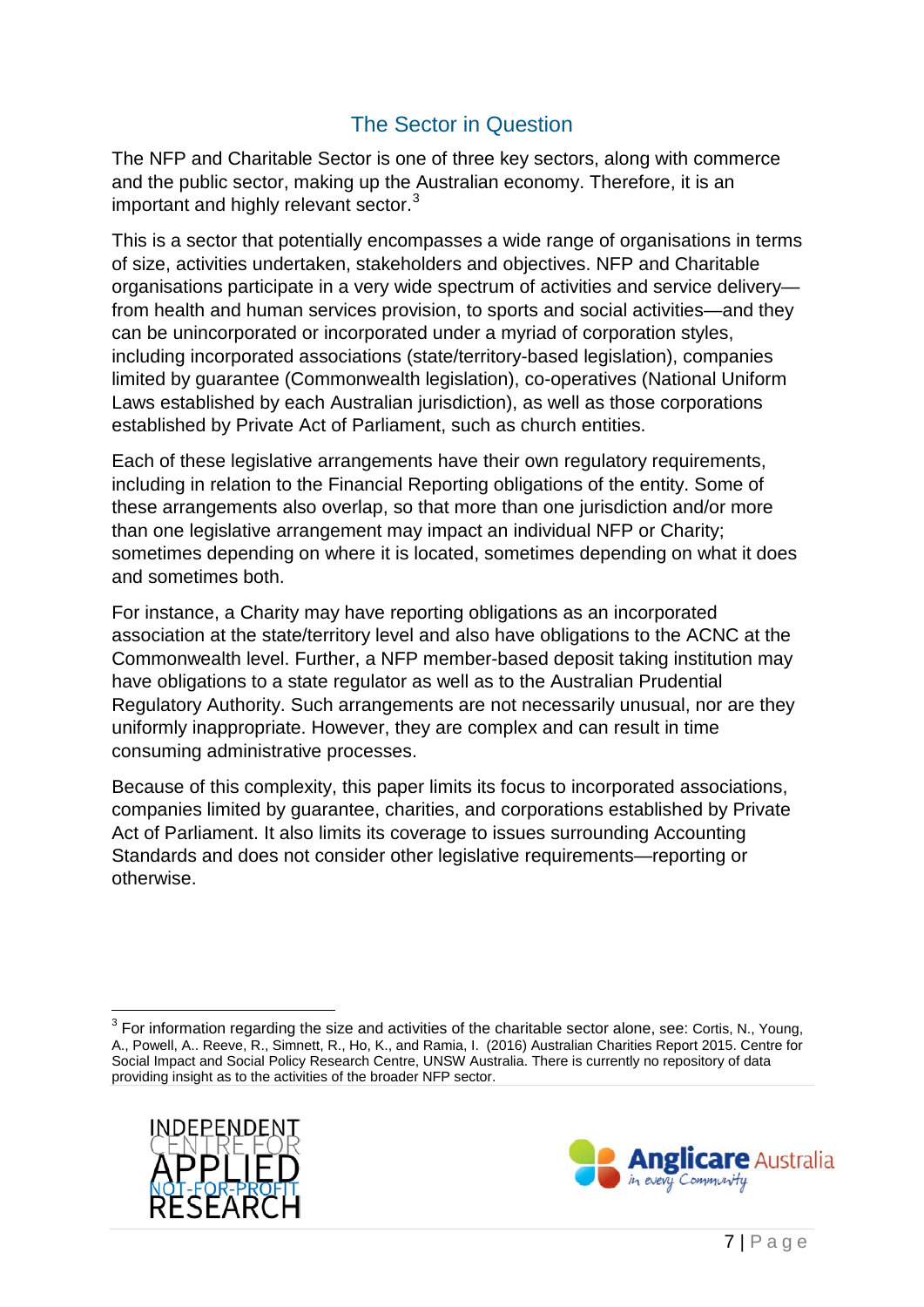## Key Definitions, Concepts and Major Players

<span id="page-8-0"></span>Words are important regardless of the topic, and accounting words have very specific meanings that can impact the reporting arrangements an organisation might adopt. Prior to discussing the issues surrounding financial reporting for this sector, it is important to confirm several definitions and concepts as well as to identify some key players in this area, because they too are important in understanding the narrative.

The definitions, concepts and major players are provided in the Appendix to facilitate readers' examination of the main issues raised in this paper. It is important to note that these elements are not intended to be comprehensive but are intended to be accessible to non-accountants. It may be worthwhile for readers without a background in accounting to review this Appendix prior to moving forward in the main part of this paper.

## The Context of this Paper

<span id="page-8-1"></span>Financial Reporting is an important aspect of governance and accountability for Notfor-profit (NFP) and Charitable organisations in Australia. This importance is magnified by the following general attributes of the Sector:

- Organisations are mission-centric, meaning that their purpose is generally related to the achievement of a non-financial, often social outcome;
- Mission-centricity also means that many organisations in this sector provide services and support to some of Australia's most vulnerable people. Therefore, sustainability and capacity for service delivery are key issues in order to ensure continuity of appropriate, high quality services to these people;
- A proportion of funding for the infrastructure and operations of many of these organisations is provided by public sector agencies.[4](#page-8-2) The application of public funding in the Sector adds emphasis to the need for transparency and accountability to the broader community over and above any expectations these organisations may have to report to members;
- These organisations may also hold themselves out for philanthropic funding and/or public contributions and so it is in their interests to be, and be seen to be, transparent and accountable; and

<span id="page-8-2"></span> $4$  For instance, in 2015 and in relation to Charities alone, government provided \$55.7b in income. See: Cortis, N., Young, A., Powell, A.. Reeve, R., Simnett, R., Ho, K., and Ramia, I. (2016) Australian Charities Report 2015. Centre for Social Impact and Social Policy Research Centre, UNSW Australia.



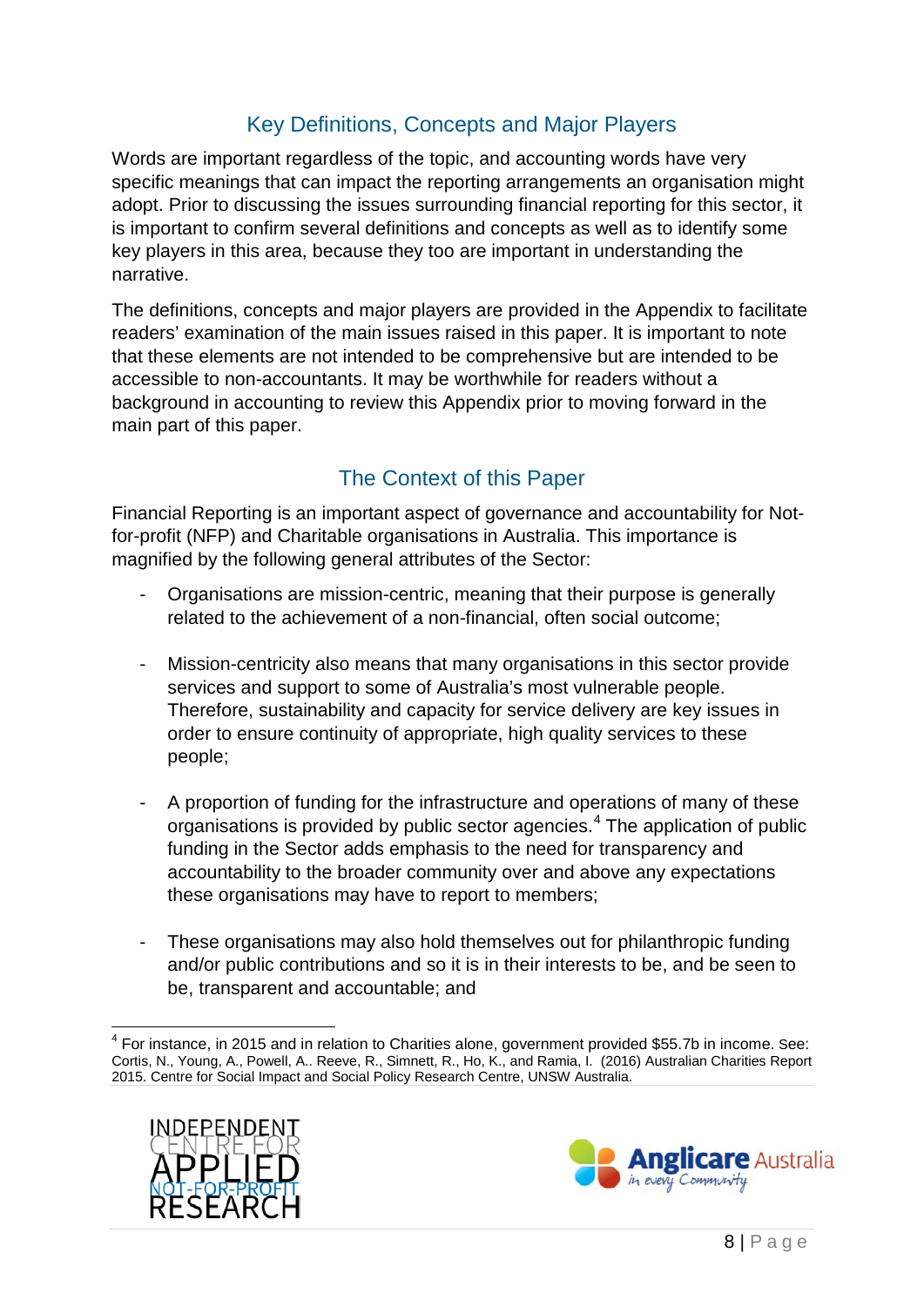- The Sector has access to tax concessions from all tiers of government in Australia. These concessions can vary depending on the type of NFP or Charity. However, the concessions themselves represent a considerable investment in the sector made via the public purse.

#### <span id="page-9-0"></span>The Australian Accounting Standard Setter

In Australia, Accounting Standards are set by the Australian Accounting Standards Board (AASB), a Commonwealth entity, for all sectors. They are created via a formal process that includes wide ranging consultation and encourages the input of those prospectively impacted by changes in this structure. It is important to note that the AASB has no legislative capacity to require any entity to prepare financial reports or conform to the Standards, rather, it is the role of other legislative arrangements, such as the Australia Corporations Act or state/territory Associations Legislation, to establish such requirements.

The Standards themselves are also developed in the context of an underpinning document called the Conceptual Framework. This document does a number of things, including establishing the objectives of financial reporting, defining key accounting elements and concepts, and setting out the attributes of high quality accounting information.<sup>[5](#page-9-2)</sup>

#### <span id="page-9-1"></span>The Standards

Overall, the purpose of the Standards is to guide the preparation and presentation of financial reports.

Historically, the Standards have been derived from a commercial emphasis. Indeed, at one point in recent history there existed both an AASB and a Public Sector Accounting Standards Board (PSASB) $<sup>6</sup>$  $<sup>6</sup>$  $<sup>6</sup>$ , dichotomising the accounting standards</sup> setting process, and allowing for the establishment of sector-specific standards for these two sectors. However, standard setting for the Third Sector (the NFP and Charitable Sector) has never been segregated in this way.

For the last two decades, and following the discontinuation of the PSASB, the AASB has been tasked with the role of establishing Accounting Standards using the principle of "Transaction Neutrality". As such, International Financial Reporting Standards (IFRS) is used as a base to meet the requirements of all three sectors in the Australian economy: The For Profit (Commerce Sector), the Public Sector and the Not-for-profit Sector, but taking into account the underlying intent of the AASB to

<span id="page-9-3"></span>Internationally, there remains both an International Accounting Standards Board (IASB) and an International Public Sector Accounting Standards Board (IPSASB).





<span id="page-9-2"></span><sup>&</sup>lt;sup>5</sup> Please refer to the Appendix for further information pertaining to the Standards and the Conceptual Framework.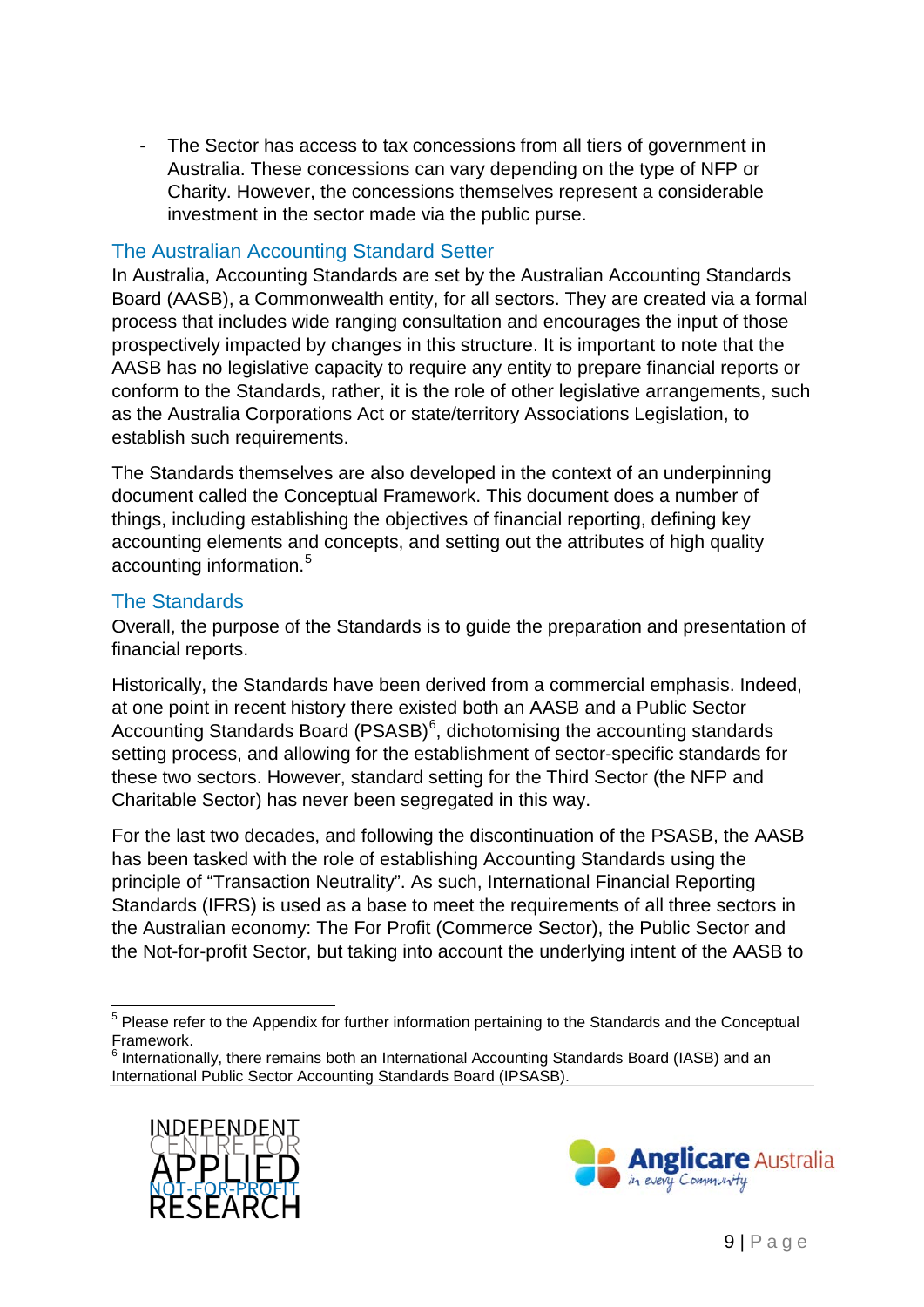try to ensure that the standards are appropriate to each sector using sector-specific amendments, guidance and sector-specific standards.

As such, these Standards are based on the IFRS, created by the International Accounting Standards Board (IASB) for For-profit entities. IFRS has been adopted in Australia but modified for local purposes and to address particular nuances.

For instance, specific Standards have been introduced relating to specific industries—including commercial industries such as mining—and specific amendments have been applied in other Standards.<sup>[7](#page-10-2)</sup> These amendments include "AUS paragraphs" and Not-for-profit specific appendices providing additional guidance for the Not-for-profit sector.

As such, it is not the intention of the AASB to have identical standards for all sectors. Rather, the AASB reports it uses IFRS as a starting point and then modifies the standards as appropriate for NFPs. The AASB seeks to focus on Users' needs and the costs and benefits of the financial reporting requirements.<sup>[8](#page-10-3)</sup>

#### <span id="page-10-0"></span>Reporting Entities

In principle, the AASB standards apply to Reporting Entities that are required to prepare and publicly lodge their financial statements. Reporting Entities that prepare and present their financial reports in accordance with the Accounting Standards present what are termed General Purpose Financial Reports (GPFR), while those that do not consider themselves Reporting Entities prepare Special Purpose Financial Reports (SPFR).

Defined in the appendix, a Reporting Entity is an organisation for which there exist stakeholders that need to make financial decisions relating to that entity but which cannot command the production of information upon which to base their decisions. Therefore, a Reporting Entity must prepare GPFR in order to facilitate those decision makers' needs. Determining whether an entity is a Reporting Entity requires significant judgement and adds to the complexity in preparing financial reports.

#### <span id="page-10-1"></span>Principles Versus Regulatory Requirements

However, a difficulty arises between the principles-based application of the Standards and the regulatory requirements faced by NFPs which can be unaligned.

The Accounting Standards setting process and the reporting requirements inherent in the Standards, which may or may not be made mandatory by regulators for particular NFPs and Charities, are also complex and technical. However, for NFPs

<sup>8</sup> For further information, see:

<span id="page-10-3"></span>http://www.aasb.gov.au/admin/file/content102/c3/M140\_10.5\_Final\_Process\_for\_modifying\_IFRSs\_O ct\_2009.pdf





<span id="page-10-2"></span> $7$  An example of industry-specific standards is AASB1049 Whole of Government and General Government Sector Financial Reporting.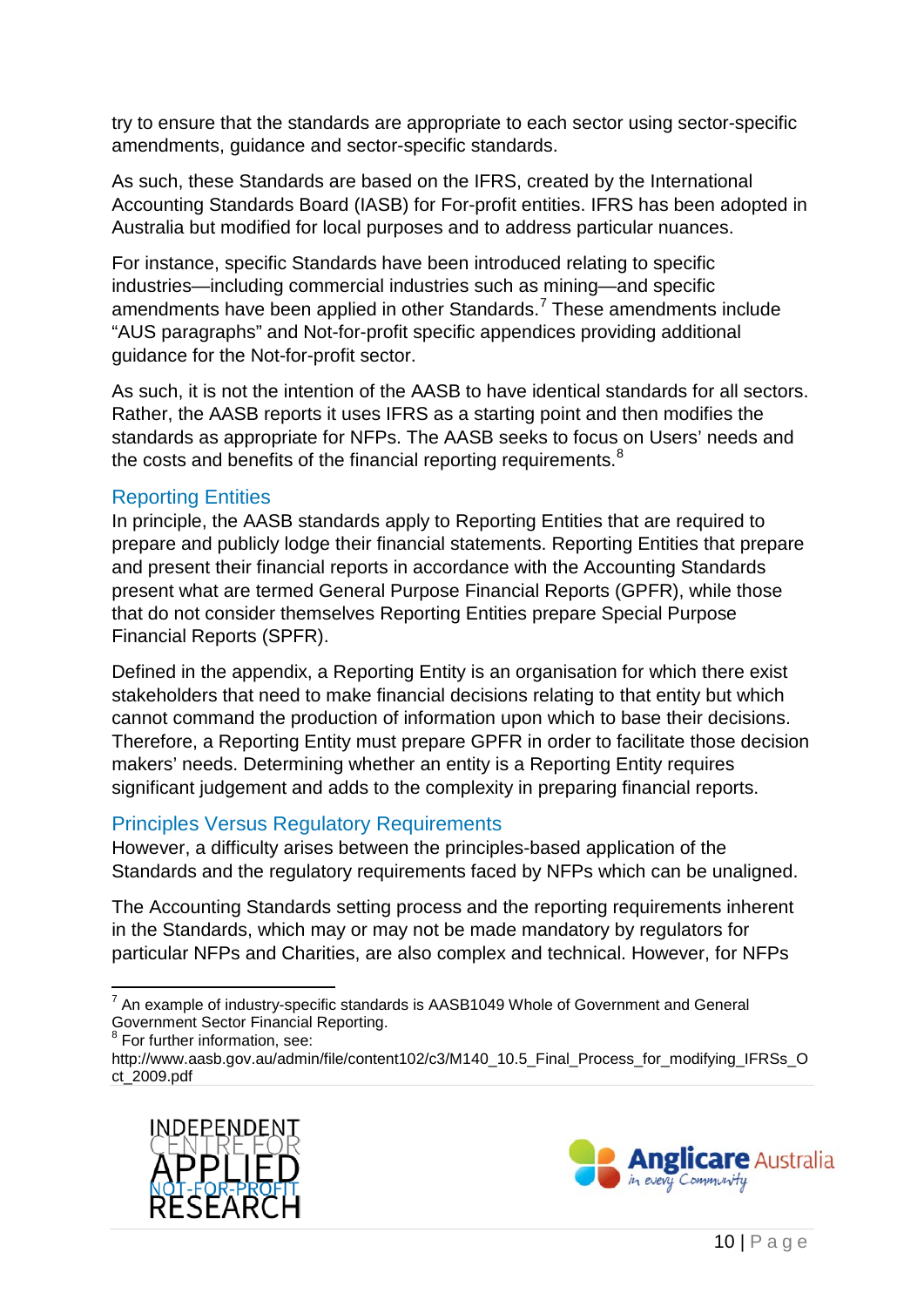and Charities, the current financial reporting environment adds complexity in that organisations can be regulated by state/territory and Commonwealth legislation (which is not necessarily uniform in terms of its financial reporting requirements), can be required to meet differing funder financial reporting and assurance requirements (such as those required by major philanthropists or under government procurement contracts), and are also increasingly pressured to meet performance reporting expectations.

This lack of alignment occurs for a number of reasons including that:

- The principles may not be well understood outside of technical accounting circles;
- Regulators do not necessarily see the application of the Standards as necessary in the context of the cost and benefits that may be seen to arise. For instance, the Australian Charities and Not-for-profits Commission allows individual charities to determine whether they are Reporting Entities or not;
- There may be differing ideas as to what constitutes financial reporting between regulators, the AASB and others involved in the sector. For instance, the AASB would consider financial reporting to be limited to the framework established by the standards while the ACNC would consider that the provision of appropriate financial information (as decided by the board of the entity) is inherently financial reporting.

As a result, there is a differing perspective being taken by regulators of the NFP sector as compared to that taken by the AASB as to whether or not the standards are mandatory for certain NFPs.

### <span id="page-11-0"></span>The Place of Users

While there are differing rules for Financial Reporting relating to differing types of organisations operating in differing jurisdictions, it is not clear that these current requirements actually meet the needs of Users. The word "Users" is a technical term describing those people who make decisions regarding reporting entities using the entities' financial reports. Overall, the purpose of Accounting Standards is to support the preparation and presentation of financial information which meets the needs of Users in an efficient and effective manner. Indeed, the AASB is focused on meeting Users' needs in the context of the costs and benefits associated with financial reporting.

It is the question as to whether the current Standards ensure financial reports meet the needs of Users that is central to this paper.



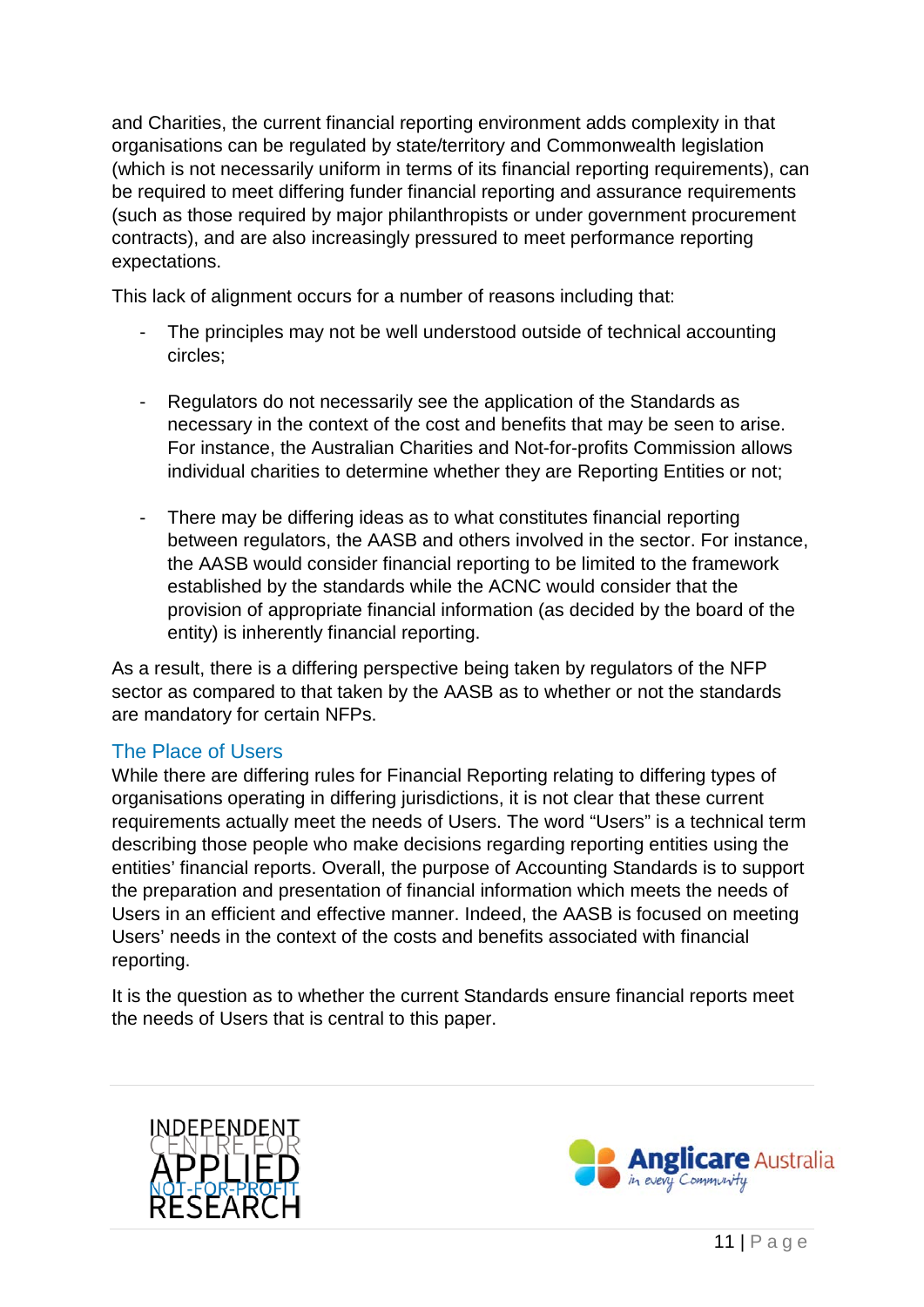This term is defined in the Appendix. However, there is an increasing interest in the application of Accounting Standards in the NFP and Charitable Sector, with concerns raised regarding the extent to which the application of the Standards results in high quality Financial Reports which:

- Are understandable to the Users;
- Meet Users' needs in terms of the reports' utility;
- Are reliable, comparable and accurate;
- Meet accountability requirements; and
- Represent an efficient use of scarce NFPs' resources.

Of course, it is also not necessarily clear that the arrangements established by regulators or others meet these hurdles either. Indeed, this Issues Paper is intended to focus the national discussion regarding financial reporting and the NFP sector toward identifying opportunities for progressing the quality of financial reporting.

#### <span id="page-12-0"></span>This Issues Paper

Anglicare Australia has commissioned the Independent Centre for Applied Not-forprofit Research (ICANR) and BaxterLawley to undertake a study focused on identifying the key issues related to the application of Australian Accounting Standards in NFP Financial Reporting. The product of this piece of work is intended to:

- Inform policy makers and sector leaders as to the key issues associated with the current Financial Reporting arrangements in the context of the Australian Accounting Standards—to identify what are the broad problems and to make comment as to why are they problems;
- Highlight the key questions related to Financial Reporting in Australia by NFPs and Charitable organisations; and
- Promote and prioritise these issues as topics of research amongst academics, as topics of interest for sector leaders and industry groups, and as issues of priority for regulators and policy makers.

As such, this Issues Paper is intended to be a contribution made by Anglicare Australia to the national debate regarding Financial Reporting by a significant sector of the Australian economy, providing social and community services in support of Civil Society.



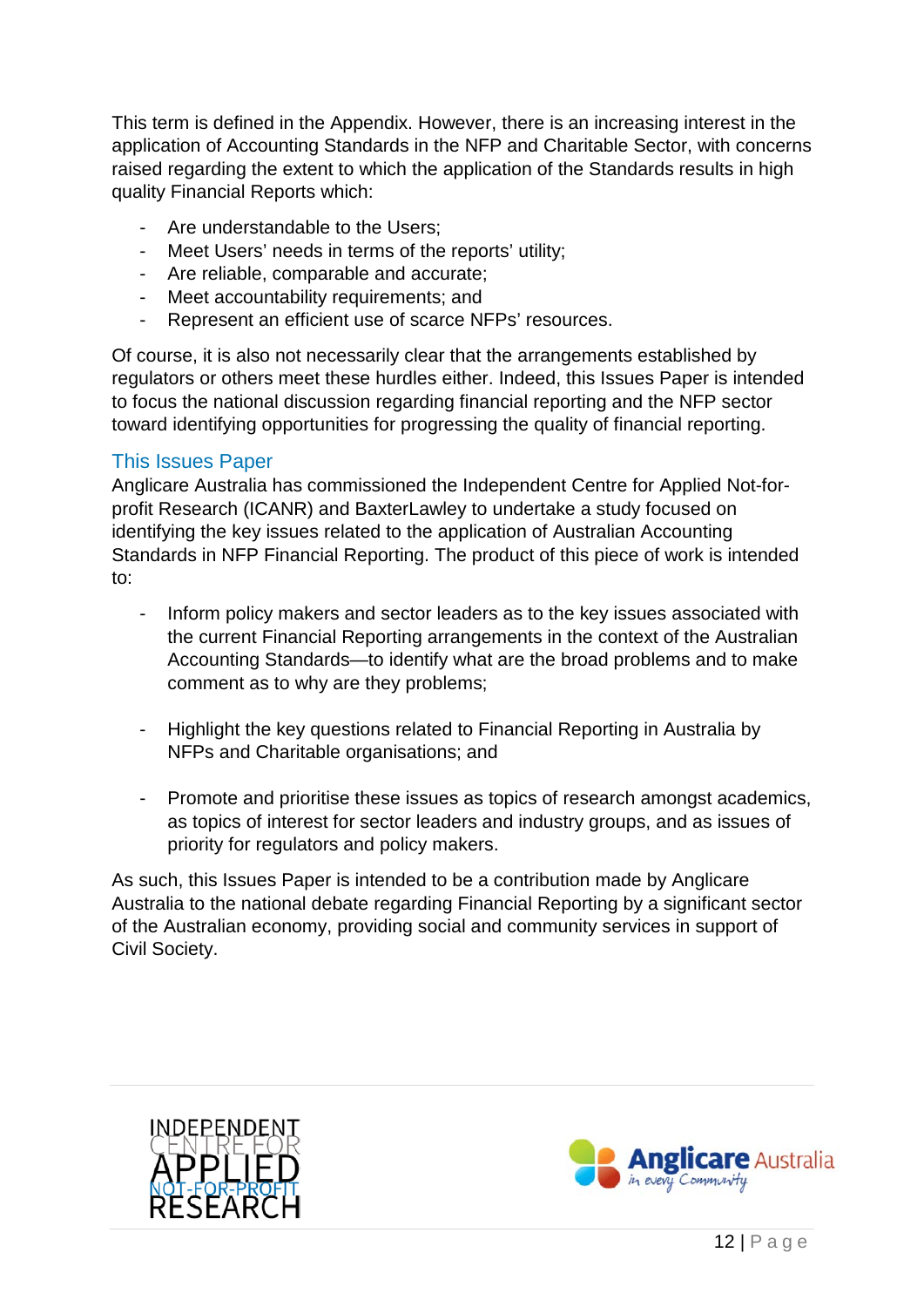Overall then, the aim of the project is to provide a basis for working toward the development of a Financial Reporting Framework that is:

- Fit-for-purpose:
- Resource efficient (meets the Cost/Benefit Test); and
- Sensitive to the relative financial risk of the organisations involved.

It is intended to do this by asking a range of pertinent and focused questions designed to highlight the issues and about which discussion can be undertaken by all interested parties—NFPs, Charities, public sector agencies, the standard setters and the Australian community. It is hoped answers to these questions framed out of this discussion will inform the shape of future NFP and Charity Reporting Frameworks. These questions are highlighted at the end of each section to which they relate, while a complete set is articulated at the end of this report.

## Why is this important?

<span id="page-13-0"></span>Financial Reporting is a critical element of the governance framework of any organisation. NFPs and Charities form an economically significant and socially critical part of the Australian community and so governance and accountability pertaining to this Sector is a matter of wide interest. Further, many NFPs also provide services and support to some of Australia's most vulnerable people, making their sustainability and risk management key issues for those charged with oversight of the Sector.

These organisations use Financial Reporting to:

- Be accountable to their stakeholders;
- Communicate their financial outcomes for a period;
- Demonstrate the organisation's financial solvency, sustainability and capacity;
- Meet regulator and funder compliance requirements;
- In combination with an auditor's / reviewer's report, provide assurance to stakeholders; and
- In combination with other information, demonstrate efficiency and effectiveness.



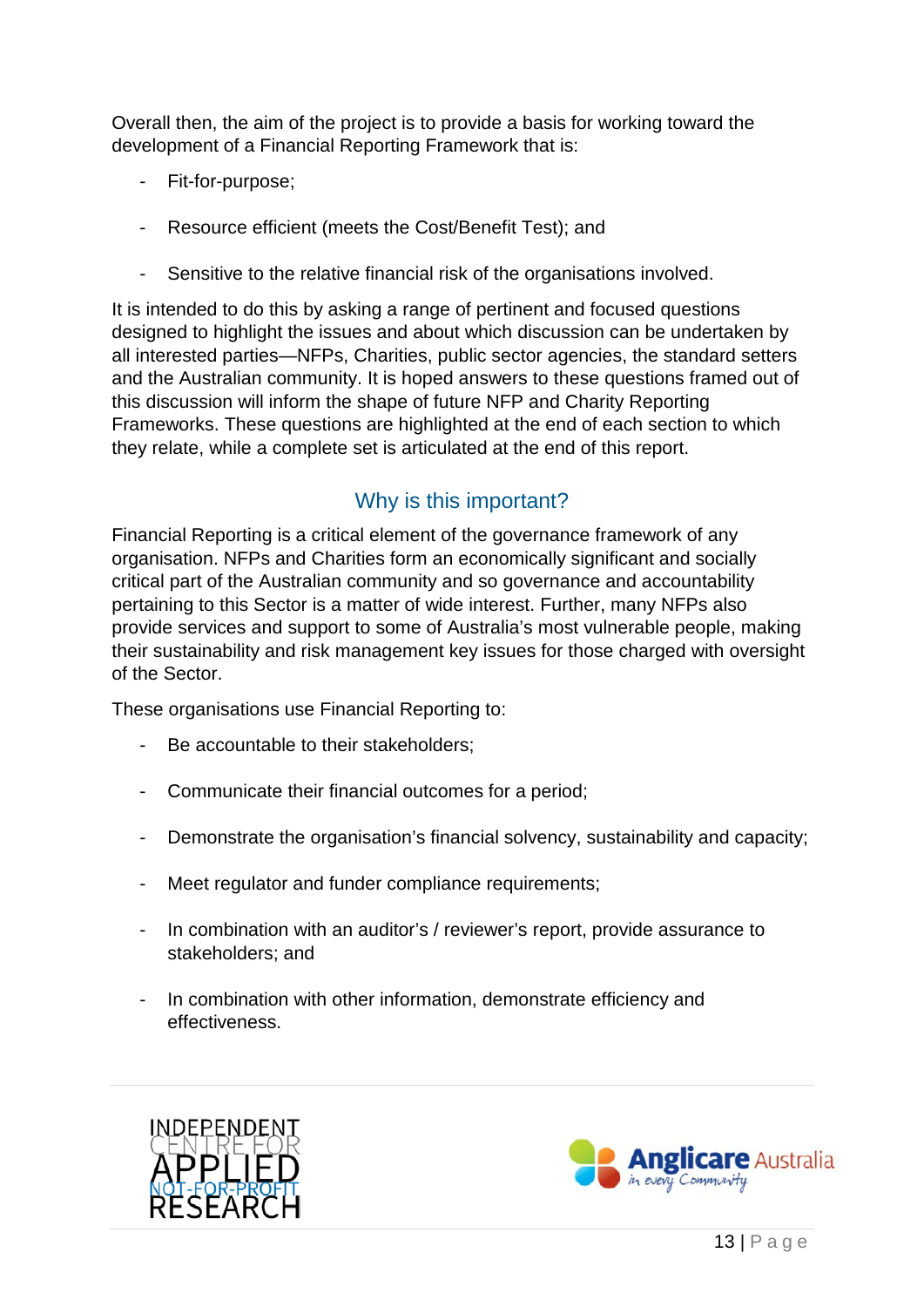Financial Reports fulfil these purposes best when they meet the needs of the Users. Unfortunately, it is difficult to identify the Users of NFP and Charity Financial Reports and it is equally difficult as a result to identify Users' information needs. Of course, regulators and funders are interested in the Financial Reports of NFPs and Charities but these organisations are not the Users focused on here because they can command the production of financial information. For instance, the ATO can command SPFR such as Business Activity Statements to be prepared and the ACNC Commissioner also has certain powers to command the production of financial information. Users are those people who need the information but must rely on the published reports of an entity—they cannot demand information of a NFP or Charity.

Of course, the members of a charity or NFP are a logical User group. However, members are not always of central importance to the operation of all organisations. For instance, a human services organisation may have members in order to facilitate incorporation, but those with a significant interest in the organisation may be service recipients.

Staffs, creditors, banks and the general community are also important potential Users of NFP and Charity Financial Reports.

However, given the purpose of GPFR is to meet the information needs of an organisation's Users, this introduces two related and fundamental questions in the context of Financial Reporting:

*Question 1: Who are the Users of NFP and Charitable organisations' Financial Reports? Question 2: What are the Financial Reporting needs of those Users?*

## Other Considerations

<span id="page-14-0"></span>There are a number of other issues that impact how interested parties see financial reporting. Such issues can see differing priorities being set, differing levels of concern raised, and differing levels of understanding develop.

#### <span id="page-14-1"></span>Differing Priorities

In terms of general reporting organisations will, of course, appropriately emphasise differing aspects depending on their activities, the interests of their stakeholders and the requirements of regulators. For instance, in Australia today, there is a significant national discussion being had with regard to performance and outcomes reporting.



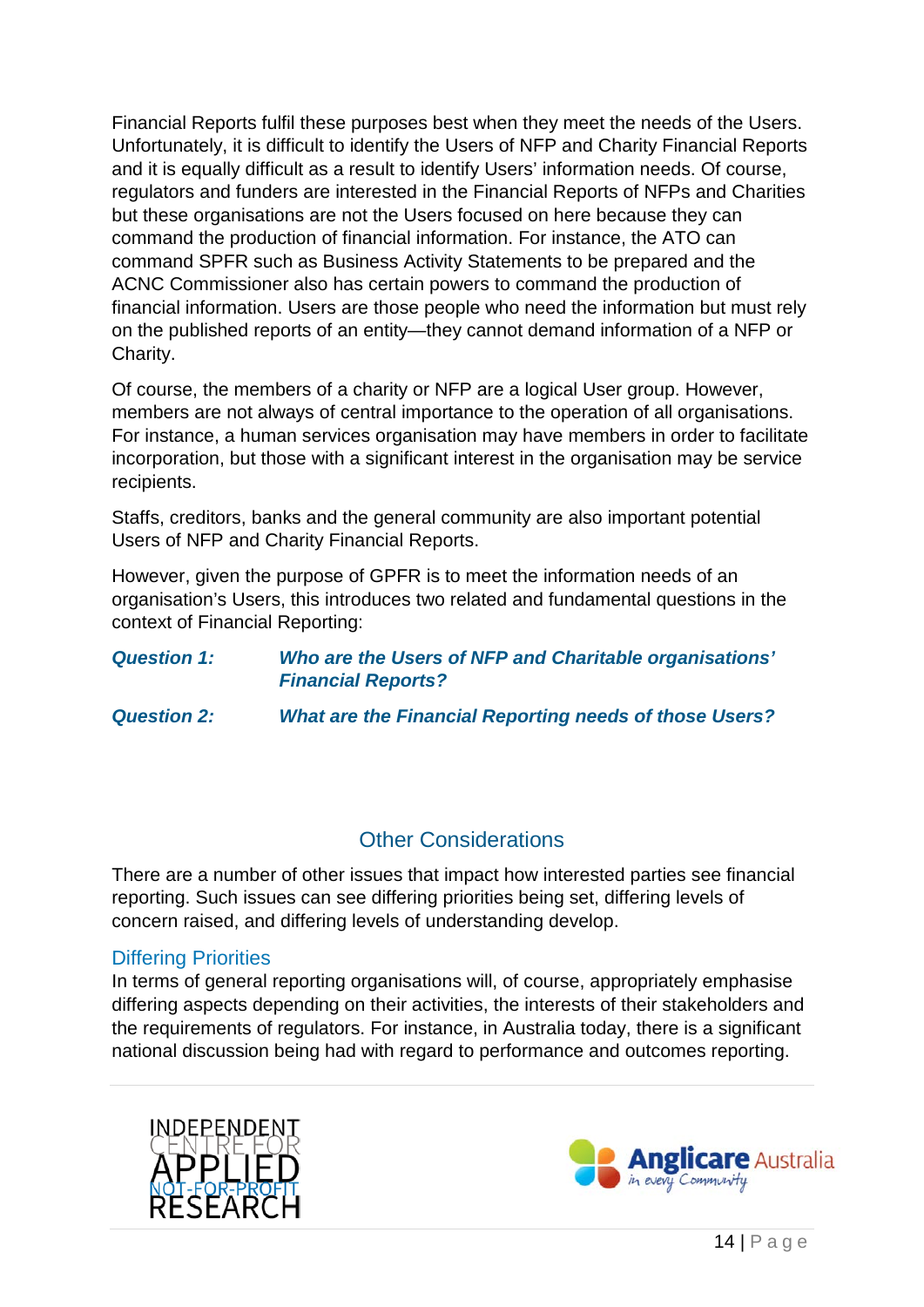Further, changes to funding arrangements where government now prefers to purchase services in the context of Person-centred, Individualised Funding arrangements, also mean that increased focus is being directed by funding public sector agencies toward outcomes reporting rather than outputs reporting or financial reporting. This means that traditional acquittal processes and the concomitant interest government departments had in the financial sustainability of their NFP service providers may be waning, leaving Users, such as members, in a changed position such that they need to oversee the financial performance and position of such organisations, where this might previously have been done by government funders.

NFPs may also provide differing data depending on their perspective of Qualitative and Quantitative Materiality. Additionally, these other types of reporting may be of greater interest to stakeholders than financial information.

### <span id="page-15-0"></span>Red Tape Reduction

There is also a national focus on Red Tape reduction. The principal here is that any Financial Reporting undertaken should create benefits that are of greater value than the costs incurred in their preparation and presentation. Of course, these benefits may not always be of direct value to the organisation or its immediate stakeholders, such as members and clients. Indeed, regulators and the broader Australian public may be interested in such issues as how public money is spent and whether organisations that are provided considerable tax and other concessions are undertaking the activities for which they receive these benefits.

However, Financial Reporting does cost time and money, and NFPs are continually admonished to use their scarce resources in pursuit of their organisational mission. This aspect of NFP resourcing is a significant part of the national discussion with interest being displayed in issues such as the proportion of income being applied to administration as opposed to service delivery.

Therefore, it is also critical that the time and money spent on Financial Reporting achieves the objectives such reports are intended to address. Equally though it is important that the reports themselves, together with the national discussion and sector-level reporting, focus on the principle indicators of efficiency, effectiveness and sustainability rather than reporting on items of questionable value, such as the administrative components of expenditure, which are not necessarily directly relevant to the discussion pertaining to accounting standards but which form an ongoing topic of discussion in the sector.

The Red Tape reduction conversation may also be antagonistic to financial reporting requirements, especially given the complexity of the standards and the reporting process.



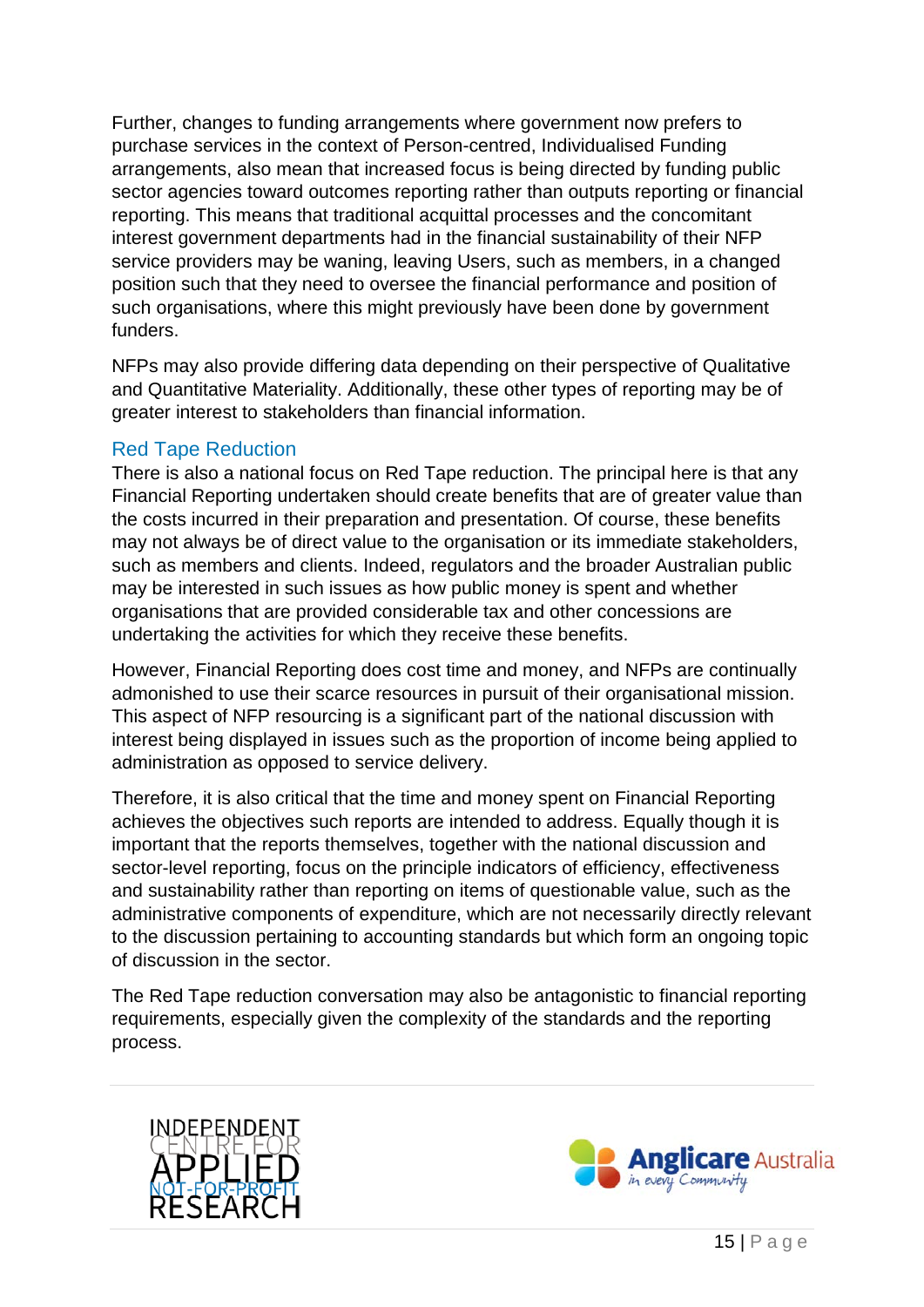## <span id="page-16-0"></span>Information Gap

The process of gathering data and obtaining input into this issues paper also brought into stark relief an apparent information gap that is likely to exist between the sector, the regulators, the standard setters, accountants in practice, and the prospective Users of financial reports. This gap seems to impact the level of engagement achieved by the AASB in its activities.

When developing and amending standards, the AASB seeks universal input. For instance, in 2016, the AASB conducted a round table on the financial reporting framework of NFP private sector entities and two fora with CPA Australia and CAANZ on NFP standards updates and to receive feedback on the IFRS experience of the NFP sector. Additionally, the AASB has regular meetings with stakeholders. Indeed, of the example issues raised below, a number of the current reporting arrangements have been developed as a result of sector interest as seen by the standard setter and all have been subject to external consultation. These consultations are programmed to continue into 2017 with NFP-specific events being planned for CPA and CAANZ members.<sup>[9](#page-16-1)</sup> The AASB's work program will continue to include NFP issues.[10](#page-16-2)

The gap may be the result of:

- The complex nature of modern accounting and the technical decisions that must be made by those charged with governance (and who may not have an accounting background) may mean that external financial reporting is approached as a regulatory requirement rather than a communication opportunity;
- Taking a regulatory view may mean that those charged with governance are more concerned with getting the reports into the appropriate format in order to comply rather than with the inherent information quality;
- The process of changing an accounting standard involves considerable opportunity for input by stakeholders. However, the prospects for identifying stakeholders that operate outside of the accounting profession, the general accounting networks or the large NFPs are poor given the difficulty in identifying and communicating with these people; and

<span id="page-16-2"></span><span id="page-16-1"></span> $9$  Information regarding future events can be found at: aasb.gov.au <sup>10</sup> Information regarding the AASB's future work program is available at: http://www.aasb.gov.au/Work-In-Progress/AASB-Work-Program.aspx



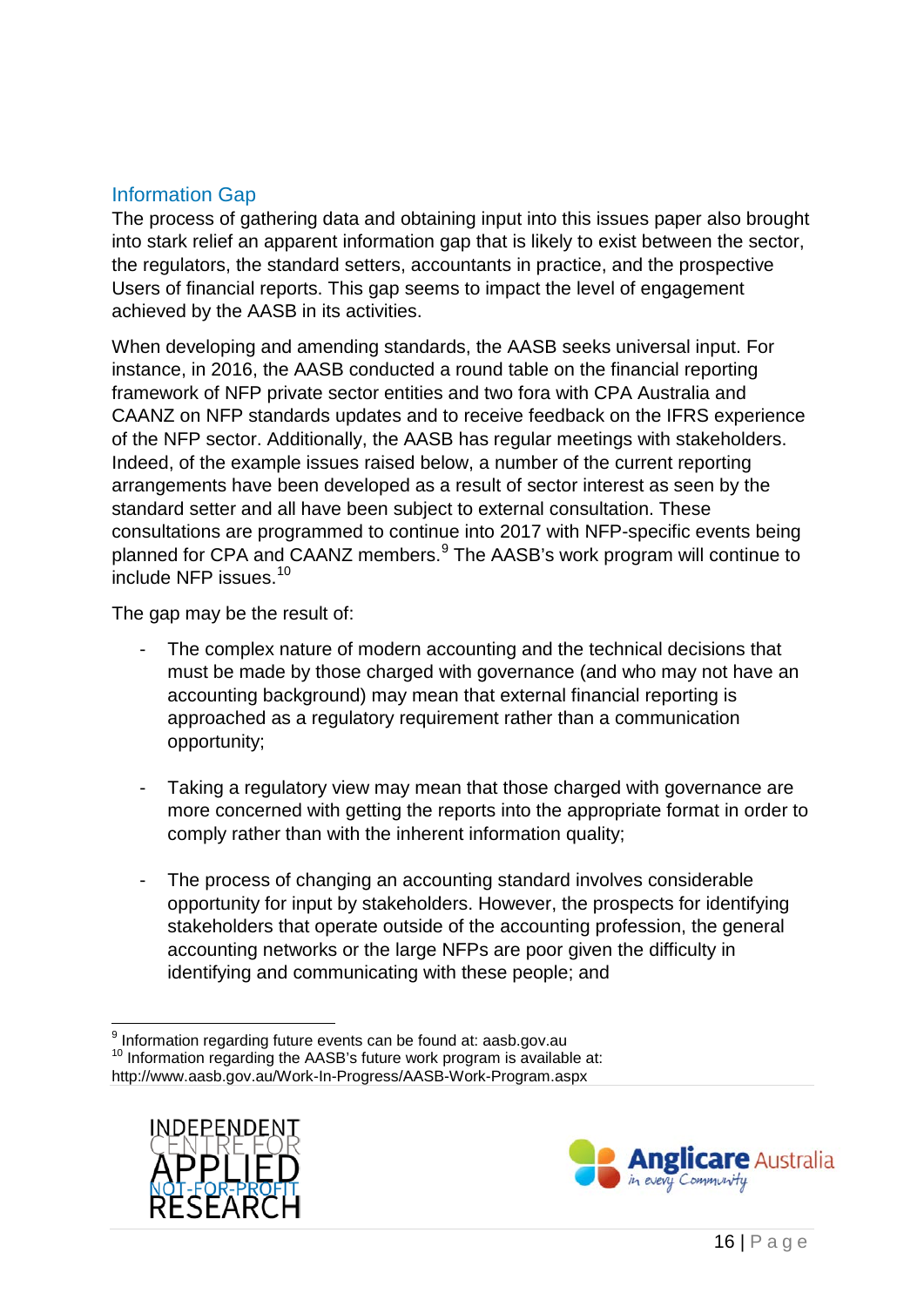The process of change usually means an Exposure Draft (or some similar document) is published focusing on the standard to be changed. Such a document can also include references and commentary related to how other standards impact the proposed arrangement or vice versa. However, many accountants and others embedded in the sector do not know the standards with sufficient depth to be able to assess the impact as well as the merits or otherwise of the proposal. This is not a deficiency in terms of their capacity or interest but a fact of the considerable workloads of these individuals and the priorities they must adopt.

This apparent information gap suggests that new ways of communicating both the importance of this process and the AASB's genuine interest in the broader sector's financial reporting interests and concerns are necessary in order to get broader feedback as well as to explain measures being taken. Such methods may include increased collaboration with regulators and with NFP networks themselves. Of course, not all people react in the same way to these stimuli—some people are more interested and some are less interested. However, it is clear that the information gap exists and impacts the AASB's communications outcomes.

## What impacts NFP Financial Reporting in Australia?

<span id="page-17-0"></span>The current reporting environment for NFPs in Australia is complex and challenging—this is especially so in the case of Charities which may have multiple reporting requirements. This complex and challenging environment arises because:

- NFPs are not homogeneous: they have different purposes. Their missions are also complex and their stakeholders, including members and service recipients, have differing interests which are not always related to financial reporting.
- Finances are important for NFPs but as a resource for pursuing their mission as opposed to necessarily achieving a financial outcome for its own sake, as a commercial entity quite properly may want to.
- Many NFPs (particularly those providing human services) have operated in an environment where government funders have traditionally set reporting requirements, including to the extent of mandating how money might be spent. These organisations have responded to the regulatory and funding requirements as these have been set by government policy. Indeed, these organisations have become fit-for-purpose in the context of government policy as government procurers have set it from time to time. However, the funding rationing systems are changing so that many governments are establishing faux-market arrangements. These arrangements change the relationship



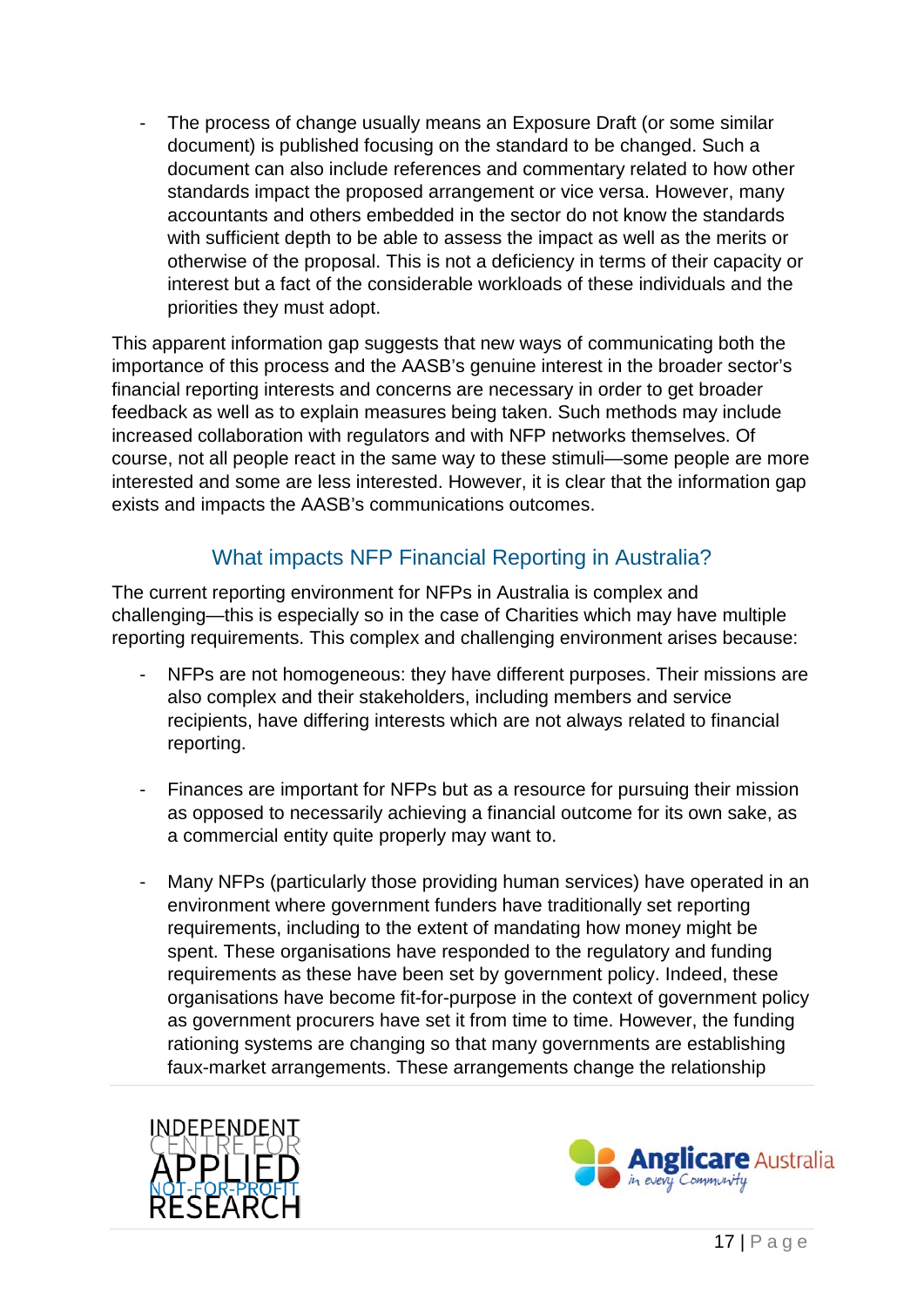between government funders and the Sector. NFPs impacted by these changes are now required to respond in terms of reporting arrangements (amongst other changes) in order to become fit-for-purpose under the new funding arrangements. However, often they do not have the resources to do this effectively.

- As discussed above, increasing interest is being focused upon non-financial reporting arrangements. Outputs reporting has been superseded in the national discussion by outcomes reporting, emphasising increasing interest in the performance of the organisation in the context of its mission—has it achieved what it has been established to achieve?
- The Standards are currently established in a Transaction-Neutral paradigm, which means that the requirements of the Standards may be seen to be insensitive to the requirements of Users. This may also require the preparation and presentation of information to be undertaken in a way that results in Financial Reports that may be seen to be unfit-for-purpose. It also means that often the nomenclature used in the standards is very different to the nomenclature used within the Sector, thus reducing understandability and utility.
- Capacity challenges faced by Australia's NFPs restrict their ability to respond to reporting requirements, especially in relation to performance reporting. While most would agree that performance reporting is a sound concept, the creation of the systems needed, the training of staff and the collection of nonfinancial data can be costly and complex. The measurement of human services outcomes, for instance, is a very complex process and it is notoriously difficult for organisations to maintain a "line of sight" between individual client outcomes and corporate achievements in the context of a mission. It is also an expensive process, while the systems available to undertake these measurement processes are imperfect. The challenges here do not result from NFPs being incompetent or inattentive, but from them needing to be fit-for-purpose in the context of changing policy settings, and with very limited resources to reset their structures and skills base to respond to new policy settings.
- Outcomes measurement can also be difficult because the timing of outcomes does not always conform to traditional annual financial years. Some outcomes take more than a year to manifest and so the idea of annual reporting is impacted by these realities.



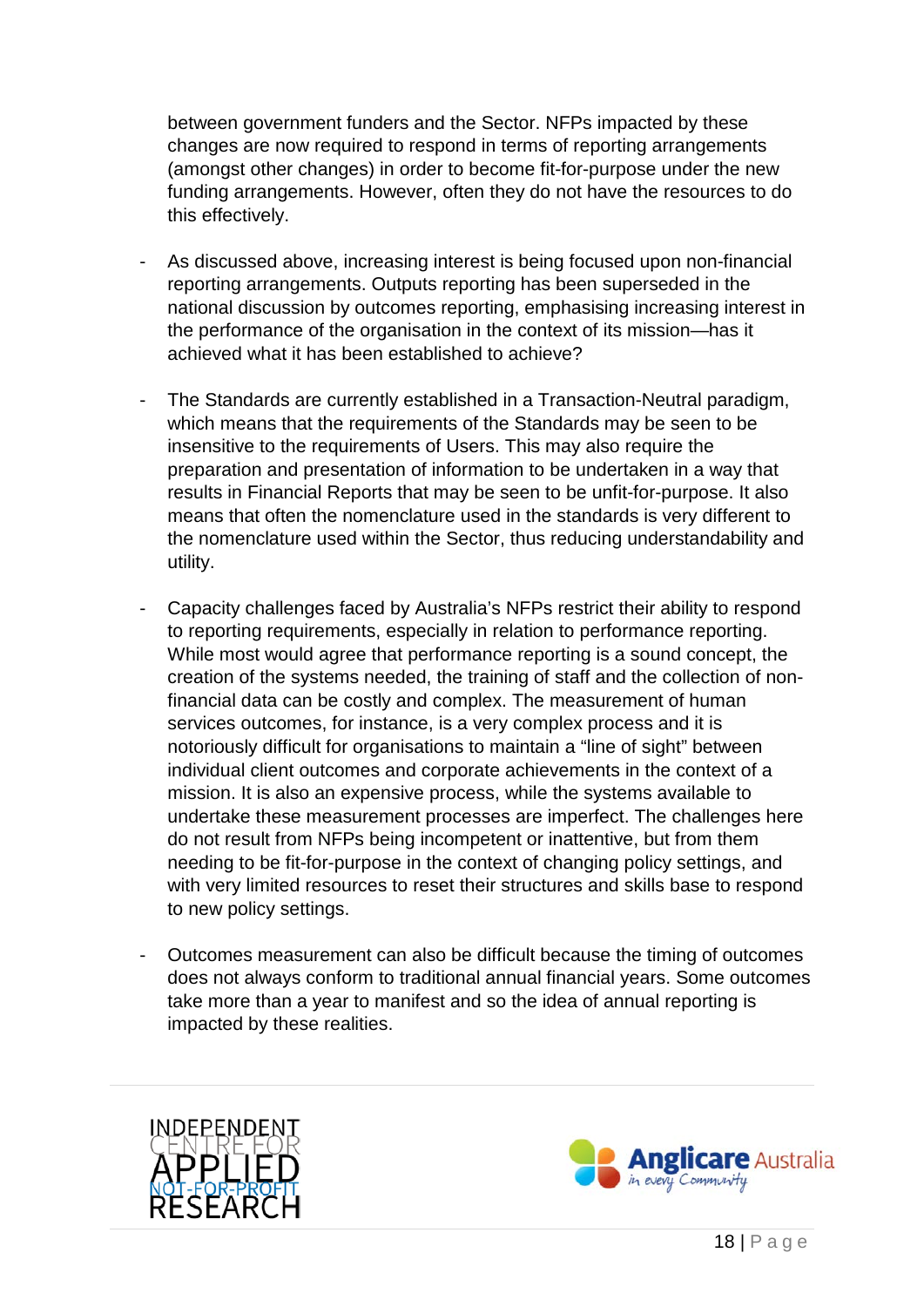- Given the capacity challenges, both financial and experiential, NFPs need to consider reporting priorities and User expectations. However, it is important to note that this capacity challenge, in terms of financial and experiential capacity, also extends to the government agencies that fund service delivery. In effect, government agencies have developed to be fit-for-purpose in the context of earlier policy settings and so they also need investment to change effectively too. Importantly though, governments' changing capacity needs impact on policy formulation, sometimes to the detriment of the funded Not-for-profit and Charitable Sector.<sup>[11](#page-19-1)</sup>
- Having said this, research clearly identifies that government/funder information demands impact the information collected, the information strategies and the investments made by charities and NFPs as well as the nature of disclosures made.[12](#page-19-2)

## What constitutes high quality financial information?

<span id="page-19-0"></span>The primary purpose of Financial Reporting is to communicate. Therefore, to be successful in this endeavour, the information contained in any report needs to be useful and of a high quality. The AASB has identified the key components of information quality in the Conceptual Framework<sup>[13](#page-19-3)</sup> as including:

| Relevance:                         | The information provided must be pertinent to the<br>Users' needs for decision making. Qualitative and<br>Quantitative Materiality are also considerations<br>here. |
|------------------------------------|---------------------------------------------------------------------------------------------------------------------------------------------------------------------|
| <b>Faithful Representation:</b>    | The information provided must not only be.<br>complete but it must be "complete, neutral, and<br>free from error". <sup>14</sup>                                    |
| <b>Reliability of Measurement:</b> | The items reported must be able to be reported in<br>dollars at values that are representative of the true<br>position and/or performance of the organisation.      |

<span id="page-19-4"></span><span id="page-19-3"></span><sup>&</sup>lt;sup>13</sup> See: http://www.aasb.gov.au/admin/file/content105/c9/Framework\_07-04\_COMPjun14\_07-14.pdf<br><sup>14</sup> Conceptual Framework, paragraph QC12, page 38.





<span id="page-19-1"></span><sup>&</sup>lt;sup>11</sup> For example, see: Gilchrist, D. J., (2016), "Partnerships between Government and the Third Sector at a Sub-National Level: Experience of an Australian Sub- National Government", in Butcher, J. R. and D. J. Gilchrist (eds), The Three Sector Solution: Delivering Public Policy in Collaboration with Notfor-profits and Business, Australian University Press, Canberra.

<span id="page-19-2"></span><sup>12</sup> Gilchrist, D. J., and P. A. Knight, (2017), *Outcomes Research into Practice: Working Paper No. 2*, A Report to Grant Thornton Australia.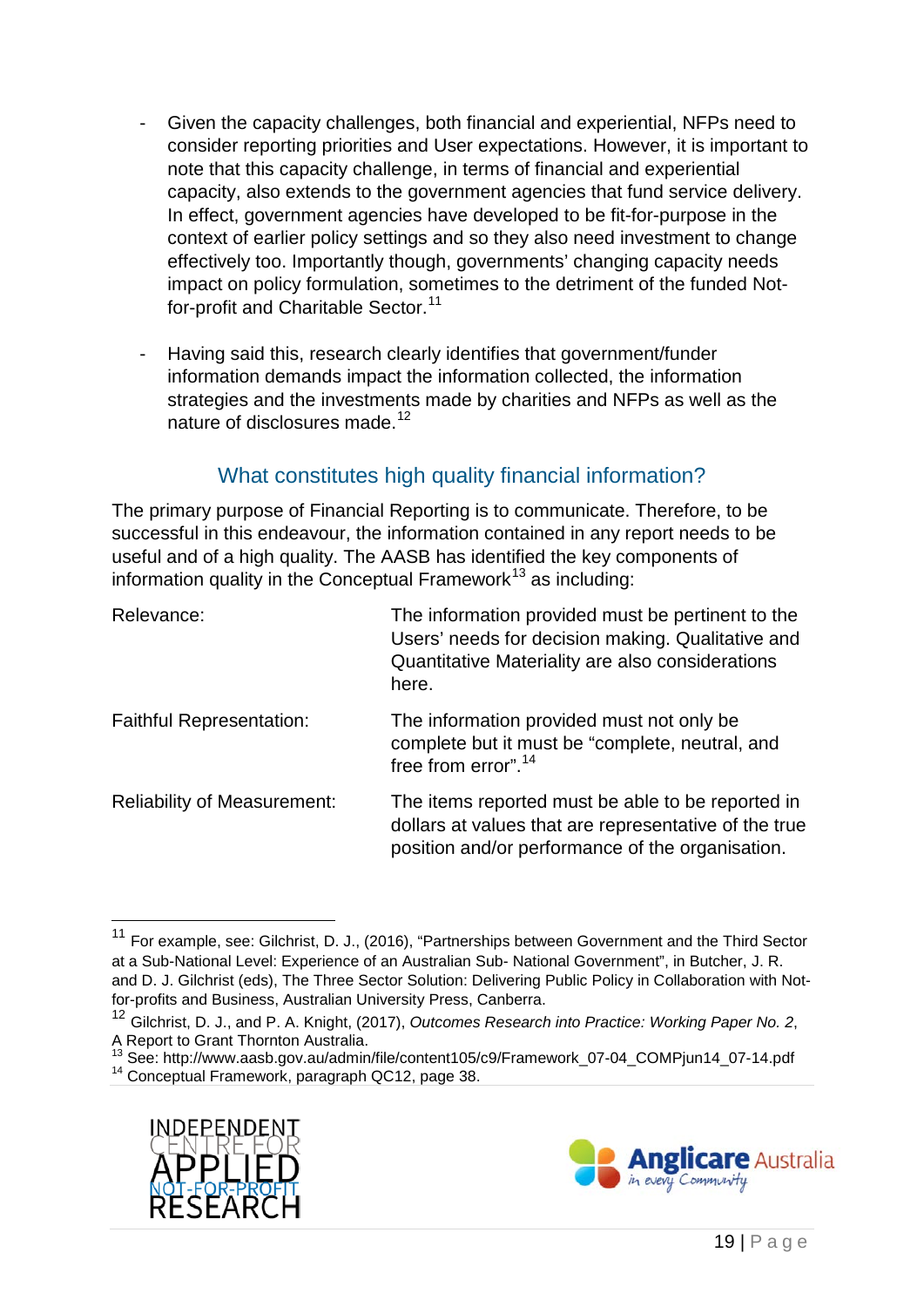| Understandability: | The presentation of information should be made in<br>such a form as to allow Users to understand the<br>content of the Financial Report. This includes<br>being clear and concise. |
|--------------------|------------------------------------------------------------------------------------------------------------------------------------------------------------------------------------|
| Timeliness:        | Ensuring Financial Reports are produced within a<br>timeframe that allows Users to react to the<br>information.                                                                    |

The standards are intended to support the creation of financial information that meets these qualitative criteria.

## What constitutes effective Financial Reporting?

<span id="page-20-0"></span>For effective Financial Reporting then, the following general principles should be maximised:

- Financial Reports should meet the quality criteria set out above;
- The preparation of the Financial Reports should be as simple as possible;
- The preparation of the Financial Reports should be as economical as possible;
- The presentation of the Financial Reports should be undertaken in an accessible manner suitable for the audience;
- As such, the Financial Reports should be fit-for-purpose in the context of a sector made up of heterogeneous organisations; and
- The content of the Financial Reports should include only that financial information that will assist the Users to understand the Financial Position and Financial Performance of the organisation in the context of the organisation's purpose. That is, a charitable human services organisation may report such things as asset values in a simplistic form (say, using historical cost) as compared to a member-based financial deposit-accepting institution that would likely need to report in a much more complex way due to the nature of its activities. As such, purpose may impact what should be reported as opposed to size by turnover. Of course, this may be an issue for regulators when considering broader reporting objectives.

Ultimately though, the Financial Reports need to meet the requirements of the Users who are the intended audience. Therefore, in this context, questions raised are:



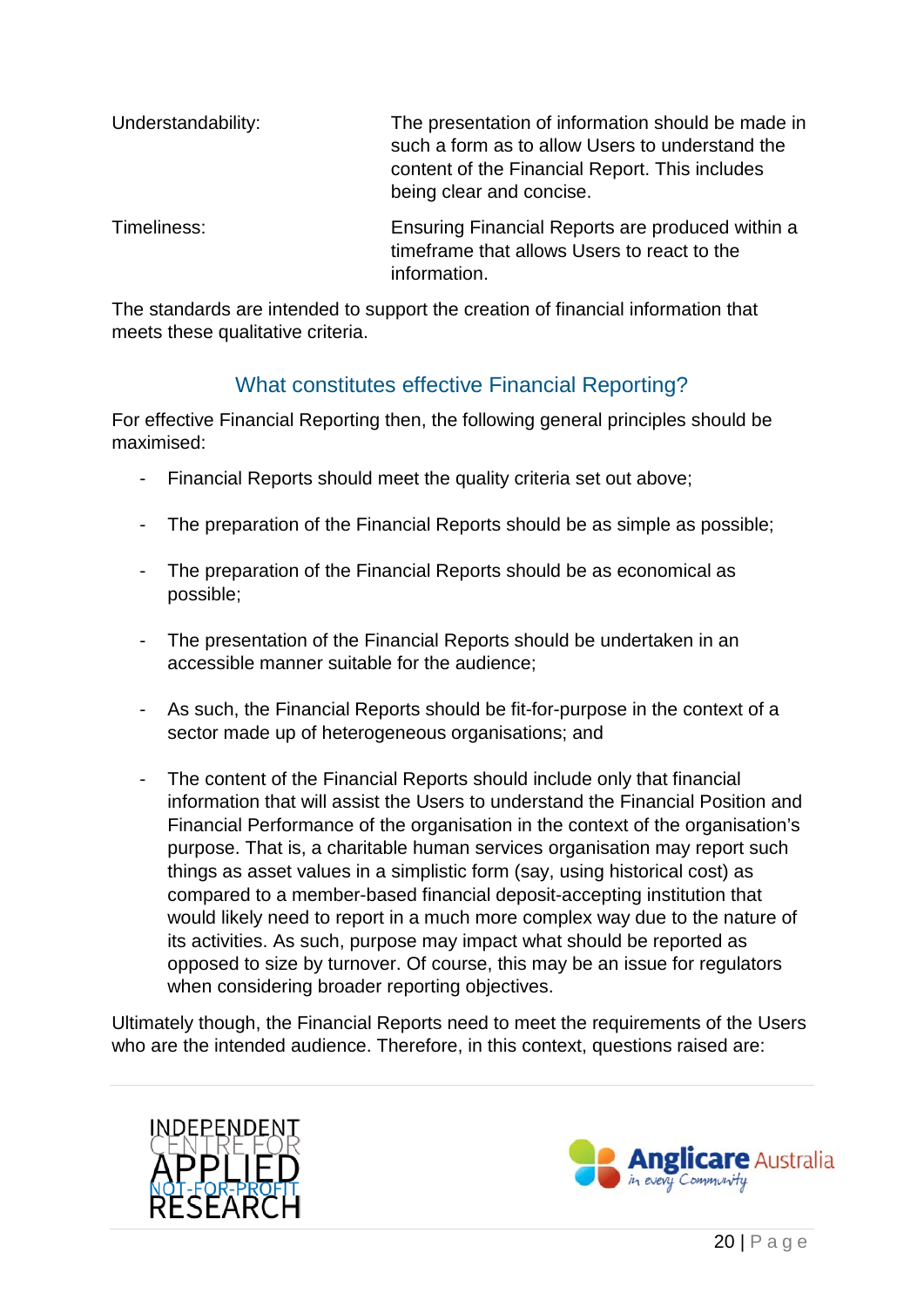## *Question 3: Do the current Standards support the provision of high quality financial information to the Users of NFP Financial Reports? Question 4: Do the current Financial Reporting arrangements allow NFPs and Charities to meet their Financial Reporting*

*obligations in a cost-effective manner?*

These questions raise a number of sub-questions which are identified in the remainder of this document.

## Examples of Reporting Issues

<span id="page-21-0"></span>To this point, this Issues Paper has reviewed the core principles relating to Financial Reporting and asked a set of pertinent questions in relation to the extent to which these principles are fulfilled in the context of the current Standards. However, there is also a need to consider some specific issues that have been highlighted anecdotally or otherwise, and which may be used to demonstrate some prospective problems.

Specifically, the following issues relate to Financial Reporting by NFPs and Charities and are presented in no particular order:

| <b>Issue</b>                                                                    | <b>Description</b>                                                                                                                                                                                                                                                                                                                                     |
|---------------------------------------------------------------------------------|--------------------------------------------------------------------------------------------------------------------------------------------------------------------------------------------------------------------------------------------------------------------------------------------------------------------------------------------------------|
| <b>The Consumption of</b><br><b>Volunteer Time and</b><br><b>Donated Assets</b> | A perennial issue for NFPs in Financial Reports relates to the<br>complexity involved in accounting for volunteer time and<br>donated goods. While there may be some concern as to the<br>necessity for considering these items, the comprehensive<br>cost of service delivery for any NFP includes the volunteer<br>time and donated assets consumed. |
|                                                                                 | The lack of reporting of these consumptions means that our<br>collective knowledge regarding the cost of service delivery is<br>deficient and this, in turn, impacts pricing set by governments<br>in faux-market rationing systems such as the NDIS.                                                                                                  |
|                                                                                 | Amongst other things, this standard requires reporting entities<br>to recognise donated assets at fair value with associated<br>income as performance obligations are satisfied and allows<br>reporting entities to recognise income and an associated                                                                                                 |



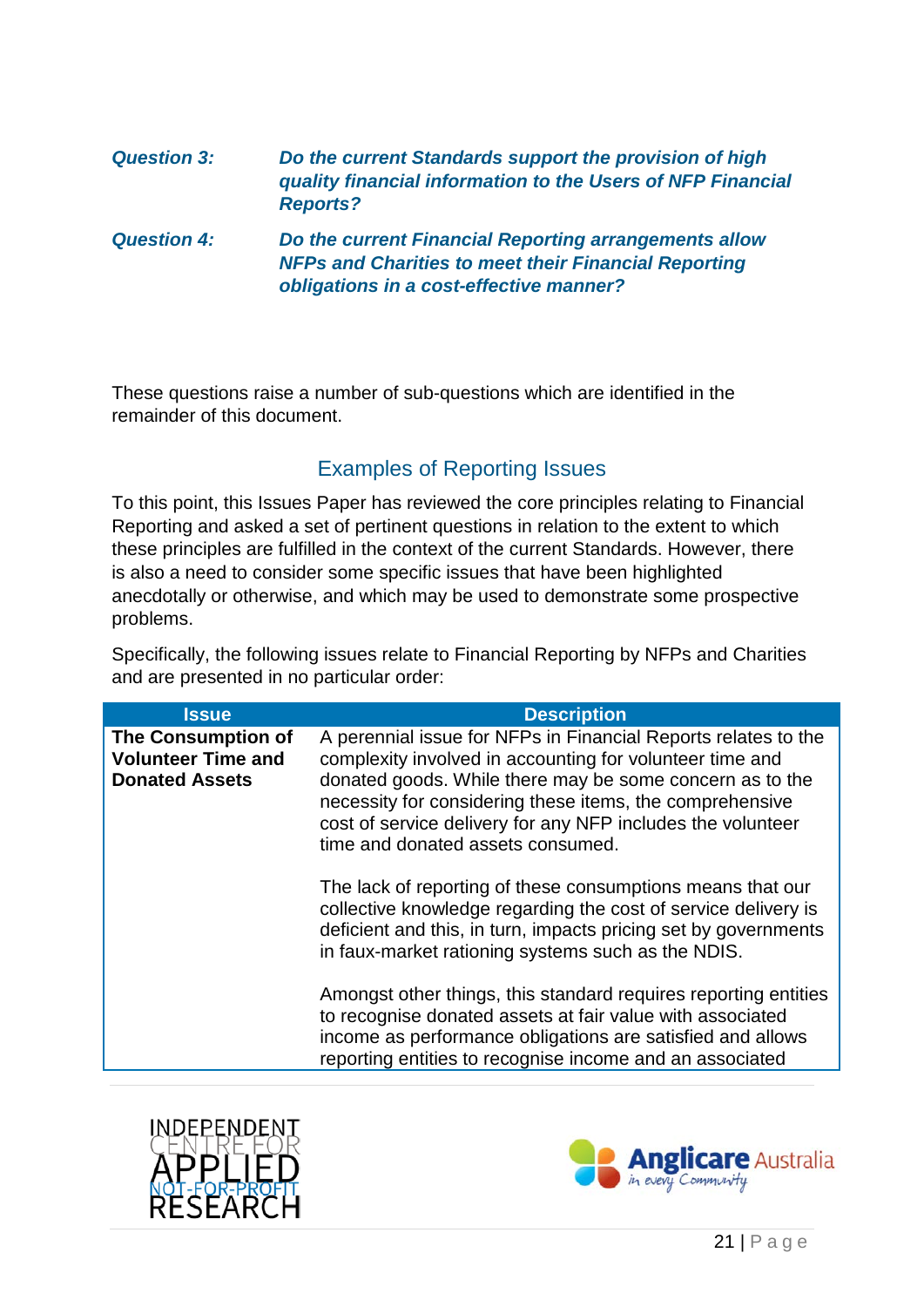| <b>Issue</b>       | <b>Description</b>                                                                                                                                                                                                                                                                                                          |
|--------------------|-----------------------------------------------------------------------------------------------------------------------------------------------------------------------------------------------------------------------------------------------------------------------------------------------------------------------------|
|                    | expense from volunteer time but only if these services can be<br>reliably fair valued.                                                                                                                                                                                                                                      |
|                    | In addition it encourages voluntary disclosure of volunteer<br>services where they are not recognised. At all times, the<br>AASB encourages Reporting Entities to make appropriate<br>disclosures.                                                                                                                          |
|                    | However, the recognition of such income may well impact an<br>organisation's position regarding such elements as tiered<br>reporting requirements-the provision of donated goods or<br>volunteer time does not necessarily equate to administrative<br>capacity to meet increased reporting and regulatory<br>requirements. |
|                    | Further, the standard does not mandate the reporting of<br>volunteer services and so inconsistent reporting may also<br>transpire as some organisations may undertake such<br>reporting while others do not.                                                                                                                |
|                    | Additionally, the inclusion of such reporting options may also<br>see an increased opportunity for earnings management to be<br>undertaken, especially as the valuation of such resources is<br>often very difficult.                                                                                                       |
|                    | Finally, there may be audit impacts with respect to this<br>Standard as auditors need to examine the data collected, how<br>it is collected and concern themselves with respect to the<br>efficacy of systems and controls, all adding to cost.                                                                             |
|                    | Of course, the issue of materiality also needs to be<br>considered here.                                                                                                                                                                                                                                                    |
|                    | Key questions are:                                                                                                                                                                                                                                                                                                          |
|                    | Question 5: Should volunteer time be allowed and<br>donated assets be required to be reported in Financial<br>Reports as in AASB1058, in some different way or not at<br>all?                                                                                                                                               |
|                    | Question 6: If volunteer time and donated assets should<br>be reported, how should these items be valued and<br>reported in the Financial Report?                                                                                                                                                                           |
| <b>INDEPENDENT</b> |                                                                                                                                                                                                                                                                                                                             |



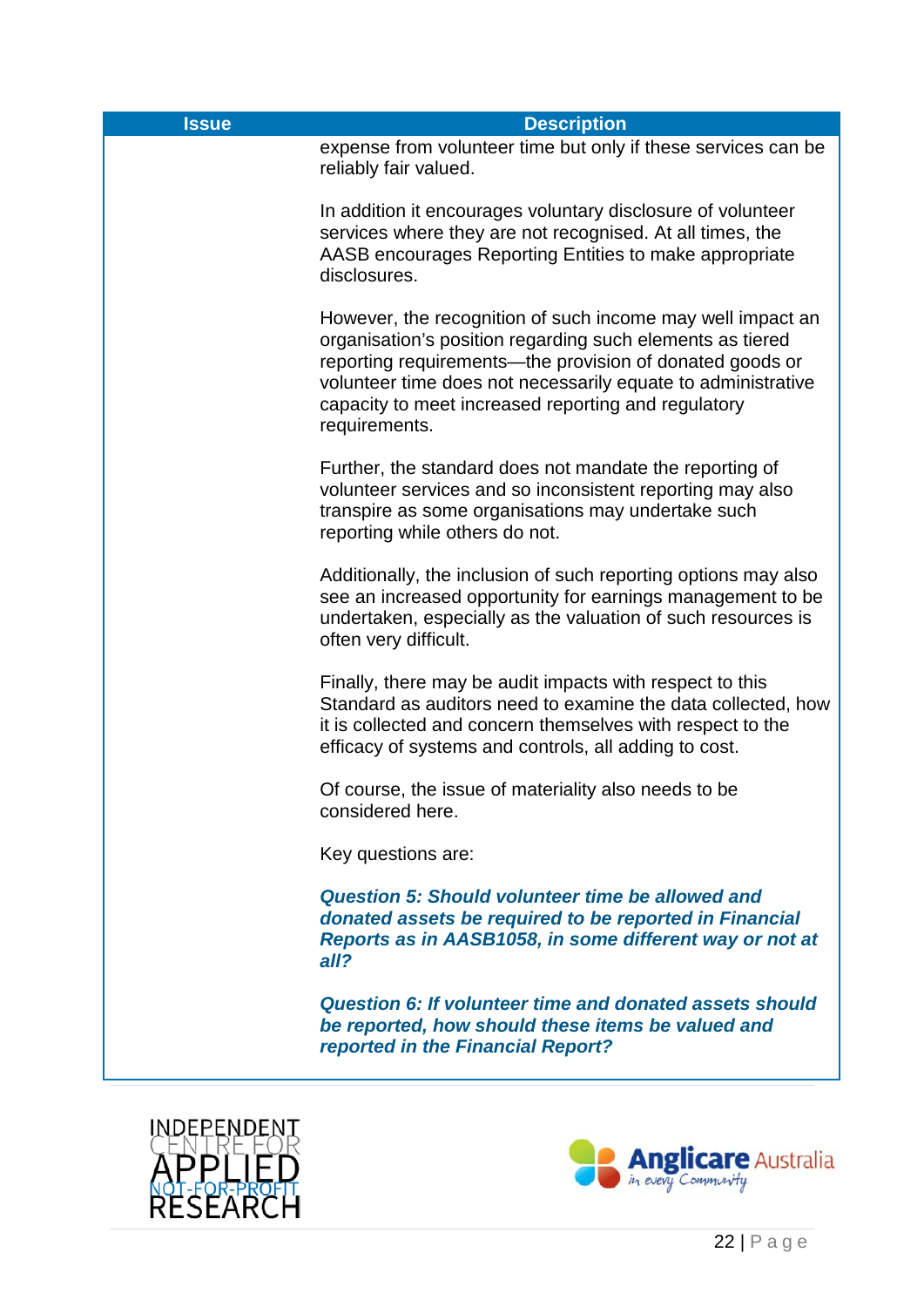| <b>Issue</b>                | <b>Description</b>                                                                                                                                                                                                                                                                                                                                                                                                                                                                                                                                                                                                                        |
|-----------------------------|-------------------------------------------------------------------------------------------------------------------------------------------------------------------------------------------------------------------------------------------------------------------------------------------------------------------------------------------------------------------------------------------------------------------------------------------------------------------------------------------------------------------------------------------------------------------------------------------------------------------------------------------|
| <b>Asset Classes in NFP</b> | NFPs and Charities are often provided assets directly, or                                                                                                                                                                                                                                                                                                                                                                                                                                                                                                                                                                                 |
| $Reporting -$               | funding to purchase and replace assets, by philanthropists                                                                                                                                                                                                                                                                                                                                                                                                                                                                                                                                                                                |
| <b>Restricted and</b>       | and government funding agencies. This is a critical process                                                                                                                                                                                                                                                                                                                                                                                                                                                                                                                                                                               |
| <b>Unrestricted assets</b>  | which allows these organisations to replace existing assets as                                                                                                                                                                                                                                                                                                                                                                                                                                                                                                                                                                            |
|                             | needed and to grow.                                                                                                                                                                                                                                                                                                                                                                                                                                                                                                                                                                                                                       |
|                             | However, these resources (variously described as gifts,<br>grants, donations) can be provided such that they are<br>encumbered with significant restrictions required to be met by<br>providers. Such restrictions can prevent the asset's resale<br>within a certain period or even restrict how the asset might be<br>used. These resources still meet the definition of an asset as<br>their use, even in the context of the restrictions applied, will<br>be available to the organisation in undertaking its operations.                                                                                                             |
|                             | An asset that is able to be used without reference to any<br>restrictions may be termed an "unrestricted asset" while an<br>asset that meets the description above might be called an<br>"restricted asset".                                                                                                                                                                                                                                                                                                                                                                                                                              |
|                             | Current reporting arrangements ensure that there is no<br>delineation between these two types of assets, other than a<br>requirement to disclose in note form restrictions on use and<br>contingent liabilities. In the case of the latter this can<br>represent an issue for the unwary.                                                                                                                                                                                                                                                                                                                                                 |
|                             | For instance, restricted assets may not be demarcated in the<br>Balance Sheet and so, while there may be the appearance of<br>net wealth held by the organisation, the restrictions applied to<br>the use and/or realisation of administrative assets may mean<br>there is actually a deficiency in assets versus liabilities in<br>solvency terms. As such, this is a governance issue as well<br>as a financial reporting issue.                                                                                                                                                                                                        |
|                             | By way of a practical example, the current implementation of<br>the NDIS has also shown up considerable dangers in this<br>regard. In order to meet the NDIS, the predominantly NFP<br>disability service providers need to restructure. This requires<br>investment in infrastructure and staff. While recent research<br>has identified that the aggregate balance sheets of the<br>Disability Sector suggest apparent capacity for investment<br>(either directly or via financing arrangements) close<br>examination of the asset types shows that the assets are<br>likely to be operational and/or subject to restrictions on their |



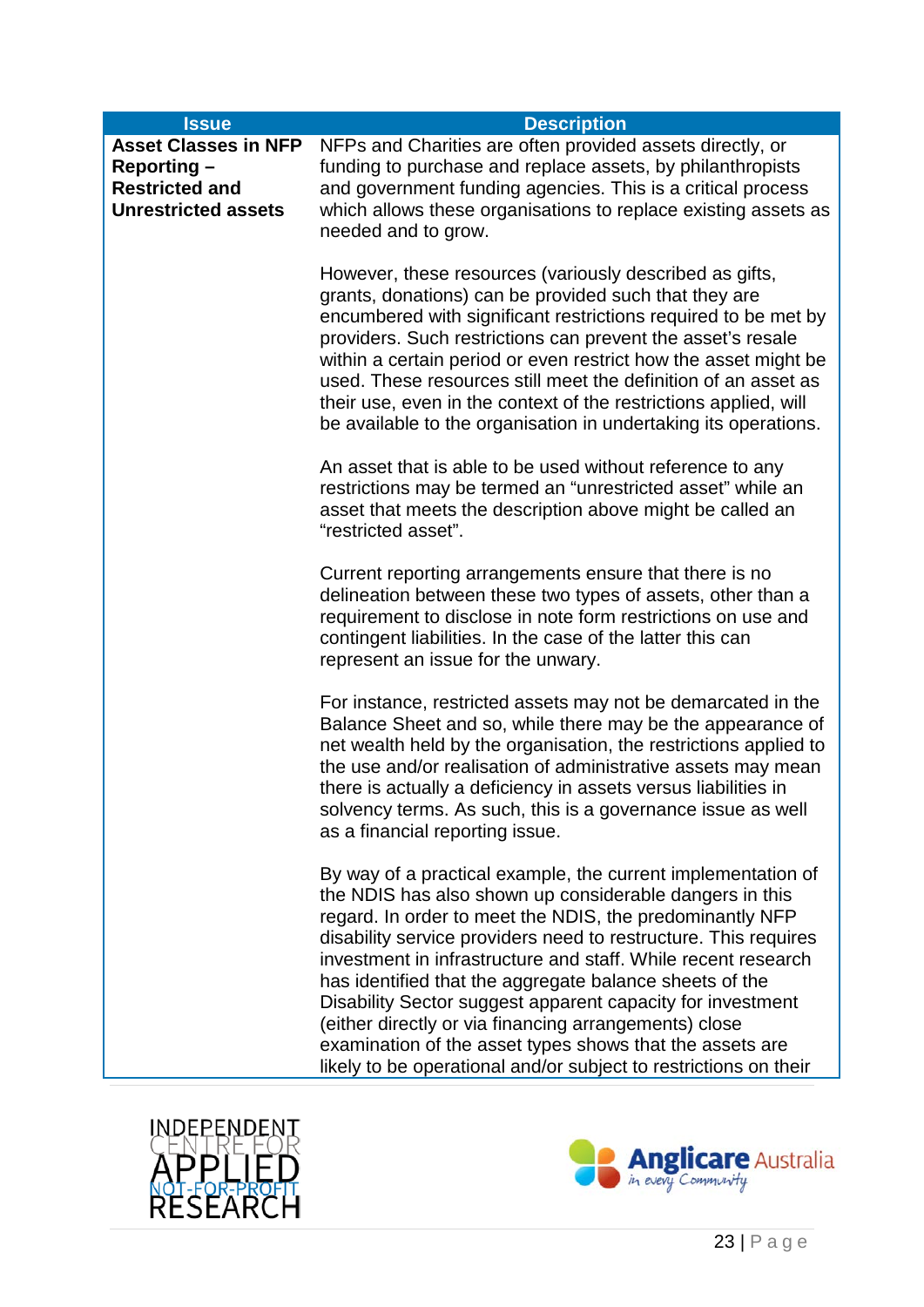| <b>Issue</b>                                                      | <b>Description</b>                                                                                                                                                                                                                                                                                                        |
|-------------------------------------------------------------------|---------------------------------------------------------------------------------------------------------------------------------------------------------------------------------------------------------------------------------------------------------------------------------------------------------------------------|
|                                                                   | fungibility-they are administered assets and so are unable to<br>be sold or swapped for other assets or for resources to be<br>applied to the restructure process. <sup>15</sup>                                                                                                                                          |
|                                                                   | There are impacts in this situation for directors of NFPs, for<br>Users and for Regulators all of whom may inadvertently take<br>away a false sense of security in relation to the financial<br>position of an organisation or who may seek to introduce<br>policy directions which cause destruction of Sector capacity. |
|                                                                   | In the case of restricted funds, AASB1058 encourages<br>Reporting Entities to disclose information pertaining to<br>restrictions.                                                                                                                                                                                         |
|                                                                   | The AASB has indicated that it will review this issue as part of<br>their board meeting in May 2017.                                                                                                                                                                                                                      |
|                                                                   | <b>Question 7: Should restricted assets be separated from</b><br>unrestricted assets in the Statement of Financial Position<br>for NFPs?                                                                                                                                                                                  |
|                                                                   | Question 8: Regardless of the answer to question 7, how<br>should restricted assets be valued?                                                                                                                                                                                                                            |
| <b>Income Recognition</b><br>in NFPs - Grant<br>Income (AASB1058) | Income recognition relates to the point in time when an<br>organisation can report income—usually, we say it can do so<br>when the income is earned as a result of the organisation<br>completing the service/activity for which the income is<br>provided.                                                               |
|                                                                   | In this case, grant is defined as a capital amount provided in<br>cash or in-kind in order to facilitate the acquisition of an asset<br>for operational use by an NFP. Such a grant may be<br>restricted or unrestricted.                                                                                                 |
|                                                                   | Current reporting arrangements mean that the grant must be<br>recognised as income once it is controlled by the Reporting<br>Entity.                                                                                                                                                                                      |
|                                                                   | A major issue for many NFPs is the requirement to report                                                                                                                                                                                                                                                                  |

<span id="page-24-0"></span><sup>————————————————————&</sup>lt;br><sup>15</sup> Gilchrist, D. J., and P. A. Knight (2016), Australia's Disability Services Sector 2016: Financial Sustainability—Summary of Findings, A Report for the Research and Data Working Group, Sydney, Australia.



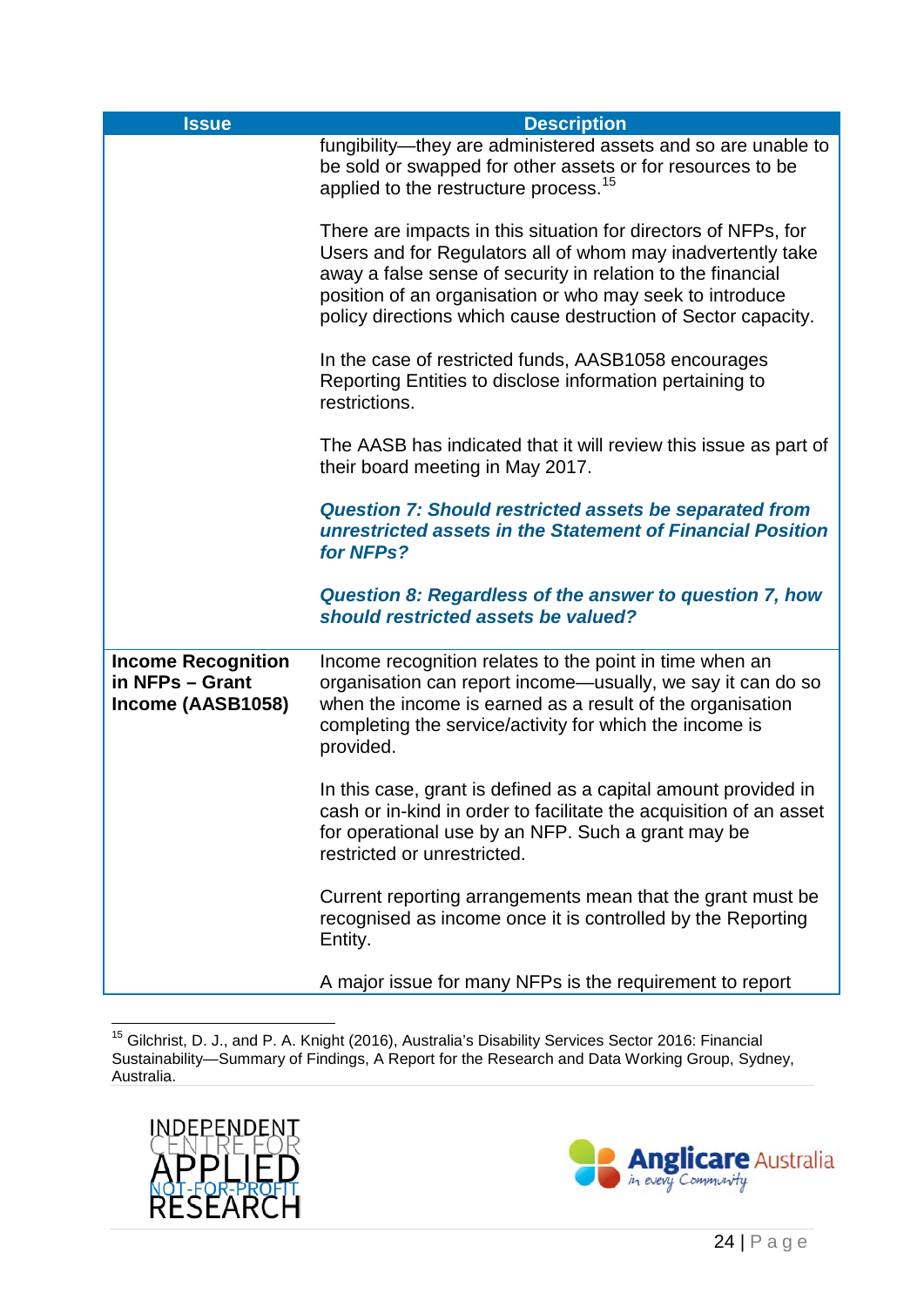| <b>Issue</b>                                                                                                 | <b>Description</b>                                                                                                                                                                                                                                                                                                                                                                                                                                                                                                                                                                                         |
|--------------------------------------------------------------------------------------------------------------|------------------------------------------------------------------------------------------------------------------------------------------------------------------------------------------------------------------------------------------------------------------------------------------------------------------------------------------------------------------------------------------------------------------------------------------------------------------------------------------------------------------------------------------------------------------------------------------------------------|
|                                                                                                              | grants and major philanthropic donations as income because<br>it has the effect of misrepresenting the financial performance<br>(i.e. profit or loss) of the organisation. While the AASB has<br>finalised a new Standard in relation to this aspect of Financial<br>Reporting, <sup>16</sup> the fundamental issue of the potential for mis-<br>reporting income is not dealt with. For instance, regulators'<br>revenue tiers are potentially impacted here, and reporting<br>becomes more complex as Users must consider the<br>performance of an organisation versus its apparent growth in<br>wealth. |
|                                                                                                              | Preparers are able to give consideration to AASB15 which<br>provides conditions pertaining to the deferral of revenue.                                                                                                                                                                                                                                                                                                                                                                                                                                                                                     |
|                                                                                                              | Concern was raised by some that the inclusion of grant<br>income in the Profit and Loss also added volatility to the year<br>on year reporting.                                                                                                                                                                                                                                                                                                                                                                                                                                                            |
|                                                                                                              | Alternate arrangements, such as taking such donations<br>directly to Equity, bypassing the Income Statement, may well<br>better reflect the financial performance of the entity.                                                                                                                                                                                                                                                                                                                                                                                                                           |
|                                                                                                              | <b>Question 9: Should capital grant income be reported in</b><br>the Statement of Financial Performance?                                                                                                                                                                                                                                                                                                                                                                                                                                                                                                   |
| <b>Income Recognition</b><br>in NFPs - Revenue<br>from Contracts with<br><b>Customers</b><br>$(AASB15)^{17}$ | Increasingly, the funding of human services in Australia is<br>moving toward Individualised Funding and Person-Centred<br>Care arrangements. These changes are being accompanied<br>by additional shifts away from government agencies<br>undertaking outputs procurement and moving to outcomes<br>procurement.                                                                                                                                                                                                                                                                                           |
|                                                                                                              | That is, over time governments are purchasing outcomes<br>(such as improved health outcomes, improved educational<br>outcomes) rather than outputs (such as the provision of a<br>therapy session). This is a widely-supported move intended to<br>provide better services to people in the way that they want<br>them.                                                                                                                                                                                                                                                                                    |
|                                                                                                              | However, there are some unintended consequences that may                                                                                                                                                                                                                                                                                                                                                                                                                                                                                                                                                   |

<span id="page-25-1"></span><span id="page-25-0"></span>

<sup>16</sup> See: AASB1058 Income For Not-for-profit Entities. <sup>17</sup> This Standard applies to reporting periods beginning on or after 1 January 2018. See: http://www.aasb.gov.au/Pronouncements/Current-standards.aspx



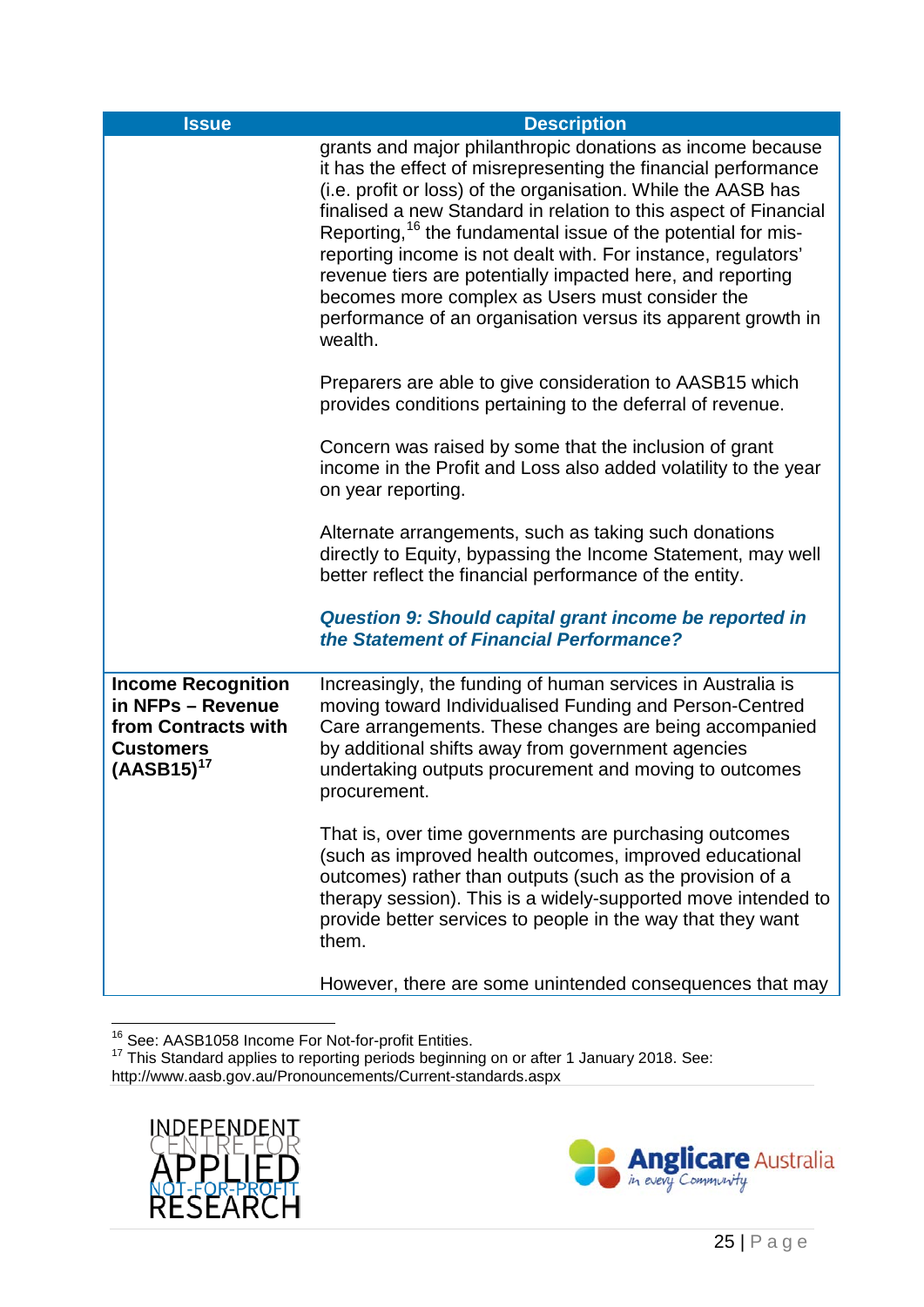| <b>Issue</b>       | <b>Description</b>                                                                                                                                                                                                                                                                                                                                                                                                                                                                                                                                                                                                                                                                                    |
|--------------------|-------------------------------------------------------------------------------------------------------------------------------------------------------------------------------------------------------------------------------------------------------------------------------------------------------------------------------------------------------------------------------------------------------------------------------------------------------------------------------------------------------------------------------------------------------------------------------------------------------------------------------------------------------------------------------------------------------|
|                    | arise out of this process in the context of income recognition.<br>Outcomes relating to human services can take more than one<br>financial year to be realised. AASB15 requires that income<br>can only be recognised when the purchased output has been<br>delivered-that is, once the income has been earned.                                                                                                                                                                                                                                                                                                                                                                                       |
|                    | This makes sense when the income is received and earned in<br>the same period. However, where the income is received by<br>instalment over several periods but the outcomes purchased<br>is not realised for several accounting periods, this<br>arrangement will mean that NFPs may need to report<br>successive losses before making a windfall profit in the year<br>that the outcomes are achieved. The alternative may be to<br>report Work In Progress (WIP) and defer expenses to be<br>matched at a later date. However, it is likely that considerable<br>training would be required to ensure funders understood the<br>accounting treatment and its impact on the Financial<br>Statements. |
|                    | Further, the achievement of outcomes in human services can<br>also be a risky process as there are no guarantees that<br>purchased outcomes will ever be achieved. If the income is<br>retained by the NFP regardless of the result achieved, the<br>treatment described here is more anomalous. On the other<br>hand, if the income is truly at risk, this treatment appears to<br>be most appropriate.                                                                                                                                                                                                                                                                                              |
|                    | Stakeholders raised concerns regarding income volatility<br>resulting from mis-matched income and expenditure as well<br>as the prospects of reporting losses and then windfall profits.                                                                                                                                                                                                                                                                                                                                                                                                                                                                                                              |
|                    | Stakeholders also identified that, while it may be possible to<br>identify partial delivery of some outcomes in some cases, the<br>cost of doing so may not be sufficiently offset by the value<br>derived by Users.                                                                                                                                                                                                                                                                                                                                                                                                                                                                                  |
|                    | In both eventualities, NFPs will report misleading Financial<br>Performance results in the interim periods.                                                                                                                                                                                                                                                                                                                                                                                                                                                                                                                                                                                           |
|                    | <b>Question 10: Should income relating to contracts for</b><br>outcomes delivery over more than one financial period<br>be matched to expenses incurred, on an annual basis, if<br>the income is not at risk?                                                                                                                                                                                                                                                                                                                                                                                                                                                                                         |
| <b>Control for</b> | Consolidated Financial Reports are intended to ensure that                                                                                                                                                                                                                                                                                                                                                                                                                                                                                                                                                                                                                                            |



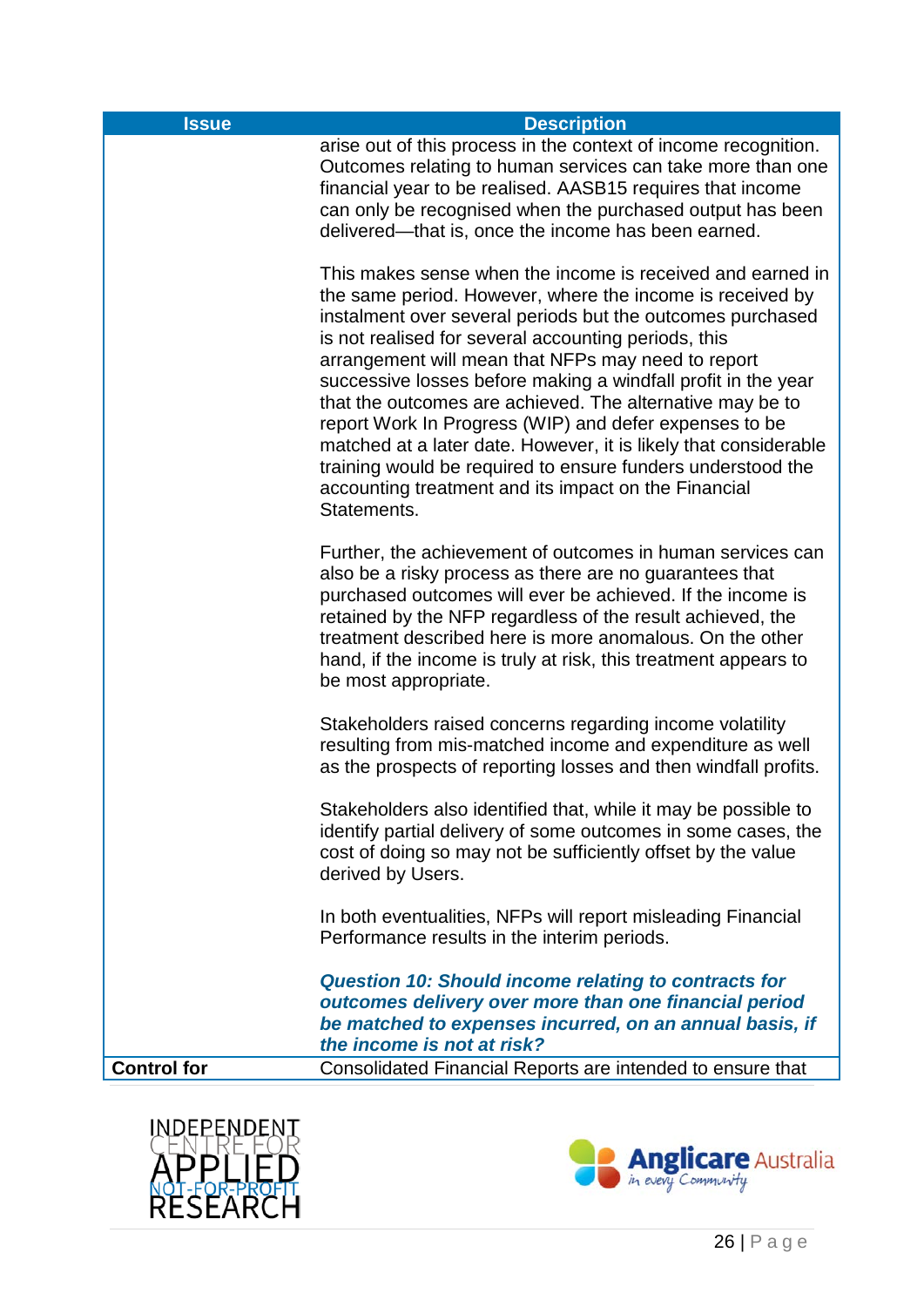| <b>Issue</b>                                            | <b>Description</b>                                                                                                                                                                                                                                                                                                                                                                                                                                                                                                         |
|---------------------------------------------------------|----------------------------------------------------------------------------------------------------------------------------------------------------------------------------------------------------------------------------------------------------------------------------------------------------------------------------------------------------------------------------------------------------------------------------------------------------------------------------------------------------------------------------|
| <b>Consolidation</b><br>Purposes (AASB10) <sup>18</sup> | an economic entity provides Financial Reports,<br>notwithstanding that it might not be constituted as a single<br>corporation. The purpose then, is to ensure Financial Reports<br>are presented that represent the economic reality rather than<br>simply the legal position of a group of organisations.                                                                                                                                                                                                                 |
|                                                         | The decision as to whether to consolidate or not relies<br>principally upon the extent that one entity (the parent) controls<br>another entity/ies (the subsidiary/ies).                                                                                                                                                                                                                                                                                                                                                   |
|                                                         | Control is based upon three essential criteria:                                                                                                                                                                                                                                                                                                                                                                                                                                                                            |
|                                                         | The parent has power over the subsidiary;<br>(i)<br>The parent has exposure to variable returns from<br>(ii)<br>the subsidiary; and<br>The parent has the ability to use its power over the<br>(iii)<br>subsidiary in order to affect the parent's returns<br>from the subsidiary.                                                                                                                                                                                                                                         |
|                                                         | Stakeholders have raised concerns with regard to apparently<br>unintended consequences associated with the application of<br>AASB10.                                                                                                                                                                                                                                                                                                                                                                                       |
|                                                         | For instance, sovereign NFPs and Charities that have<br>historically-based governance structures (such as those<br>related to churches and their auspiced social service<br>organisations) may imply control has been achieved and<br>consolidation is required. <sup>19</sup>                                                                                                                                                                                                                                             |
|                                                         | However, while there may well be a relationship and shared<br>objectives between a church and its auspiced entities, it does<br>not necessarily follow that consolidation will result in a better<br>Financial Reporting outcome, especially if there is no shared<br>financial liability or some other financial impact. Indeed, the<br>performance of the charity may be lost in this process,<br>making the report less useful to the user-viability and<br>solvency of individual organisations may not be discernible |

<span id="page-27-0"></span> <sup>18</sup> Available at: http://www.aasb.gov.au/admin/file/content105/c9/AASB10\_07-15\_COMPdec15\_01- 18.pdf

<span id="page-27-1"></span> $19$  This is a complex discussion pertaining to the idea that the church (being the parent) has invested in a subsidiary by providing its religious ethos and values to a NFP or Charity (the subsidiary) and that those charged with governance of the subsidiary may also be officers of the church (power), the returns being the social outcomes resulting from the work of the subsidiary and being an objective of the church. Under this construction there is an argument that these entities should be consolidated.



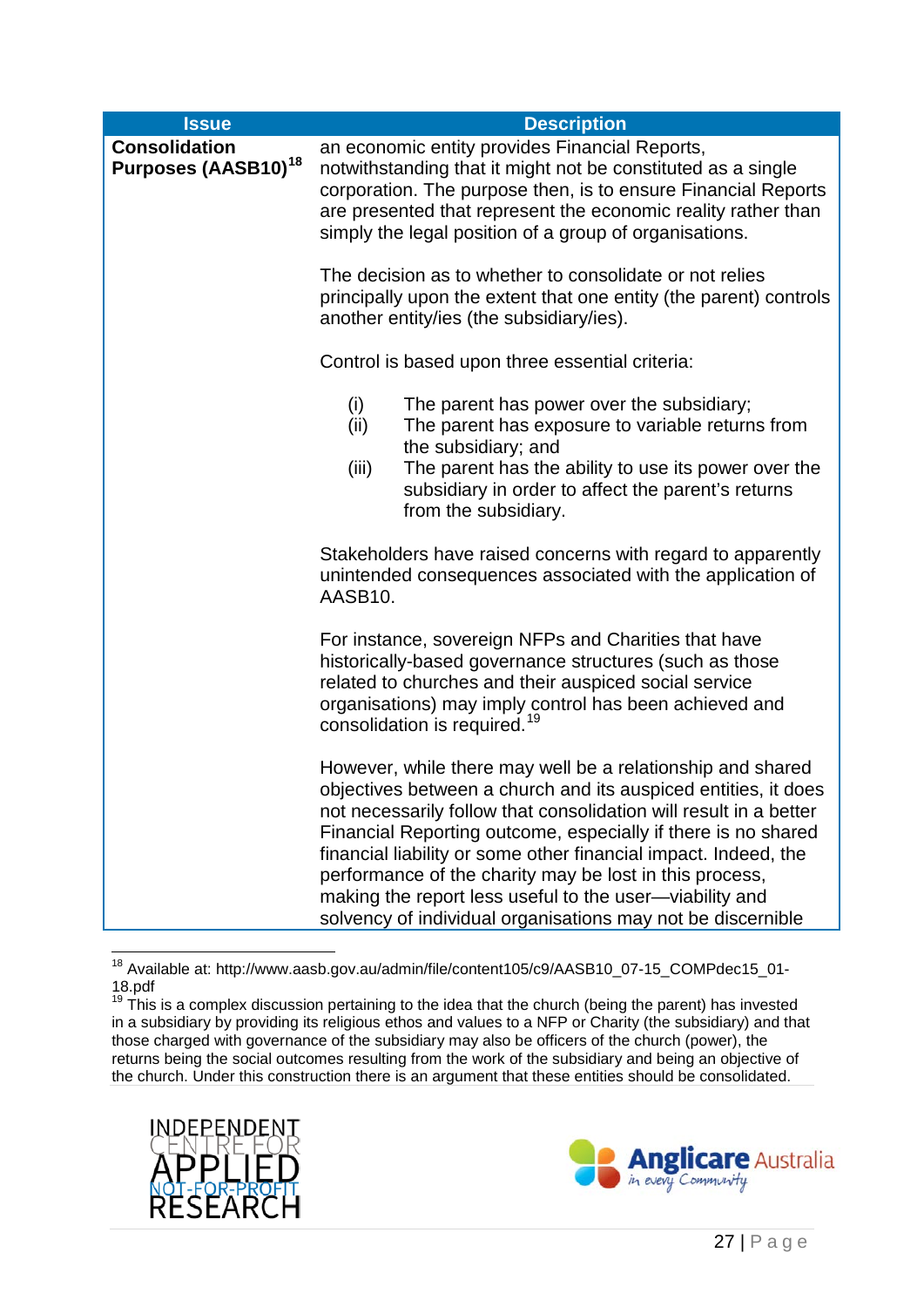| <b>Issue</b>                                                   | <b>Description</b>                                                                                                                                                                                                                                                                                                                                                                                                                                                                                                                                                                                                                                                                                                                                                                                                           |
|----------------------------------------------------------------|------------------------------------------------------------------------------------------------------------------------------------------------------------------------------------------------------------------------------------------------------------------------------------------------------------------------------------------------------------------------------------------------------------------------------------------------------------------------------------------------------------------------------------------------------------------------------------------------------------------------------------------------------------------------------------------------------------------------------------------------------------------------------------------------------------------------------|
|                                                                | and funders and others may be misinformed. This is<br>especially an issue in the case of many church-based<br>organisations where the auspicing church has no<br>responsibility for the financial outcomes of auspiced entities.                                                                                                                                                                                                                                                                                                                                                                                                                                                                                                                                                                                             |
|                                                                | Stakeholders argued that, if philanthropists and donors could<br>not discern the financial performance and financial position of<br>a recipient NFP, the donations may well be at risk. While a<br>counter argument might be applied that such philanthropists<br>and donors can command the production of financial<br>information, it is inherent in this argument that the production<br>of consolidated financial reports does not serve the needs of<br>Users. Stakeholders also considered that the cost of<br>consolidation was not outweighed by the apparent<br>advantages. They argued that consolidation decreases<br>transparency while adding cost.<br>Question 11: Should a different test be applied to NFP<br>and Charitable organisations for the purpose of<br>determining whether consolidation should be |
|                                                                | undertaken?                                                                                                                                                                                                                                                                                                                                                                                                                                                                                                                                                                                                                                                                                                                                                                                                                  |
| <b>Related Party</b><br><b>Disclosures</b><br>$(AASB124)^{20}$ | Many sub-sectors of the NFP and Charitable Sector rely on<br>strong communications in order to drive mission-centred<br>work. Amongst other ways, they do this by establishing<br>formalised (sometimes incorporated) links between sub-<br>sectors as well as between jurisdictions. <sup>21</sup>                                                                                                                                                                                                                                                                                                                                                                                                                                                                                                                          |
|                                                                | This reporting element expresses the need for Financial<br>Reports to include disclosure of information pertaining to<br>transactions between related parties.                                                                                                                                                                                                                                                                                                                                                                                                                                                                                                                                                                                                                                                               |
|                                                                | Stakeholders commented that this disclosure arrangement<br>was preferable to the idea of consolidated financial reports.<br>The disclosure of related party transactions provides a clear<br>link between the parties, discloses the nature and quantum of<br>the transaction but is less costly and more transparent than<br>consolidation.                                                                                                                                                                                                                                                                                                                                                                                                                                                                                 |
| <b>Reduce Disclosure</b><br><b>Regime (RDR)</b>                | The RDR is available to NFP and Charitable organisations.<br>However, concern is evident that the regime does not                                                                                                                                                                                                                                                                                                                                                                                                                                                                                                                                                                                                                                                                                                            |
|                                                                |                                                                                                                                                                                                                                                                                                                                                                                                                                                                                                                                                                                                                                                                                                                                                                                                                              |

<span id="page-28-1"></span><span id="page-28-0"></span>

<sup>20</sup> Available at: http://www.aasb.gov.au/Pronouncements/Current-standards.aspx <sup>21</sup> This includes the establishment of peak bodies and federated organisations of religious-based human services organisations.



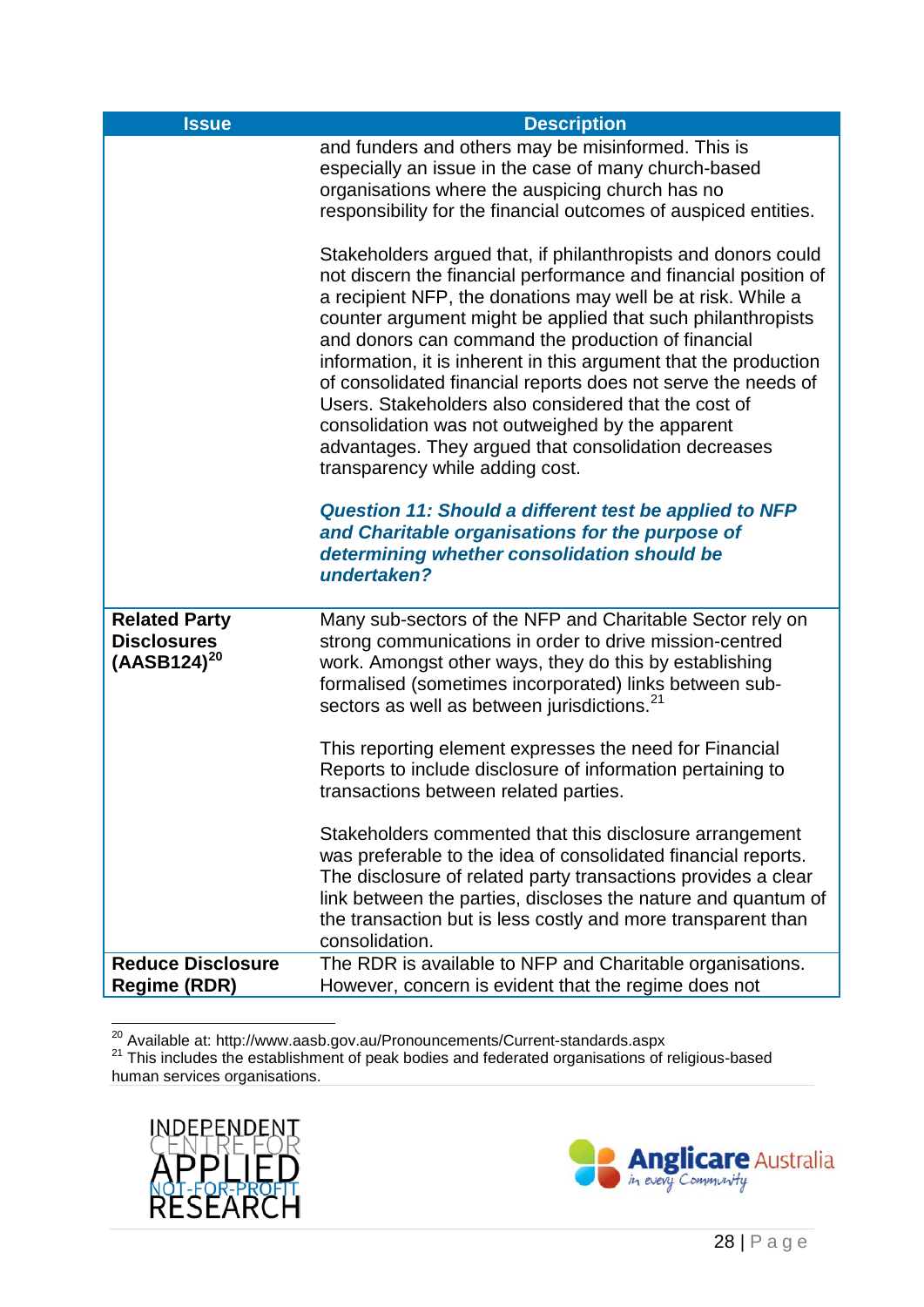| <b>Issue</b>           | <b>Description</b>                                                                                                                                                                                                                                                                                                                                                |
|------------------------|-------------------------------------------------------------------------------------------------------------------------------------------------------------------------------------------------------------------------------------------------------------------------------------------------------------------------------------------------------------------|
|                        | necessarily make reductions in reporting requirements that<br>are relevant to NFPs and Charities. The AASB has released<br>an Exposure Draft (ED277) related to the disclosure<br>requirements of Tier 2 entities (those that can apply the RDR)<br>and this is open for comment until 26 May 2017.                                                               |
| <b>Reporting Tiers</b> | As a response to the need to introduce proportionality-that<br>is, trying to ensure the cost of financial reporting is offset by<br>the risks it mitigates-to financial reporting requirements,<br>many regulators have introduced the idea of establishing<br>tiers, based on income, to differentiate the reporting<br>requirements faced by organisations.     |
|                        | For instance, the ACNC legislation establishes three reporting<br>tiers based on annual revenue, Small (income less than<br>\$250,000), Medium (annual revenue from \$250,000 but less<br>than \$1m), and Large (annual revenue \$1m or more).                                                                                                                    |
|                        | Each tier has a differing reporting and assurance structure.<br>The implication of this system is two-fold:                                                                                                                                                                                                                                                       |
|                        | 1) It suggests that larger organisations have the capacity<br>to resource greater administrative burdens; and<br>2) It also suggests that the most important driver for<br>financial reporting is turnover. While this is important,<br>other drivers may include risks that may manifest to<br>service recipients should an organisation collapse.               |
|                        | Further, given the majority of Charities fall into the Small tier,<br>it may also be that an additional tier should be added that<br>reduces further the financial reporting requirements of what<br>might be termed "micro" Charities and NFPs in the context of<br>regulatory reporting requirements as opposed to the<br>requirements of accounting standards. |
|                        | An additional tier may also be considered in the context of the<br>reporting requirements of very large organisations.                                                                                                                                                                                                                                            |
|                        |                                                                                                                                                                                                                                                                                                                                                                   |
|                        |                                                                                                                                                                                                                                                                                                                                                                   |
|                        |                                                                                                                                                                                                                                                                                                                                                                   |



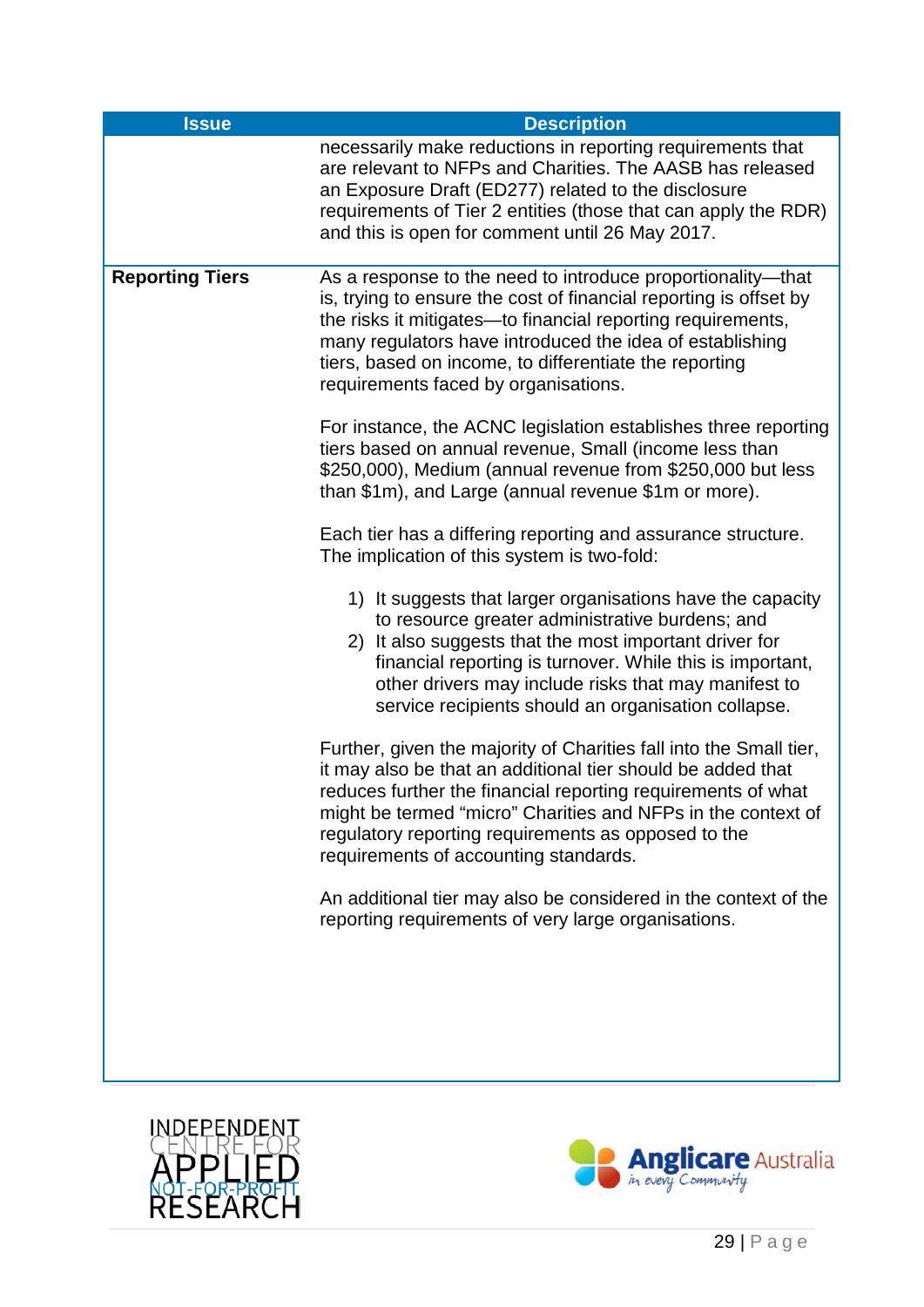**Issue Description** 

*Question 12: Are the income levels appropriate segregation points for differentiating Financial Reporting requirements?*

*Question 13: Should there be more tiers added? If so, how should those tiers be segregated and what should they be required to report?*

## Prospective Next Steps

<span id="page-30-0"></span>There is no doubt that all parties related to this discussion want to see better, more effective and more efficient Financial Reporting. There is goodwill and intent shared across the Sector, with regulators and also with the standard setters and key accounting bodies.

However, there are a number of questions raised in this document but there are limited resources available to address them. The resources that exist, in terms of time and money, must be deployed in order to address the most significant questions, the answers to which are likely to result in the most substantial improvements.

It would seem that the most significant questions here are those focused on identifying the Users of NFP and Charity Financial Reports and what those Users' needs are.

Once the Users and their needs are identified, the balance of questions remaining become relatively easier to respond to. That is not to say that answering the key questions will be easy in the short term. Such an exercise will likely be an iterative process. However, prioritising User needs will add value by:

- Allowing the AASB to increase the relevance of Standards;
- Helping to ensure Financial Reporting is efficient and meets the criteria for quality information as set out in the Conceptual Framework;
- Building legitimacy in the Australian Accounting Standards and increasing confidence in Users relating to their understanding and appreciation of the financial performance and financial position of Reporting Entities; and
- Helping to influence Reporting Entities such that GPFR will likely become the reporting framework of choice if it is accepted as a means to meet User needs and to effect transparency and accountability, and is able to be used to attract and retain financial resources.



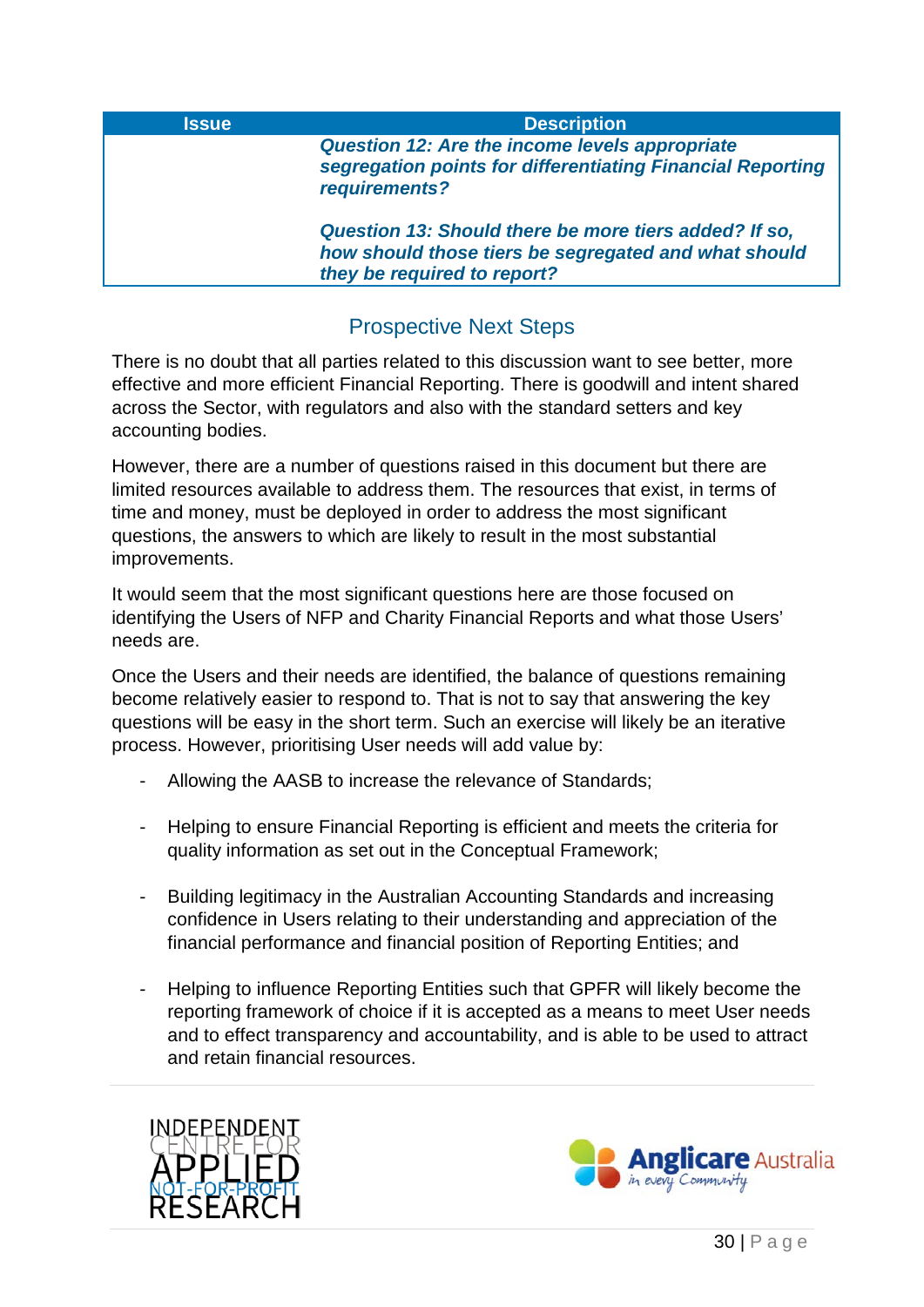To be sure, this is an ambitious objective but a logical one. The regulatory infrastructure relating to this Sector is becoming progressively more mature and our collective understanding of the Sector is increasing as a result. Therefore, arguably, this is the next logical step toward building a resilient, efficient and effective sector in which the Australian community has great trust.

There is also an opportunity for the AASB, the ACNC and the Sector to drive a project that has buy-in from all and which will result in the identification of Users of these reports and their needs.



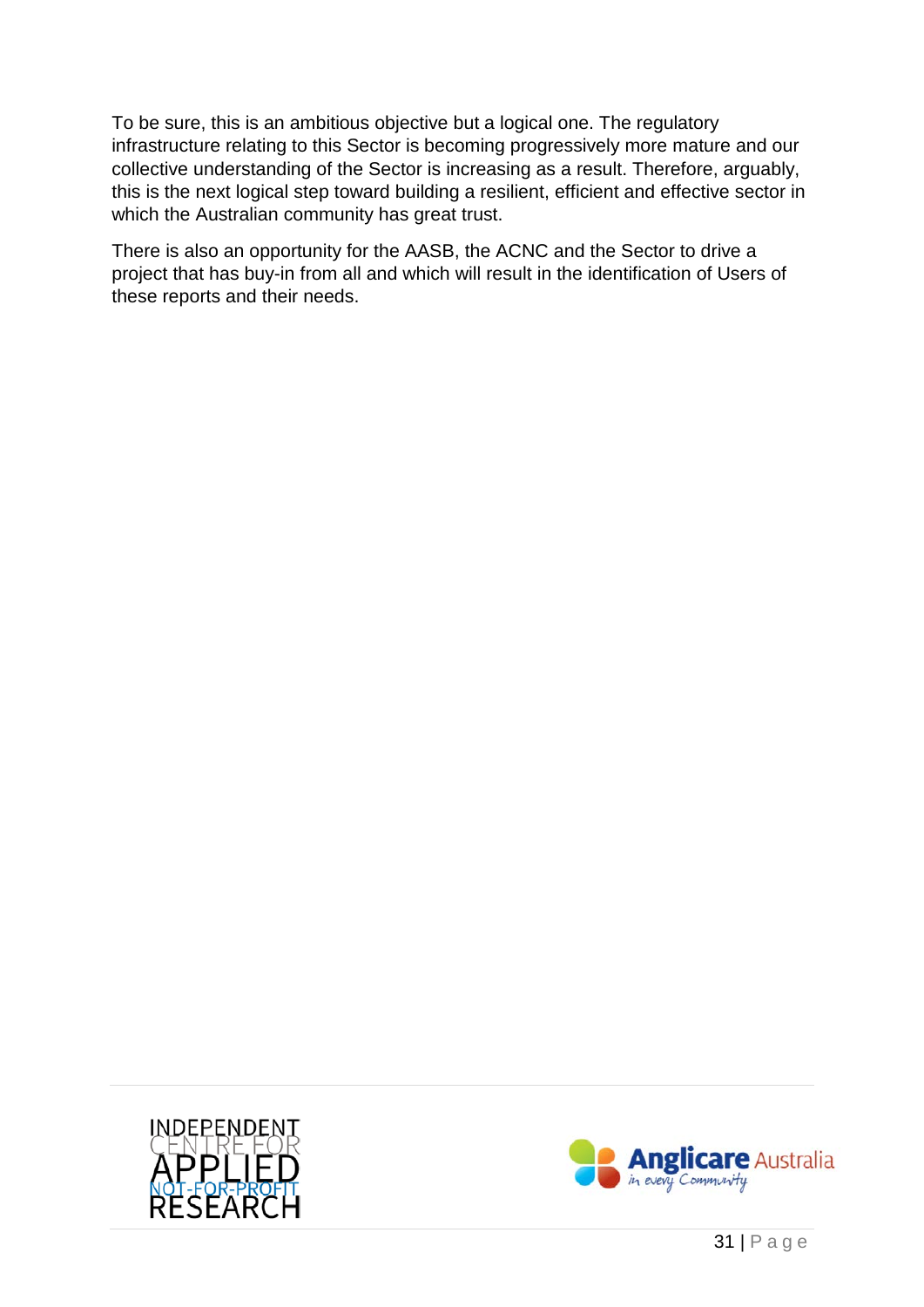## Summary of Questions Raised

<span id="page-32-0"></span>This paper is focused on raising questions regarding the current Accounting Standards arrangements and these questions are summarised here for quick reference:

| Question 1: | Who are the Users of NFP and Charitable organisations'<br><b>Financial Reports?</b>                                                                            |
|-------------|----------------------------------------------------------------------------------------------------------------------------------------------------------------|
| Question 2: | What are the Financial Reporting needs of those Users?                                                                                                         |
| Question 3: | Do the current Standards support the provision of high quality<br>financial information to the Users of NFP Financial Reports?                                 |
| Question 4: | Do the current Financial Reporting arrangements allow NFPs<br>and Charities to meet their Financial Reporting obligations in a<br>cost-effective manner?       |
| Question 5: | Should volunteer time be allowed and donated assets be<br>required to be reported in Financial Reports as in AASB1058, in<br>some different way or not at all? |
| Question 6: | If volunteer time and donated assets should be reported, how<br>should these items be valued and reported in the Financial<br>Report?                          |
| Question 7: | Should restricted assets be separated from unrestricted assets<br>in the Statement of Financial Position for NFPs?                                             |
| Question 8: | Regardless of the answer to question 7, how should restricted<br>assets be valued?                                                                             |



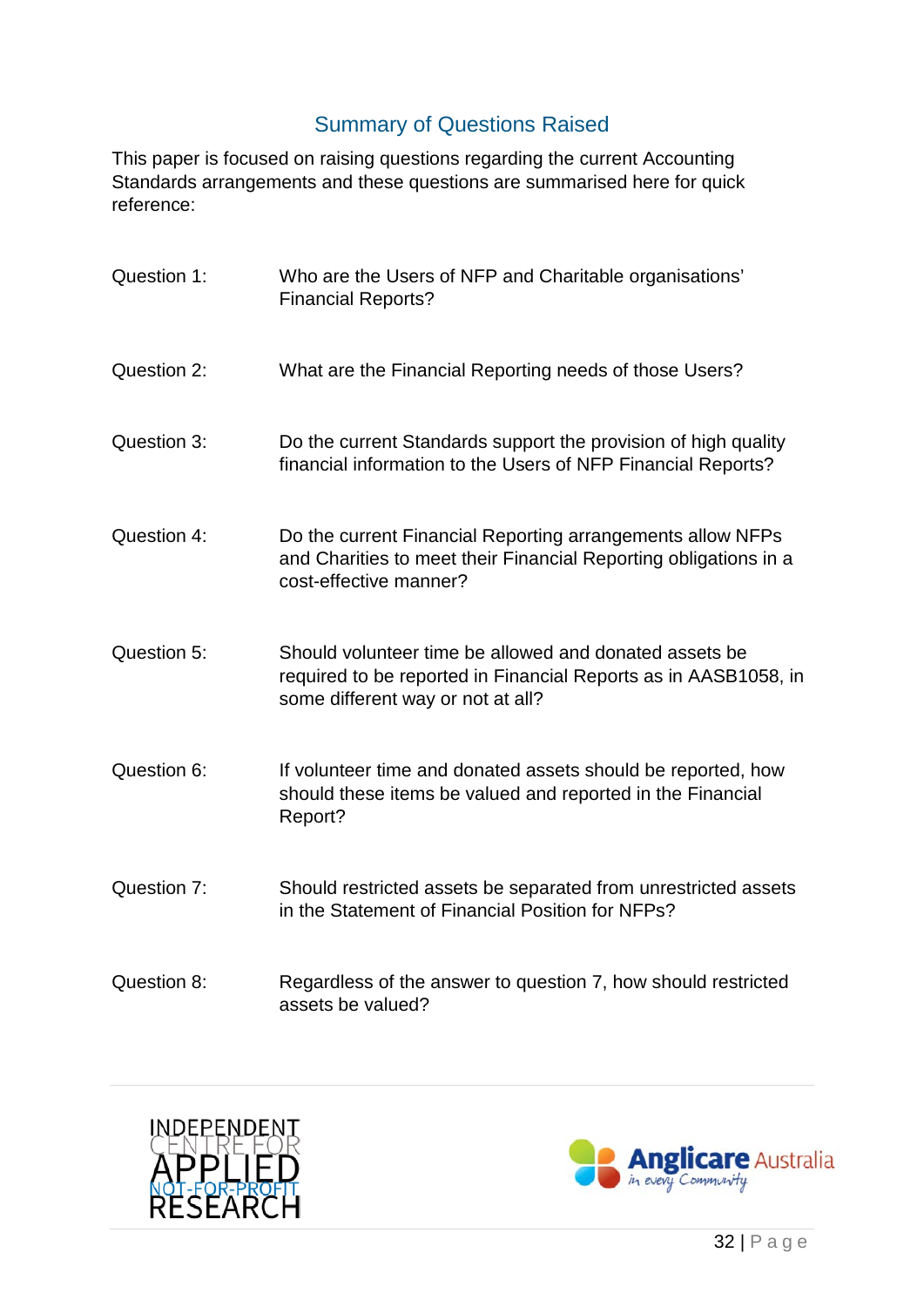| Question 9:  | Should grant income be reported in the Statement of Financial<br>Performance?                                                                                                          |
|--------------|----------------------------------------------------------------------------------------------------------------------------------------------------------------------------------------|
| Question 10: | Should income relating to contracts for outcomes delivery over<br>more than one financial period be matched to expenses<br>incurred, on an annual basis, if the income is not at risk? |
| Question 11: | Should a different test be applied to NFP and Charitable<br>organisations for the purpose of determining whether<br>consolidation should be undertaken?                                |
| Question 12: | Are the income levels appropriate segregation points for<br>differentiating Financial Reporting requirements?                                                                          |
| Question 13: | Should there be more tiers added? If so, how should those tiers<br>be segregated and what should they be required to report?                                                           |



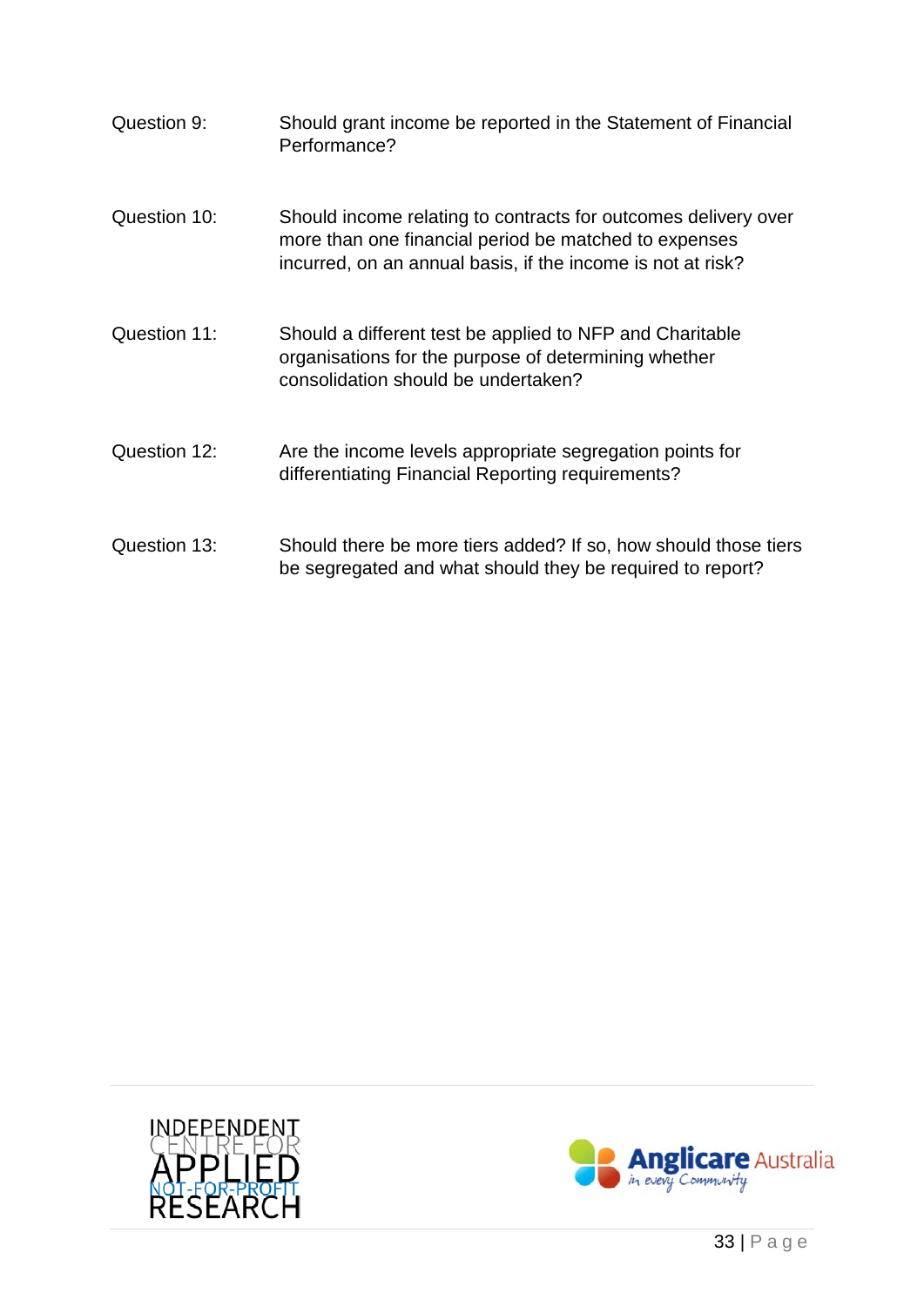## Appendix - Key Definitions, Concepts and Players

<span id="page-34-0"></span>

| <b>Key Word /</b><br><b>Phrase</b>                                                   | <b>Explanation</b>                                                                                                                                                                                                                                                                                                                                                                                                                                                                                                                                                                                                                                                                                                                                                                                                                                                                    |
|--------------------------------------------------------------------------------------|---------------------------------------------------------------------------------------------------------------------------------------------------------------------------------------------------------------------------------------------------------------------------------------------------------------------------------------------------------------------------------------------------------------------------------------------------------------------------------------------------------------------------------------------------------------------------------------------------------------------------------------------------------------------------------------------------------------------------------------------------------------------------------------------------------------------------------------------------------------------------------------|
| <b>AUS Paragraphs</b>                                                                | The Standards are based on International Financial<br>Reporting Standards (IFRS). However, they are<br>contextualised and amended for the Australian environment<br>using AUS Paragraphs which are additional paragraphs<br>incorporated into the Standards. In very general terms, these<br>paragraphs either provide for certain arrangements for<br>certain organisation types (e.g. they may indicate that a NFP<br>does not need to comply with a certain element) or may<br>increase or decrease the reporting requirements or other<br>options (e.g. they may require a NFP to apply a certain<br>process where other organisations may have a choice).<br>These paragraphs are created where the AASB feels that the<br>unamended standard does not meet the objectives of NFPs.                                                                                              |
| <b>Australian</b><br><b>Accounting</b><br><b>Standards (The</b><br><b>Standards)</b> | The Standards are developed and pronounced by the AASB.<br>Their purpose is to establish a framework for the preparation<br>and presentation of financial reports.<br>There are currently 57 Standards in operation as well as<br>various Pronouncements. <sup>22</sup> They are developed via a<br>comprehensive process that includes wide consultation.<br>The Standards provide a set of principles relating to such<br>issues as what to report, when to report it, how to prepare the<br>item (e.g. in relation to valuation, timing), and how to present<br>the information.<br>They can be specific to an element in the financial reports<br>(e.g. financial instruments), specific to a particular process<br>(e.g. fair value), or specific to a sector in the economy (e.g.<br>government).<br>It is these Standards that are central to the discussion in this<br>paper. |

<span id="page-34-1"></span> <sup>22</sup> See: http://www.aasb.gov.au/Pronouncements.aspx



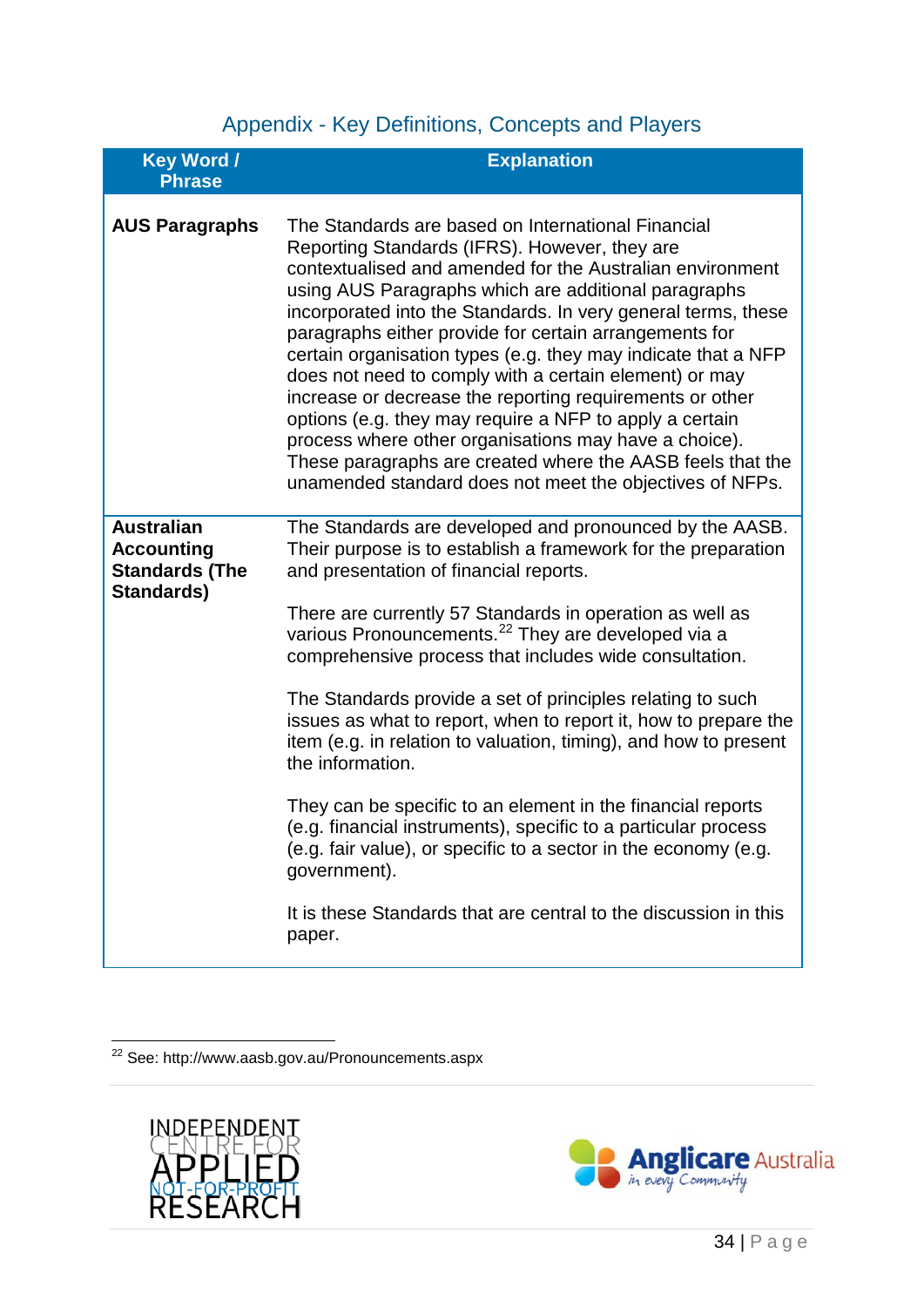| <b>Key Word /</b><br><b>Phrase</b>                                         | <b>Explanation</b>                                                                                                                                                                                                                                                                                                                                         |
|----------------------------------------------------------------------------|------------------------------------------------------------------------------------------------------------------------------------------------------------------------------------------------------------------------------------------------------------------------------------------------------------------------------------------------------------|
| <b>Australian</b><br><b>Accounting</b><br><b>Standards Board</b><br>(AASB) | The AASB is a Commonwealth entity with responsibility for<br>setting accounting standards in Australia.<br>Importantly, it has no power to require or enforce the                                                                                                                                                                                          |
|                                                                            | application of accounting standards. Such requirements are<br>set by other legislation specific to particular organisation<br>types.                                                                                                                                                                                                                       |
| <b>Charity</b>                                                             | An organisation that is registered by the Australian Charities<br>and Not-for-profits Commission (ACNC) as meeting the<br>requirements for a charity and which becomes a Registered<br>Entity with that Agency. Charities are a subset of the Not-for-<br>profit Sector in Australia.                                                                      |
| Conceptual<br><b>Framework</b>                                             | The AASB has established this framework. It forms the basis<br>of the AASB's Standard setting work. Amongst other things, it<br>is intended to assist the AASB in its Standard setting, assist<br>Preparers in preparing and presenting Financial Reports, and<br>to assist Users in their interpretation of Financial Reports.<br>The Framework includes: |
|                                                                            | Descriptions of the elements of the Financial<br>Statements (Statement of Position, Statement of<br>Performance);<br>Definitions of the elements of accounting (e.g. Assets,<br>Liabilities); and<br>Concepts related to information quality.                                                                                                              |
| <b>Financial Reports</b>                                                   | The central issue in this paper relates to the preparation and<br>presentation of Financial Reports. For the purposes of this<br>paper, Financial Reports are made up of five key<br>components:                                                                                                                                                           |
|                                                                            | Statement of Financial Position (Balance Sheet)<br>Statement of Financial Performance (Profit & Loss)<br><b>Statement of Changes in Equity</b><br><b>Statement of Cash Flows</b><br>Notes to the Accounts                                                                                                                                                  |
|                                                                            | It is the issue of how the content of these components is<br>prepared and presented that is central to the discussion here.                                                                                                                                                                                                                                |



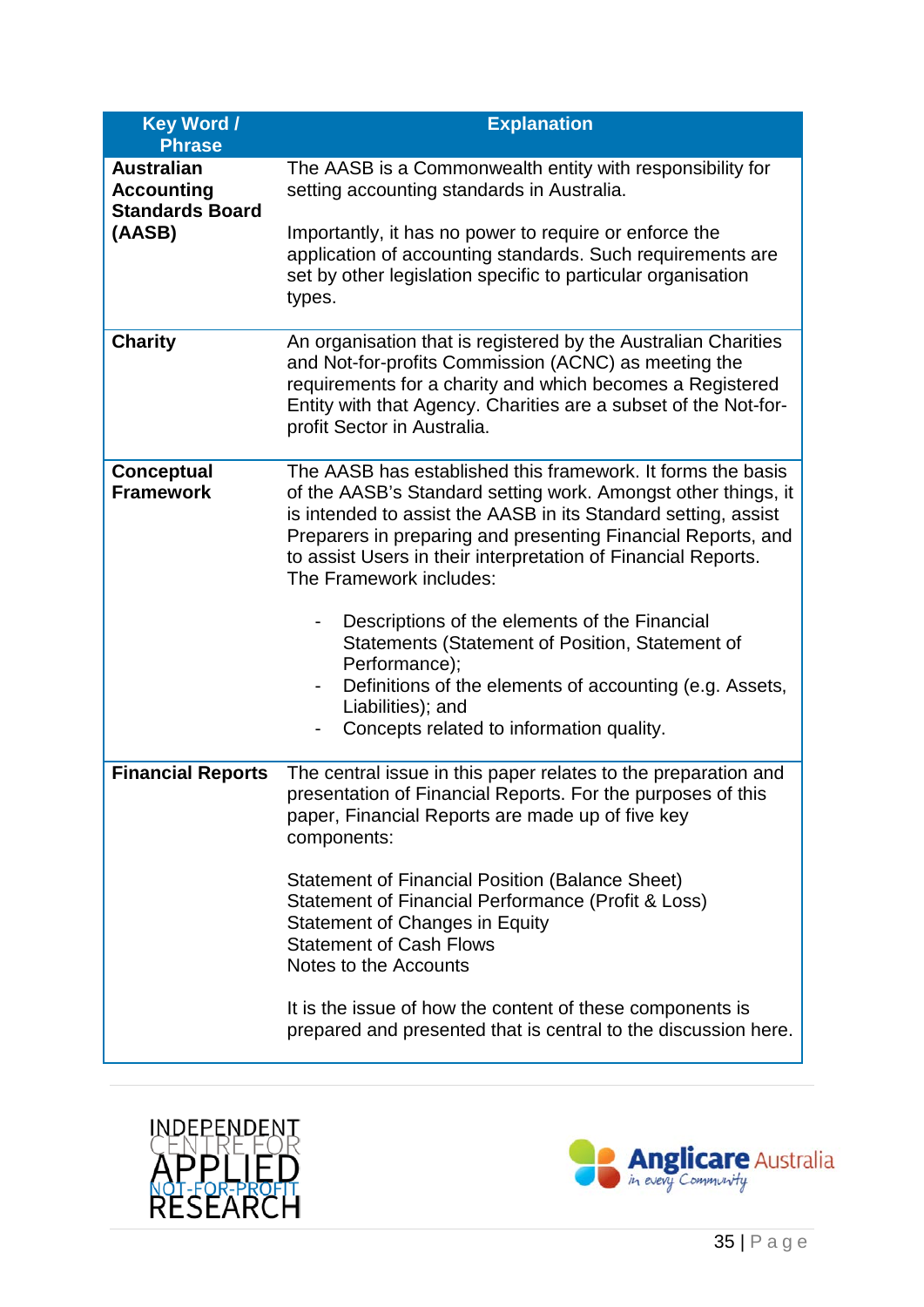| Key Word /<br><b>Phrase</b>                                  | <b>Explanation</b>                                                                                                                                                                                                                                                                                                                                                       |
|--------------------------------------------------------------|--------------------------------------------------------------------------------------------------------------------------------------------------------------------------------------------------------------------------------------------------------------------------------------------------------------------------------------------------------------------------|
| <b>General Purpose</b><br><b>Financial Reports</b><br>(GPFR) | GPFR are a set of financial reports that are prepared and<br>presented in full compliance with the Standards for use by<br>users for their information needs.                                                                                                                                                                                                            |
| Not-for-profit<br>(NFP)                                      | Generally an organisation that is established to pursue a<br>certain mission and that cannot distribute its profits or assets<br>to members either during operation or wind up. Charities are<br>Not-for-profit organisations, but not all Not-for-profit<br>organisations are charities.                                                                                |
| <b>Performance</b><br><b>Reports</b>                         | Those reports that extend the reporting arrangements of<br>organisations to include quantitative and qualitative data<br>pertaining to the outcomes achieved by the organisation.                                                                                                                                                                                        |
| <b>Preparers</b>                                             | Those people within an organisation charged with the<br>preparation and presentation of Financial Reports.                                                                                                                                                                                                                                                               |
| Qualitative<br><b>Materiality</b>                            | Qualitative Materiality is a critical element in the context of<br>Financial Reporting for NFP and Charitable organisations. An<br>item is Qualitatively Material not because of its size in dollar<br>terms, but because of the nature of the item and the<br>prospective impact that an error or omission of such an item<br>may have on an organisation's reputation. |
|                                                              | For instance, while a Charity's cash collections may be a<br>Quantitatively Immaterial amount compared to other income<br>that may come from, say, government funding, the<br>appearance of an article on the front page of a newspaper<br>relating to the misspending of such donations will impact the<br>reputation of the organisation and the Sector negatively.    |



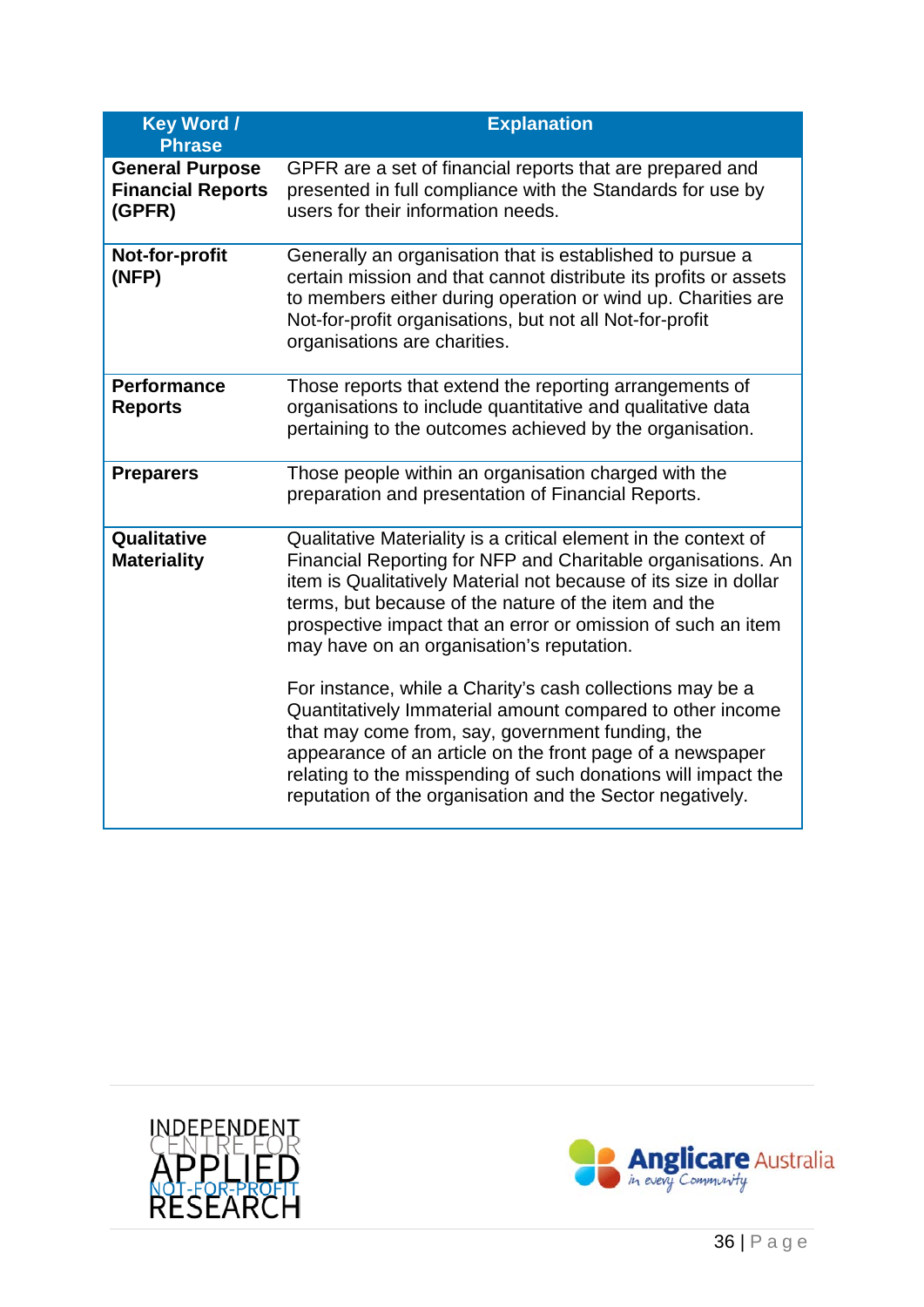| <b>Key Word /</b><br><b>Phrase</b> | <b>Explanation</b>                                                                                                                                                                                                                                                                             |
|------------------------------------|------------------------------------------------------------------------------------------------------------------------------------------------------------------------------------------------------------------------------------------------------------------------------------------------|
| Quantitative<br><b>Materiality</b> | Materiality is an important consideration in the context of a<br>discussion pertaining to Standards. Because Financial<br>Reporting costs money and time, it is critical that the benefits<br>arising out of any reports developed outweighs the cost of<br>preparation.                       |
|                                    | As such, Quantitative Materiality is an important concept<br>because it is necessary to present reports that are materially<br>correct but which are not over developed in the sense that<br>the information provided is perfectly accurate but may not<br>add value to the reporting process. |
|                                    | Therefore, Quantitative Materiality is that level of financial<br>value which will impact the User's interpretation of the<br>information provided. If there is a material error or omission,<br>the User will likely misinterpret the results perhaps to their<br>detriment.                  |
|                                    | On the other hand, if there is an immaterial error or omission,<br>the User is unlikely to have their judgement deflected.                                                                                                                                                                     |
|                                    | Therefore, while the general rule is to say Quantitatively<br>Material errors and omissions relate to size, in fact differing<br>elements within the report may need to be considered via<br>differing materiality levels due to their nature and the interest<br>of the User.                 |



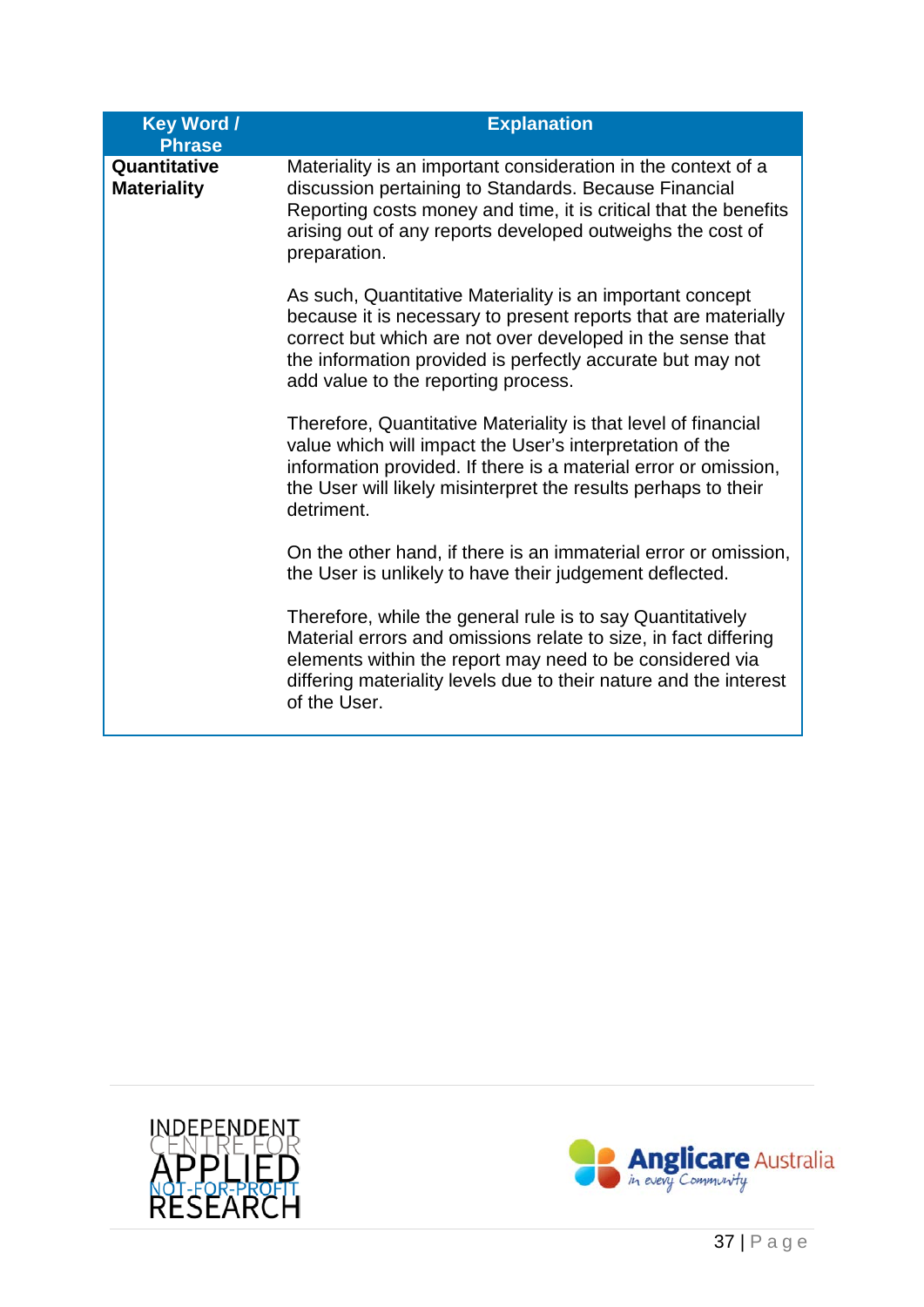| <b>Key Word /</b><br><b>Phrase</b>                         | <b>Explanation</b>                                                                                                                                                                                                                                                                                                                                                                                                                                                                                                 |
|------------------------------------------------------------|--------------------------------------------------------------------------------------------------------------------------------------------------------------------------------------------------------------------------------------------------------------------------------------------------------------------------------------------------------------------------------------------------------------------------------------------------------------------------------------------------------------------|
| <b>Red Tape</b>                                            | The issue of administrative burden is one that is rightly raised<br>by many in the NFP and Charitable Sector and the national<br>regulator for Charities, the ACNC, has a legislated obligation<br>to seek to reduce administrative burden.                                                                                                                                                                                                                                                                        |
|                                                            | Red Tape is defined here as that administrative activity that<br>costs more to undertake than the value of the benefits<br>provided to the organisation, its stakeholders, and/or the<br>wider community.                                                                                                                                                                                                                                                                                                          |
|                                                            | Therefore, an administrative activity is not Red Tape simply<br>because it does not directly benefit the organisation<br>undertaking the task. For instance, in the case of human<br>services, reporting with respect to quality may not be of direct<br>value to the reporting organisation but it does allow for<br>supervision of the funded organisation in the interests of its<br>clients and the broader community.                                                                                         |
| <b>Reduced</b><br><b>Disclosure</b><br><b>Regime (RDR)</b> | The RDR was established by the AASB in order to meet a<br>demand for a reduction in reporting requirements for certain<br>entities. Generally, NFPs and Charities are able to apply the<br>RDR regime in fulfilment of their obligations to Regulators.                                                                                                                                                                                                                                                            |
|                                                            | The RDR has been created by removing certain disclosure<br>requirements from the Standards.                                                                                                                                                                                                                                                                                                                                                                                                                        |
| <b>Regulators</b>                                          | In this paper, Regulators are those government agencies<br>tasked with setting the financial reporting requirements of<br>NFPs. They include the Australian Charities and Not-for-<br>profits Commission and State/Territory departments<br>responsible for administering Associations Incorporation<br>legislation. These regulators may set specific and mandatory<br>requirements (as in the case of a number of State<br>Associations legislation) or they may set principles (as in the<br>case of the ACNC). |
|                                                            | The term may also be applied to those government agencies<br>that purchase services from NFPs and Charities and which<br>also set reporting and other requirements. While such reports<br>are usually SPFR, they do impact the ability of many NFPs<br>and Charities to undertake alternate reporting due to the cost<br>and time constraints.                                                                                                                                                                     |



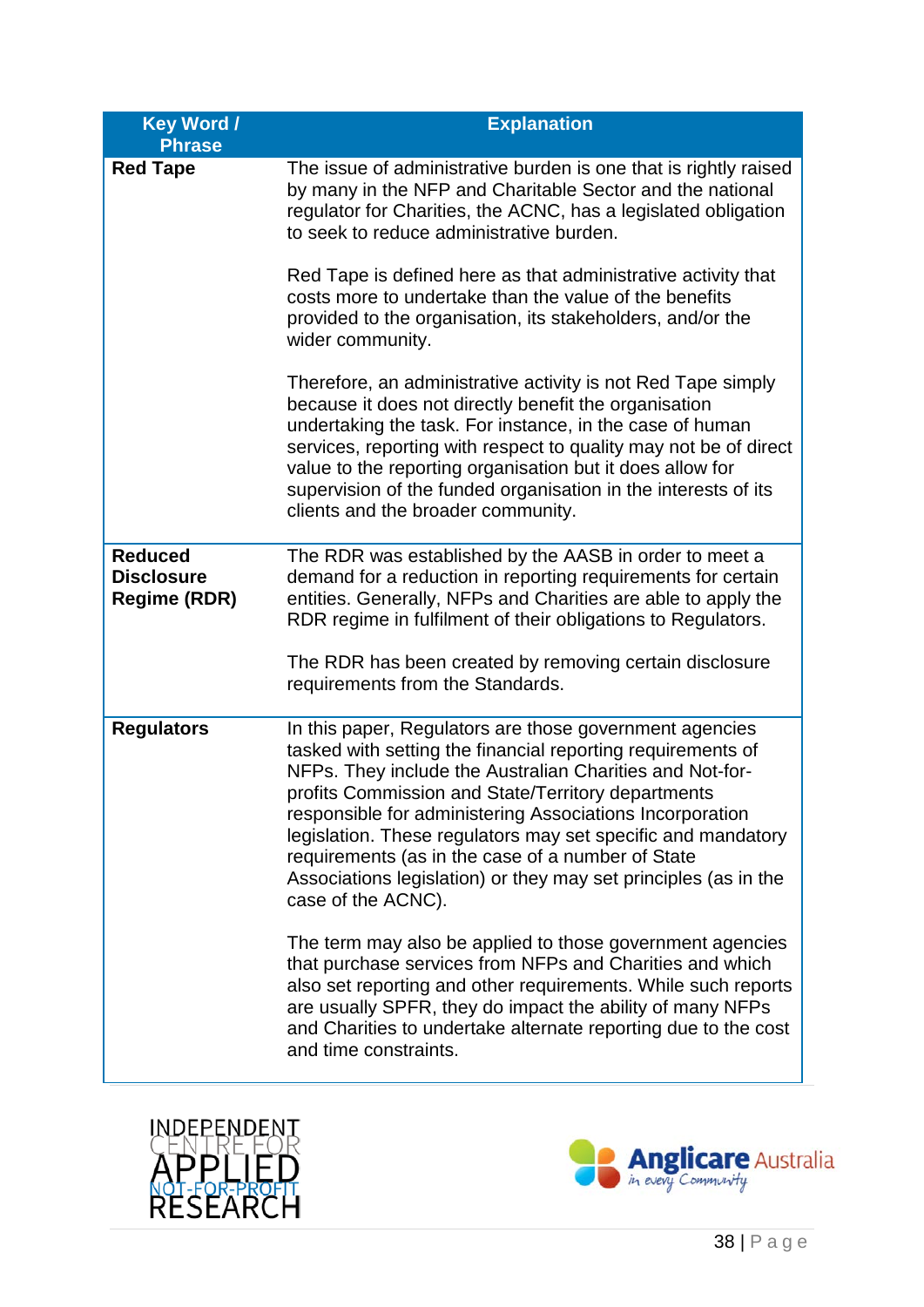| <b>Key Word /</b><br><b>Phrase</b>                           | <b>Explanation</b>                                                                                                                                                                                                                                                                                                                                                                                           |
|--------------------------------------------------------------|--------------------------------------------------------------------------------------------------------------------------------------------------------------------------------------------------------------------------------------------------------------------------------------------------------------------------------------------------------------------------------------------------------------|
| <b>Reporting Entity</b>                                      | This is a term used by the AASB to identify an organisation<br>that should apply the Standards when preparing and<br>presenting financial reports. A Reporting Entity is an<br>organisation for whom Users exist.                                                                                                                                                                                            |
|                                                              | While the AASB cannot enforce the application of the<br>Standards, other legislation may infer that regulated entities<br>are Reporting Entities by requiring them to meet the<br>requirements of the Standards. For instance, some state<br>legislation incorporating associations requires certain<br>associations to apply the Standards and, by inference,<br>mandates that they are Reporting Entities. |
|                                                              | Further, the directors of a NFP may decide that their<br>organisation is a Reporting Entity regardless of the legal<br>requirements that exist. Funders, including government<br>funding agencies, may also require the Standards to be met<br>as a condition of funding (for instance, in the case of aged<br>care providers).                                                                              |
| <b>Special Purpose</b><br><b>Financial Reports</b><br>(SPFR) | SPFR are any financial reports that are not prepared and<br>presented in full compliance with the Standards. In the<br>Australian NFP context, these reports can be sophisticated. It<br>is suspected that this is a preferred reporting method of many<br>NFPs, though we do not know for certain.                                                                                                          |



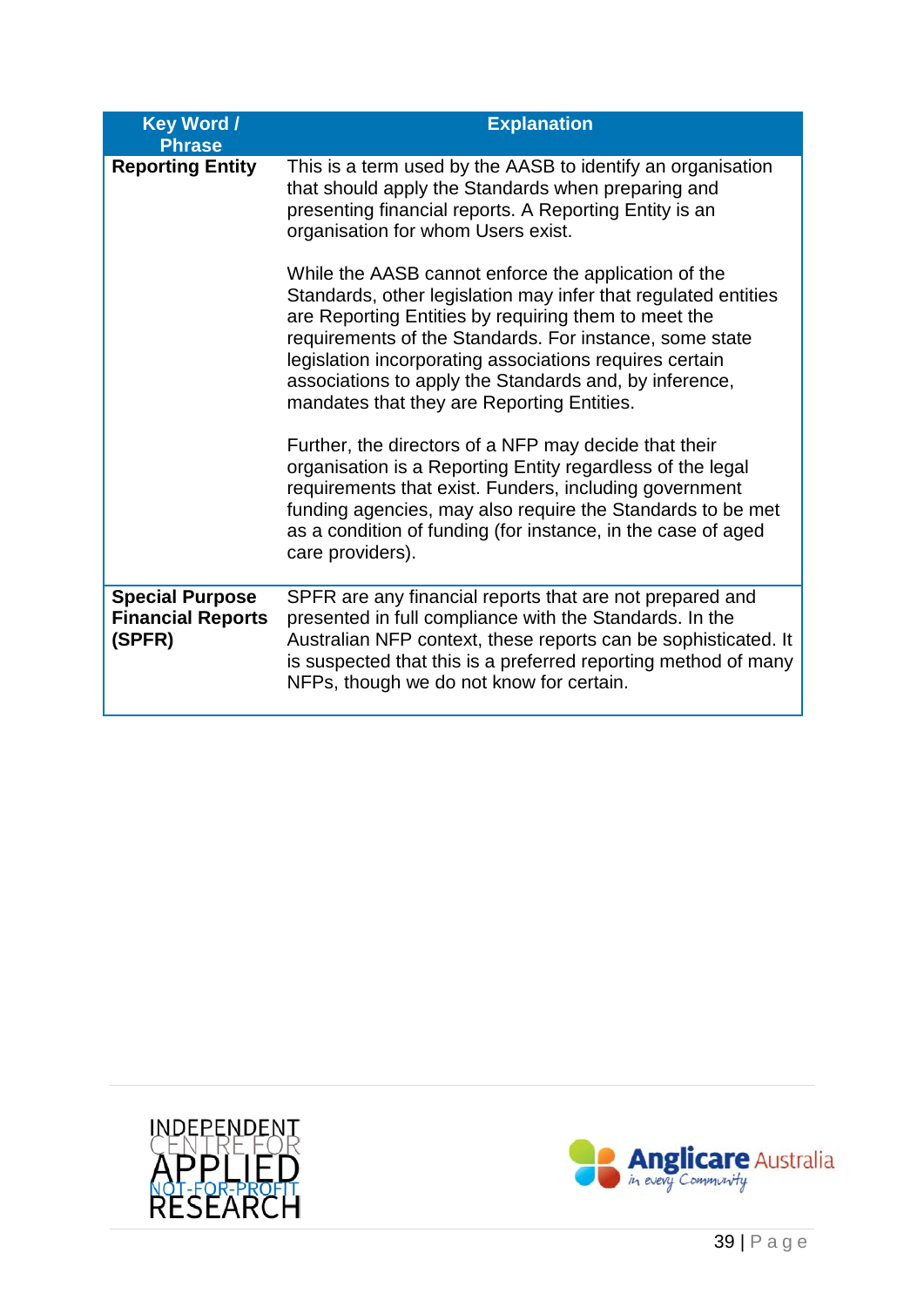| <b>Key Word /</b><br><b>Phrase</b>                                                                   | <b>Explanation</b>                                                                                                                                                                                                                                                                                                                                                                                                                                                                                                                                                                                                                                                                                                                                                                                                                                                                                |
|------------------------------------------------------------------------------------------------------|---------------------------------------------------------------------------------------------------------------------------------------------------------------------------------------------------------------------------------------------------------------------------------------------------------------------------------------------------------------------------------------------------------------------------------------------------------------------------------------------------------------------------------------------------------------------------------------------------------------------------------------------------------------------------------------------------------------------------------------------------------------------------------------------------------------------------------------------------------------------------------------------------|
| <b>Transaction</b><br><b>Neutrality</b><br>(sometimes<br>referred to as<br><b>Sector Neutrality)</b> | This is a fundamental concept in the context of Standard<br>setting in Australia. In essence, unique amongst developed<br>nations, Australian Accounting Standards are developed<br>without reference to the sector in which an organisation<br>operates and using IFRS as a base. That is, they facilitate<br>the same accounting and reporting arrangements regardless<br>of the sector in which the Reporting Entity operates.<br>However, modifications are made for the NFP sector<br>considering whether the For-Profit requirements work in the<br>NFP Sector, prevalence of the issue and cost/benefit<br>considerations as per the AASB "Process for Modifying<br>IFRSs for PBE/NFP".<br>This perspective can impact issues surrounding the<br>relevance, reliability, and understandability of financial<br>information in the context of both the NFP Sector and the<br>Public Sector. |
|                                                                                                      |                                                                                                                                                                                                                                                                                                                                                                                                                                                                                                                                                                                                                                                                                                                                                                                                                                                                                                   |



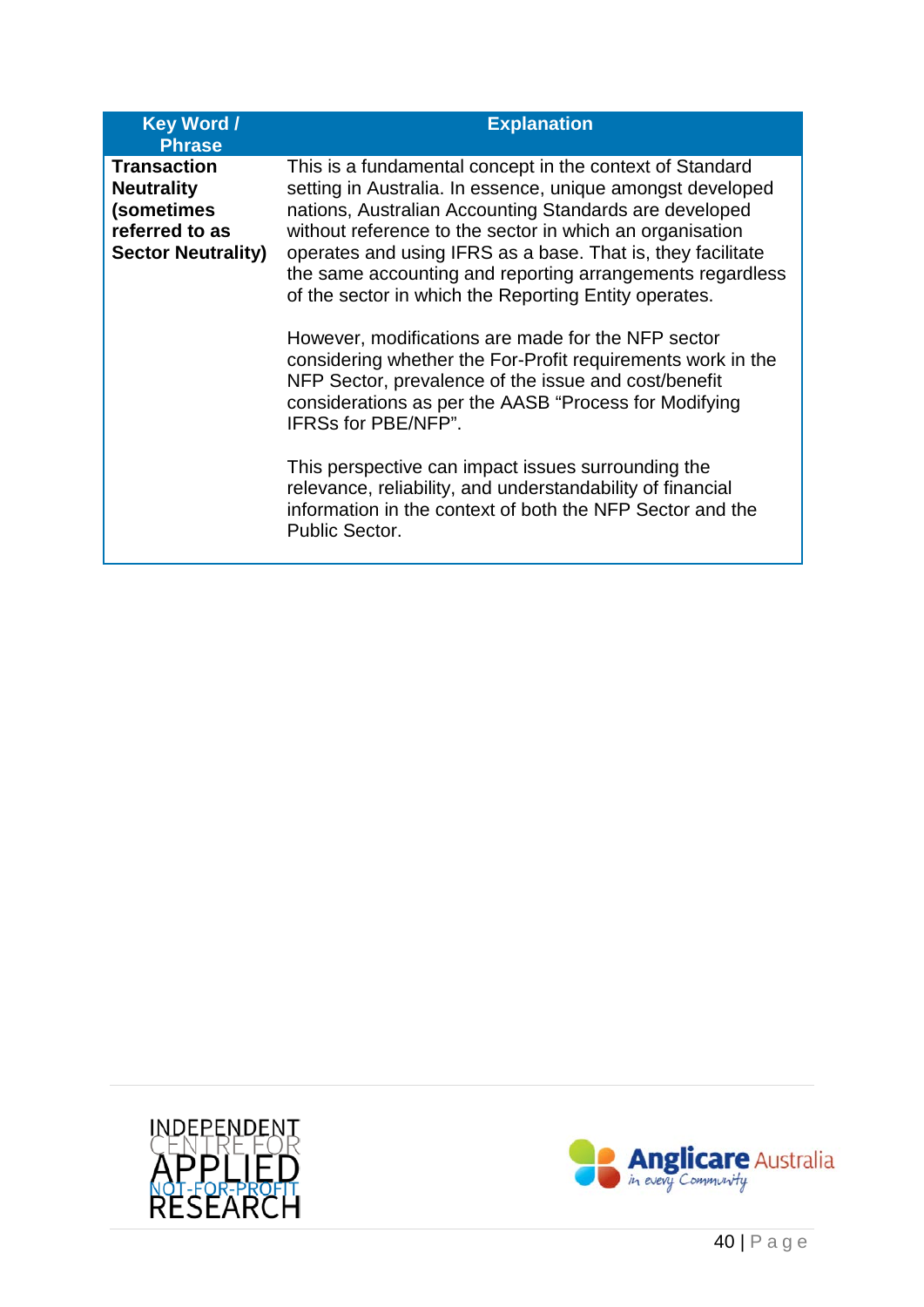| <b>Key Word /</b><br><b>Phrase</b> | <b>Explanation</b>                                                                                                                                                                                                                                                                                                                                                                    |
|------------------------------------|---------------------------------------------------------------------------------------------------------------------------------------------------------------------------------------------------------------------------------------------------------------------------------------------------------------------------------------------------------------------------------------|
| <b>Users</b>                       | A User is a person who makes certain decisions regarding an<br>organisation in which they have an interest. They need<br>financial reports to assist in making such decisions.                                                                                                                                                                                                        |
|                                    | However, such a person is not in a position to command the<br>production of information that they want, so they need to rely<br>on the financial reports provided by that organisation.                                                                                                                                                                                               |
|                                    | In commercial terms, a good example of a User is a<br>shareholder. Shareholders must make decisions about<br>whether to remain a shareholder, whether to increase their<br>shareholding or decrease it. At the same time, a shareholder<br>cannot force the company in which they have shares to<br>provide information—they are only entitled to the published<br>financial reports. |
|                                    | In the case of a NFP, Users may include members, clients,<br>and staff. It is these Users that are the key focus of this<br>paper.                                                                                                                                                                                                                                                    |
|                                    | Importantly, it is the User who is the intended audience for<br>Financial Reporting and, as such, meeting the User's<br>requirements is central to the development of a cost effective<br>Financial Reporting Regime for Australia's NFPs.                                                                                                                                            |
|                                    |                                                                                                                                                                                                                                                                                                                                                                                       |